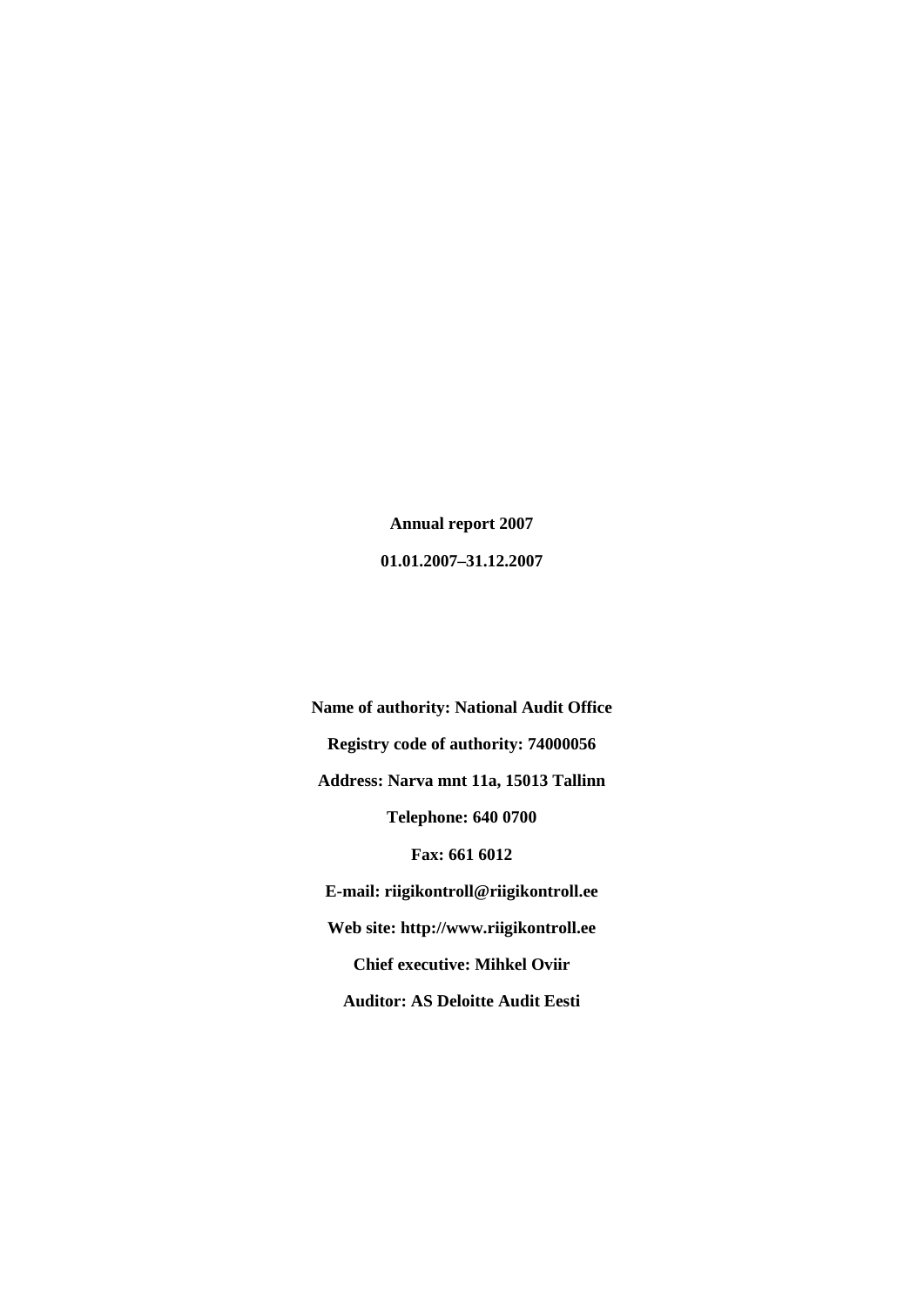# **Dear reader!**

The National Audit Office (NAO) has committed itself also in 2007 to bringing real benefit to the state by providing competent observations, opinions and recommendations. Taxpayers have the right to demand a lot from us. For the amount of money spent on the NAO's maintenance costs the taxpayers expect results that are worth the expenses.

Our resources are limited as is everything in our small country. Thus we have to focus on what is important instead of paying attention to many things at the same time. Concentrating on small things prevents us from focusing on big issues that are primary in the life of the state and that require hundreds of millions or even billions of kroons.

Though auditing around the world has traditionally been focused on the past, the role of audit has changed and is changing. In recent years the supreme audit institutions of the countries of the world have reoriented themselves to the



future, because at today's pace of life there is nothing to do with wisdom that comes afterwards.

We too can give examples of new kinds of audits – for instance an audit of sustainability in agriculture and an audit of waste water treatment capacity.

The new direction means that the past and the present are examined for the purpose of providing timely information about the future to political decision-makers – the parliament and the government.

Hence, the so-called sustainability audits have become an issue all over the world. These are audits that analyse and forecast the extent to which our activity or inactivity today bears upon the future – for example ten or twenty years from now. Such sustainability audits are especially topical in countries which at one time created luxurious systems of social security payments and diverse benefits. With ever fewer taxpayers and ever more dependants, this practice will not last long.

Estonia too faces all these issues – how to maintain a country with an aging population that has fewer workers and value creators in the future? Where, how and by whom is the spendable income generated? We surely can divide the income, if only there would be something to divide. What should be the structure of a sustainable country or economy? What kind of education should be provided for people to survive in global competition? What should a cost-effective health care system look like? What should be done to have a lamp lit, clean air to breathe and pure water to drink in 25 years?

The mission of the National Audit Office of Estonia is to provide timely information that would help make decisions and shape policies, the consequences of which are to be seen only after years. The purpose of our audits is to bring awareness of issues and to spur discussion on how to solve problems as rationally as possible or prevent their occurrence – avoid them.

Mihkel Oviir Auditor General

May 2008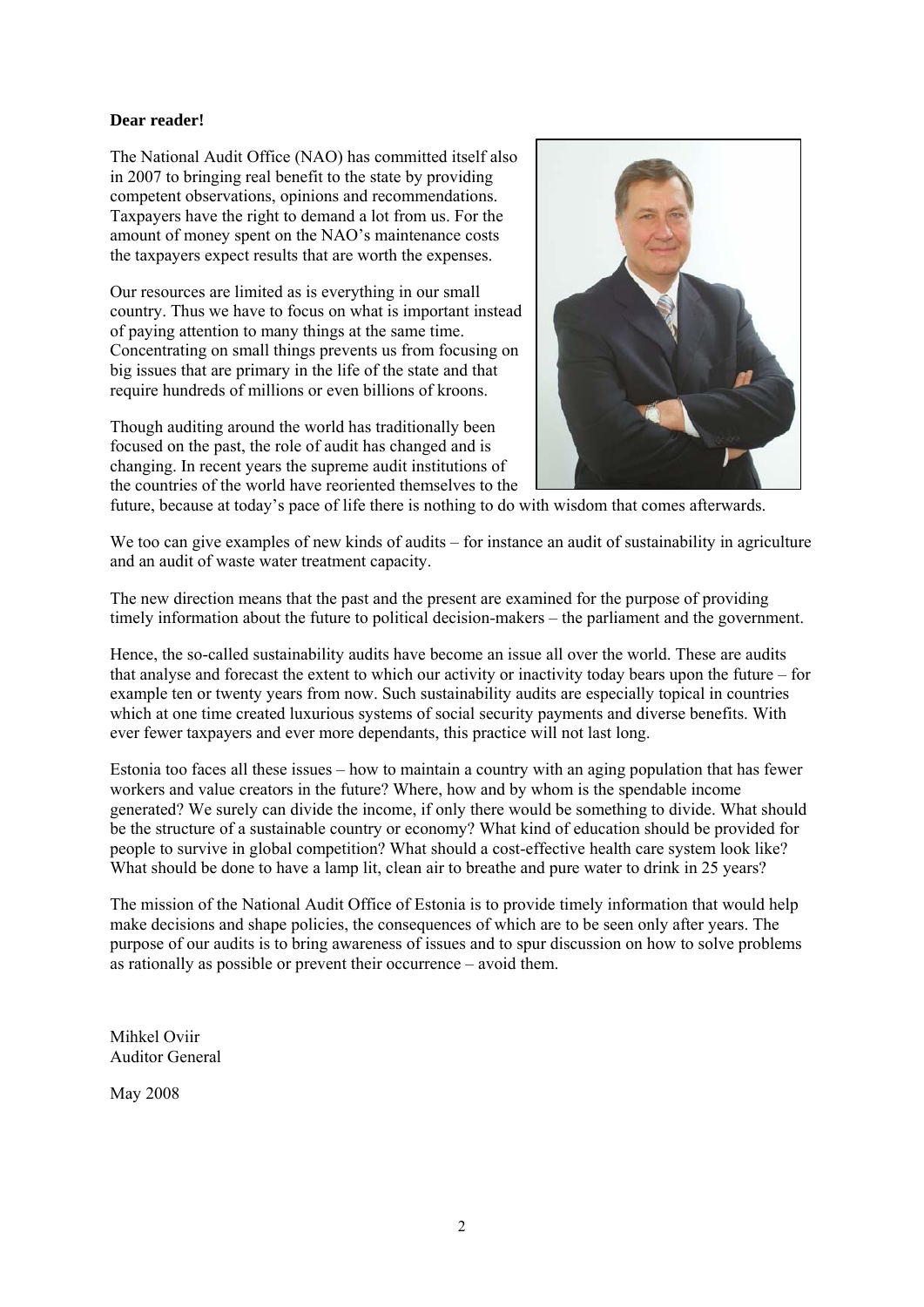# **Table of Contents**

| 1.1. |                                                                              |  |
|------|------------------------------------------------------------------------------|--|
| 1.2. |                                                                              |  |
| 1.3. |                                                                              |  |
| 1.4. |                                                                              |  |
| 1.5. |                                                                              |  |
| 1.6. |                                                                              |  |
| 1.7. |                                                                              |  |
| 1.8. |                                                                              |  |
| 1.9. |                                                                              |  |
|      |                                                                              |  |
|      |                                                                              |  |
|      |                                                                              |  |
|      | 2. AUDITOR GENERAL'S SPEECH AND ARTICLE PUBLISHED IN THE PRESS IN 2007       |  |
| 2.1. | Speech of Auditor General, Mihkel Oviir to the Parliament on 14 November  44 |  |
| 2.2. |                                                                              |  |
|      |                                                                              |  |
|      |                                                                              |  |
|      |                                                                              |  |
|      |                                                                              |  |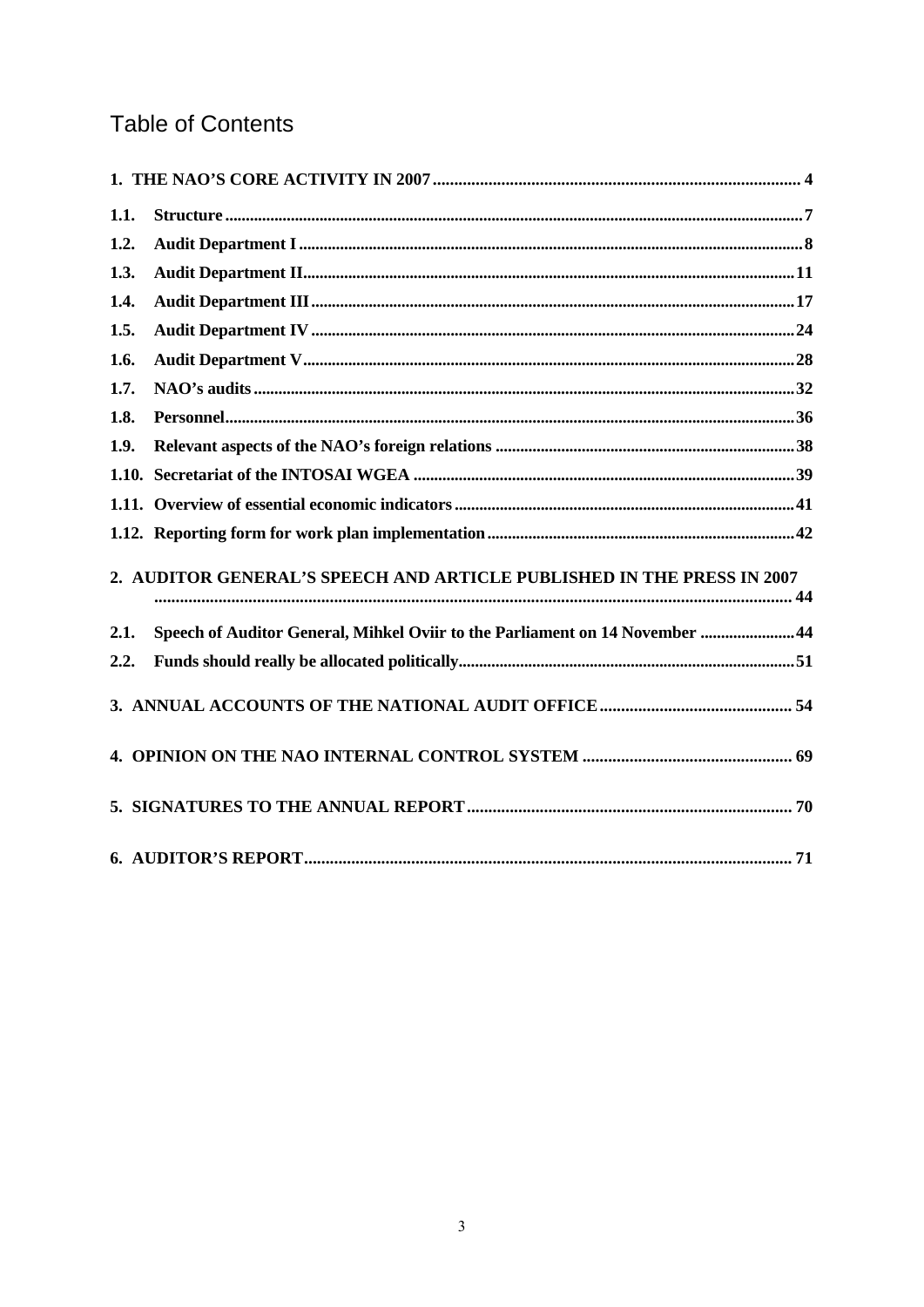# 1. The NAO's core activity in 2007

# **Who does the National Audit Office work for?**

The National Audit Office is an independent auditor that operates in the interests and on the account of taxpayers and has the task of looking into how the state and local governments have spent taxpayers' money and what they have offered in return. The results of the work of the NAO are first of all addressed to the Parliament, Government and the general public.

While the National Audit Office and ministries act as discussion and debate partners, whose task is to see to it that the state manages the affairs of taxpayers as efficiently and economically as possible, the roles of the Parliament include both that of a designer of discussions and of an intermediary. On one hand, by issuing legislation the Parliament provides the framework discussions, on the other hand it evaluates, on the basis of the information submitted to it by the NAO, how in spending public money the Government has abided by the will of the people's representatives, i.e. laws. While doing that, the NAO is not only interested in the activity's official compliance with the legislation but also in whether the legislation and the activity of the Government is enough to ensure the expedient and purposeful use of the funds as well as reporting that would give an adequate overview of the expenses. Thus, the objective of communicating with the Parliament is to make recommendations on improving the management of the state (i.e. first and foremost the use of taxpayers' money). It is not in the competence of the NAO to punish anyone, nor does it exercise authority - by making recommendations the NAO helps those whose job is to adopt decisions.

Being based on audits carried out during a year, the NAO prepares a summary report that will be presented to the Parliament – an overview on the use and preservation of state assets during the preceding fiscal year. This is the NAO's constitutional duty.

In this chain of relations, the role of the taxpayer is certainly that of the owner – without the taxpayer there would be no money to spend, the spending could not be audited and neither the spending nor the auditing could be evaluated. Since irrespective of the issue under review the case always concerns the money of the taxpayer, i.e. the owner, the results of audits carried out by the NAO are brought to the general public via the Internet and media.

Both the Constitution and the State Audit Office Act declare that the NAO is an independent institution that is competent to decide on the manner, time and nature of its audits. Nonetheless we do not aim at independence to an extent where nothing actually depends on us. We are ready to consider the wishes of those for whom we work within the scope of the criteria that we have established for ourselves (the aim of carrying out audits the results of which could be universalised in broader terms as regards the entire government sector; the number of people whom the topic essentially affects; the amount of money). Generally the audit objects are determined as a result of monitoring. This means that information has to be collected systematically regarding the areas of life that the NAO is interested in, in order to get an overview of the problems and the steps the state has taken to solve them. In addition to looking for new audit topics we also observe the course of things when already audited topics are concerned, monitoring the implementation of recommendations made in the audit report or considering a follow-up audit.

In the international usage, institutions like the NAO are referred to as "supreme audit institutions", which means that they have a say in other supervisory activities of the public sector besides the principal activity, i.e. audits. Auditors of the NAO advise officials in the development of management, accounting, control systems and audits. The single aim is to ensure that as much taxpayer money as possible is controlled with as few expenses as possible.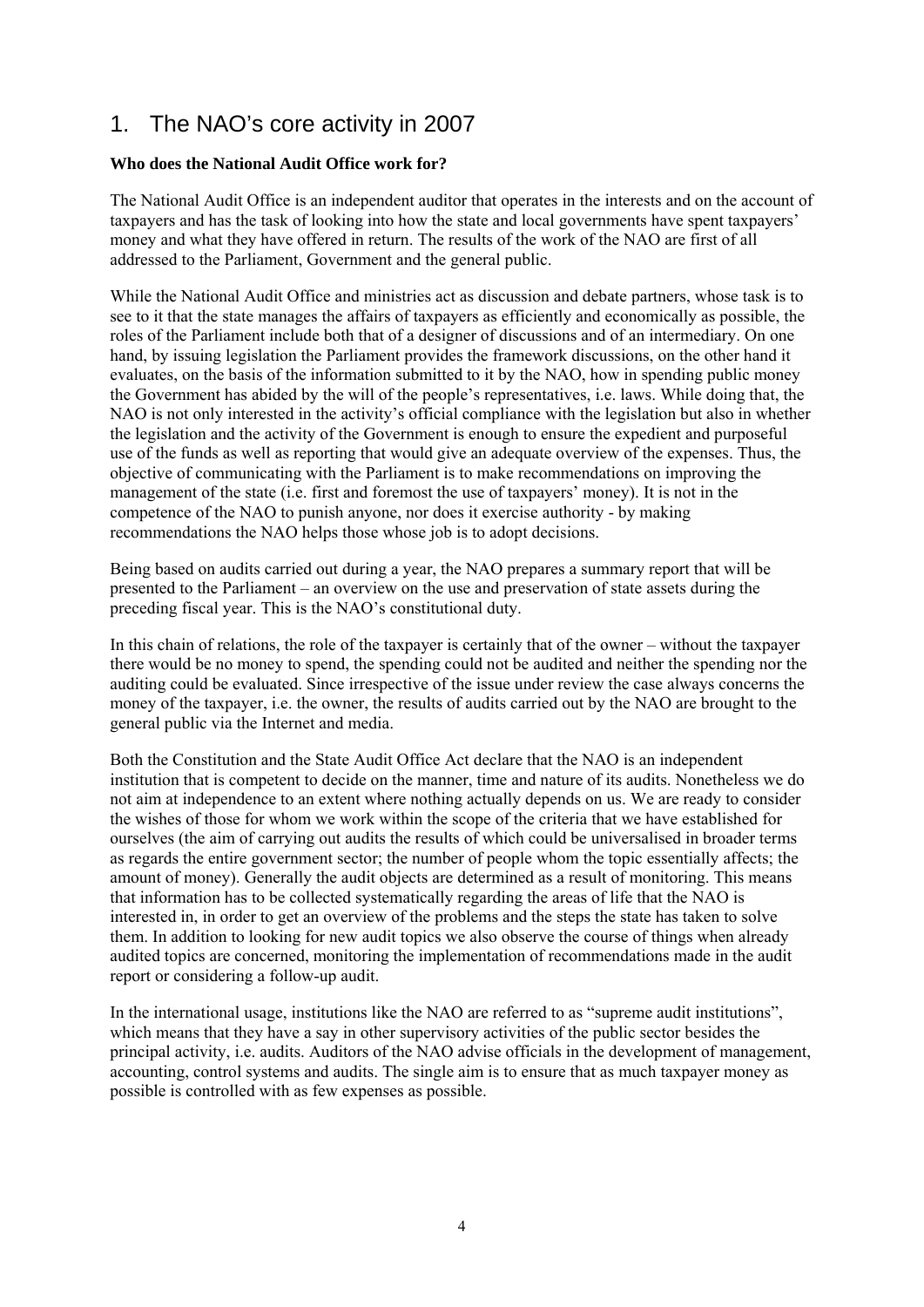# **Essence of financial audit**

The State Budget Act establishes the obligation of the NAO to give an assessment to the consolidated annual report drawn up by the Government of the Republic. All Audit Departments have contributed to the preparation of an opinion on said report, and in order to fulfil that duty financial audits are planned and performed so as to cover major cash flow, assets and liabilities that are important from the state's point of view. This may, according to risk assessments, imply performing financial audits in both the ministries and their sub-offices as well as in foundations founded by the state, companies with state participation, etc.

Upon performing its audits the NAO relies on the auditing standards of INTOSAI (International Organisation of Supreme Audit Institutions) according to which the financial audit consists of

- the audit of the annual accounts including an opinion on financial reports;
- the legality audit involving the study of the legality of transactions, i.e. assessing compliance with applicable laws and regulations (compliance with requirements).

While auditing the annual accounts we wish to assure the reader that the annual accounts correctly record the activities of the reporting entity during the period as well as its financial situation at the end of the period. Upon auditing the legality of transactions we assess whether the auditee in its economic activities has complied with the relevant legislation applied in its area of activity.

Without giving an opinion we shall also point out the observations on financial management and internal control systems made in the course of the audit.

#### **Essence of performance audit**

The objective of the performance audit is to provide comprehensive information to the Parliament, the Government and the public on how well the state has achieved the set objectives. This means primarily that the public is informed about the shortcomings in the activity of the public sector and the responsible officials are directed to address the said problems. But the National Audit Office does not stop at identifying and characterizing the shortcomings, it also tries to analyze the reasons for the problems and suggest ideas for their elimination. Another objective of the performance audit is to identify the best administrative practice and contribute to their distribution.

The object of the performance audit and the monitoring activity the audit is above all based on everyday problems and public sector's activity in solving them. The NAO tries to focus on problems that will influence a lot of people over a long period of time, and regarding which there is reason to suspect systematic errors in the state's activity. Avoiding getting caught in politics, the fact whether the Government has taken or planned to take any steps to solve the respective problem is also taken into account upon selecting objects for performance audit. Also, the audited problem may be one regarding which the Government does not have a specific plan of action but which is important for the achievement of a national objective specified on a more general level.

Performance audit focuses on three aspects – economy, efficiency and effectiveness.

**Economy** (minimizing the expenses made in order to achieve an objective) is generally not separately audited by the NAO but opinions on economy may be given when auditing efficiency.

In assessing **efficiency,** the NAO analyzes the processes administered by the public sector – if and how it would be possible to increase the profit of the activities by using the same resources, or reach the same goal by spending less.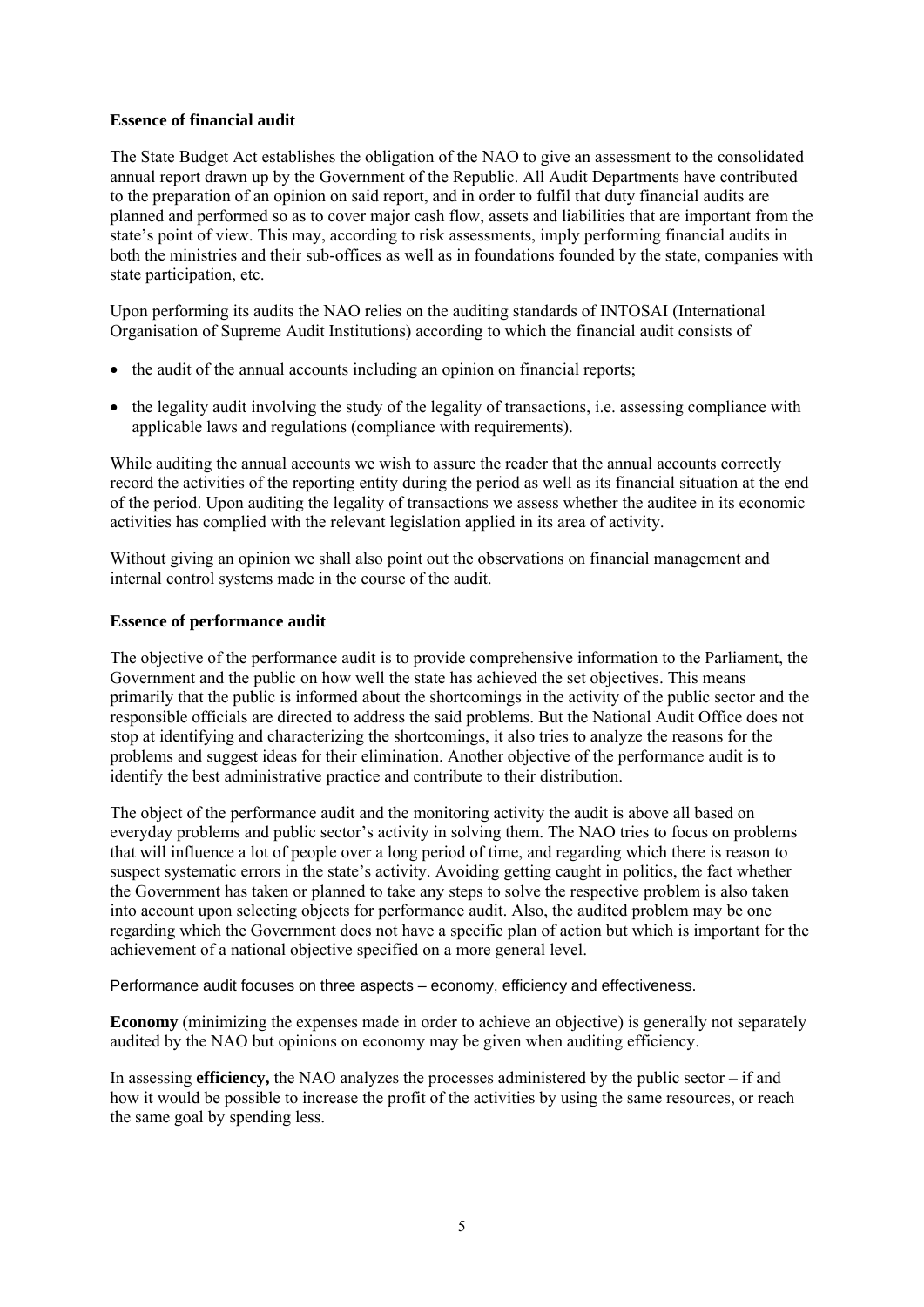In assessing **effectiveness,** the NAO analyzes the following:

- achievement of objectives declared in legislation and planning documents;
- actual effect achieved through the activity in comparison with desired effect (if there is no information regarding the effect or it is insufficient, the NAO itself will try to collect necessary information).

The NAO is also interested in the prerequisites of efficiency and effectiveness. This means that we analyze whether in planning and implementing activities the public sector takes guidance from the principle of sound administration and actual needs of society. Moreover, the NAO may also examine whether the Government has a purposeful plan of action to achieve certain social objectives, how it has developed, if and how it is connected to other activities of the Government and whether it is sufficiently managed. A lot of attention is paid to the existence and reliability of the reporting information characterizing expenditure, total net gain and effect.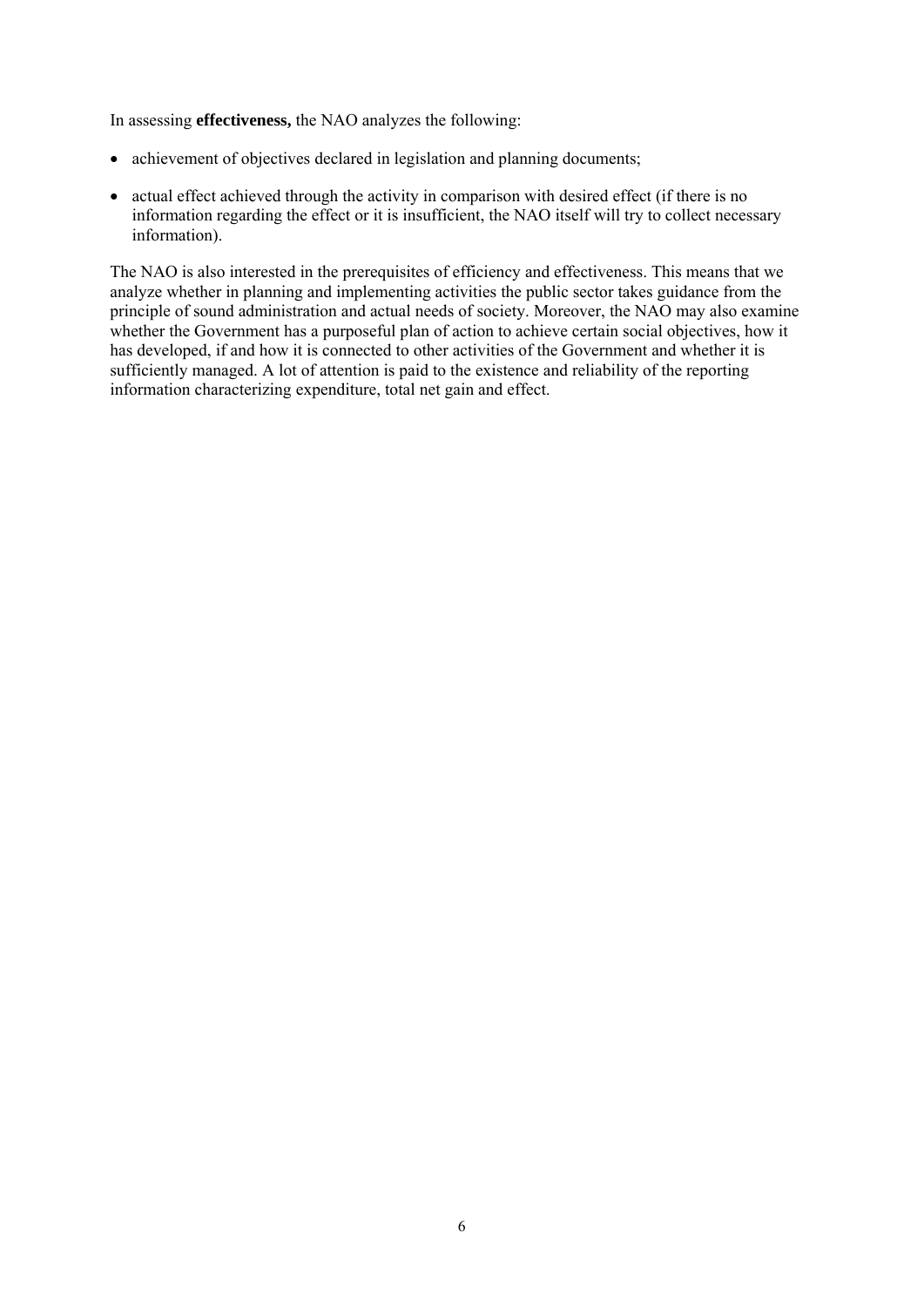# **1.1. Structure**

In 2007 the structure of the National Audit Office was as follows:

**Audit Department I** audits the area of government of the Ministry of Finance, the Ministry of Foreign Affairs, the State Chancellery and constitutional institutions. **Juhani Lemmik** is the Director of Audit in this Department.

**Audit Department II** audits the area of government of the Ministry of Justice, the Ministry of Defence and the Ministry of the Interior as well as county governments. **Ülle Madise** is the Director of Audit.

The duty of **Audit Department III** is to audit the area of government of the Ministry of Education and Research, the Ministry of Culture and the Ministry of Social Affairs. **Jüri Kõrge** is the Director of Audit.

The auditors of **Audit Department IV** are responsible for auditing the area of government of the Ministry of the Environment, the Ministry of Economic Affairs and Communications and the Ministry of Agriculture. **Tarmo Olgo** is the Director of Audit.

**Audit Department V** works with local governments in order to contribute to the strengthening of control over the legitimacy of using public sector funds. **Airi Mikli** is the Director of Audit.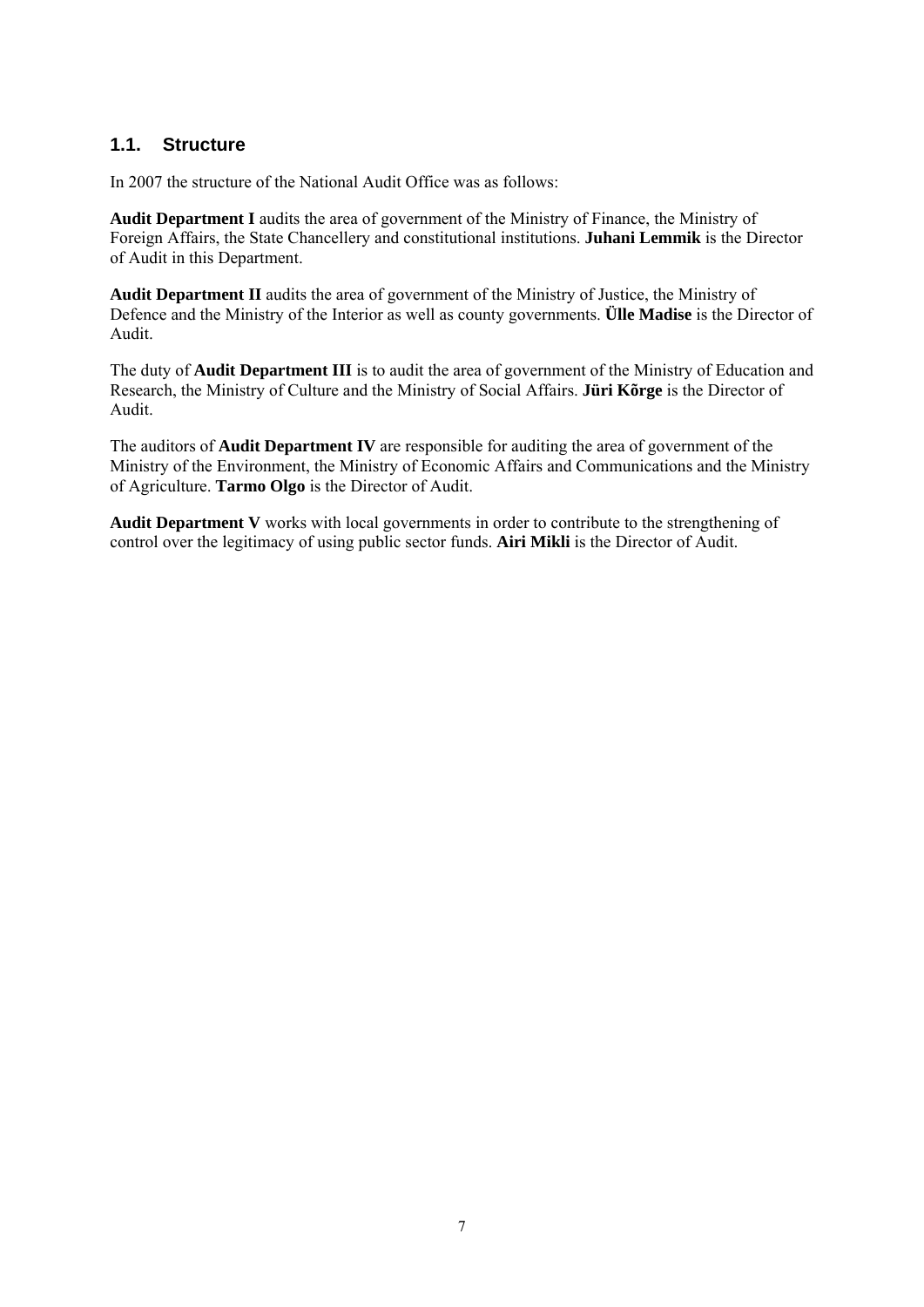# **1.2. Audit Department I**

Audit Department I audits the constitutional institutions (Bank of Estonia, Office of the President, Chancellery of the Parliament, Supreme Court, Office of the Chancellor of Justice), the Ministry of Finance, the Ministry of Foreign Affairs, the State Chancellery as well as the administrative agencies and companies operating in their areas of government or administration. The area of government of the Ministry of Finance comprises the Tax and Customs Board, Statistics Estonia and the Public Procurement Office as well as AS Andmevara, AS Eesti Loto and Riigi Kinnisvara AS. The area of government of the State Chancellery comprises the National Archives.

Last year the department was composed of 15 positions: a director of audit, three audit managers, four senior auditors and seven auditors. At the beginning of 2007, eleven of these positions were filled − those of director of audit, two audit managers, four senior auditors and four auditors. During the year, two new people were recruited by the department, both of them for the position of auditor. Three employees left the department during the year. The main problems facing the department in 2007, as in 2006, were understaffing and employee turnover.

One of the objectives of the department in 2007 was to support further improvement in the state's financial management through audits and participation in the working groups of the Ministry of Finance. Another objective was to facilitate the development of the state's real property policy. With regard to EU financial support, the main objective was to get an answer to the question whether the government was ready to assure the Parliament that the EU funds had been used regularly.

During the year, 7 audits were launched and 10 audits were completed with an audit report, including 4 of those that had started already in 2006. The completed audits included 8 financial audits, 1 performance audit, and 1 special report. The department also participated in the conduct of a cross-NAO audit. The completion of two performance audits was postponed until 2008. Two audits included in the NAO work plan were not performed due to the lack of qualified audit staff, and two audits were not performed due to a time schedule found to be unsuitable in the course of the preliminary survey. In addition to audit procedures, it was initially intended to compile a section for the overview of the use and preservation of state assets, but the barrier here too was inconvenient timing.

Juhani Lemmik, the department's Director of Audit, participated in the working group on the state's real property policy development and in the working group on the state's financial management improvement at the Ministry of Finance. Within the framework of cooperation amongst the Supreme Audit Institutions of the European Union, he attended two meetings of the SAIs Working Group on Common Auditing Standards and Comparable Audit Criteria. In the second half of the year, participation in the said working group was taken up by the Methodology, Planning and Analysis Service.

The objective of the Working Group is to develop a consistent view on approaches to the audit of EU funds in the Member States and to agree on common minimum standards.

Audit manager Krista Zibo participated in the Working Group of the EU SAIs on EU financial management, the longer term objective of which is the development of national reports on EU financial management that enable the making of comparisons between the Member States. Currently, such comparisons have been made only by The Netherlands Court of Audit since 2003.

## **Important audit results**

# **"Special report on the use of European Union financial support in Estonia in 2004–2006"**

The NAO aimed at providing an overview of financial management in the field of using European Union financial support in 2004–2006. In financial terms, the report covers three major types of aid: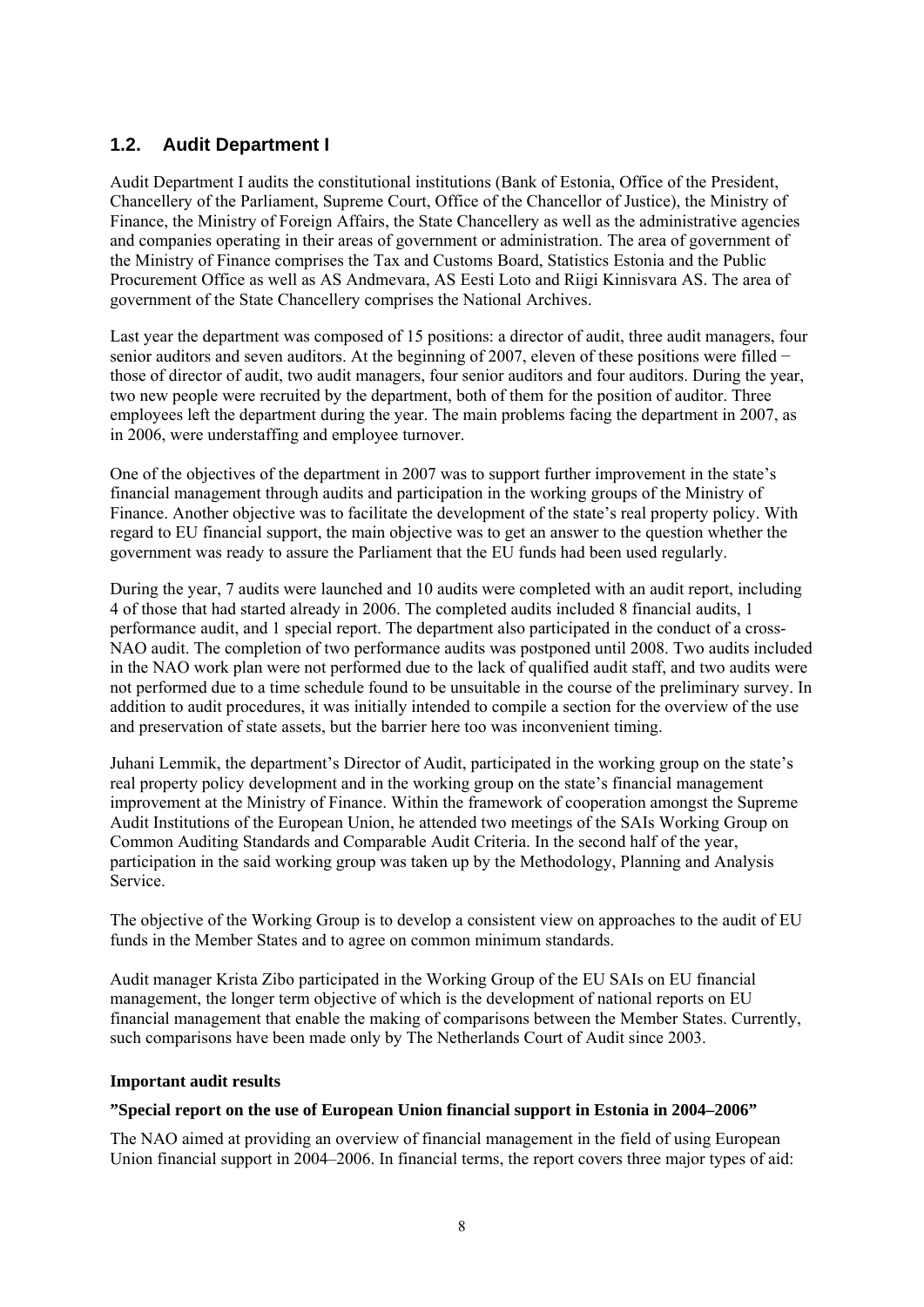aid from the Structural Funds and the Cohesion Fund and amounts paid in the framework of the implementation of the Common Agricultural Policy of the EU.

The NAO prepared the report with focus on the management and control systems<sup>1</sup> for aid amounts, reporting, and the budgeting and actual use of aid amounts in 2004-2006. In addition, the management and control system for Estonia's national contributions to the EU budget was examined.

The report was based mostly on publicly available materials (e.g. legislative texts, foreign aid reviews, monitoring reports, assessment reports, the reports of the European Court of Auditors, and yearbooks on auditing the EU Structural Funds), but also on interviews with relevant authorities concerning their internal procedures and with official responsible for this area.

The National Audit Office considered the implementation of the management and control system established for the processing of financial support to be satisfactory. The NAO finds that the established system complies in material respects with the requirements set by the European Commission. The major irregularities pointed out by the auditors were the following: indicators established for measuring the effectiveness of activities are not distinct; the informing and notifying activities of the Agricultural Registers and Information Board (ARIB) are insufficient, resulting in a large number of errors in application for and disbursement of support paid on the basis of EU Common Agricultural Policy; confirmations given by the intermediate body to the managing authority that the support from the Structural Funds has been used regularly and for eligible expenditure are rather formal and not substantive (as the confirmation is given without carrying out any activities).

The NAO considered the accounts to be proper in general, but found that the reports submitted to the Government of the Republic and the Parliament were incomplete. According to the NAO, financial management in the field of using EU support needs improvement, in particular the processing phase, for in spite of an enhanced capacity for using EU supports (on average, the use increased from 53 % to 73 % in 2004–2006), the result obtained is still too poor – 0.5 billion kroons from the previous financing period remained unused.

With regard to Estonia's contribution to the EU budget, the NAO is of the opinion that the management and control system established in Estonia is adequate for ensuring the proper accumulation, reporting and transfer to the European Commission of own budget funds. Furthermore, the auditors find that the established system complies in material respects with the European Commission's requirements.

The report was presented to four committees of the Parliament. However, neither the Ministry of Finance nor the Parliament deemed it necessary to furnish the Parliament with a national declaration − which is done by The Netherlands, Sweden and other countries – that Estonia has used EU financial support in compliance with the established rules.

## **"Relevance of official statistics and efficiency of data collection"**

-

The National Audit Office audited the activities of Statistics Estonia in the management of official statistical information in order to assess whether official statistics are relevant and usable for decisionmaking at the national level and how burdensome the collection of data for the production of statistics is for respondents. The audit covered the period from 2005 to 2006.

The NAO has found that the activities of Statistics Estonia do not ensure the shaping of the content of official statistics in such a manner as to meet the expectations and needs of Estonian users, which poses a serious threat to the relevance of official statistics. During the audit, the NAO conducted a

<sup>&</sup>lt;sup>1</sup> Management and control system means an integrated set of measures to ensure reliable financial management of the structural funds, as well as a purposeful, lawful and justified payment of support. The management and control system should ensure a clear definition and division of tasks and the application of the principle of segregation of duties in the performance of those tasks.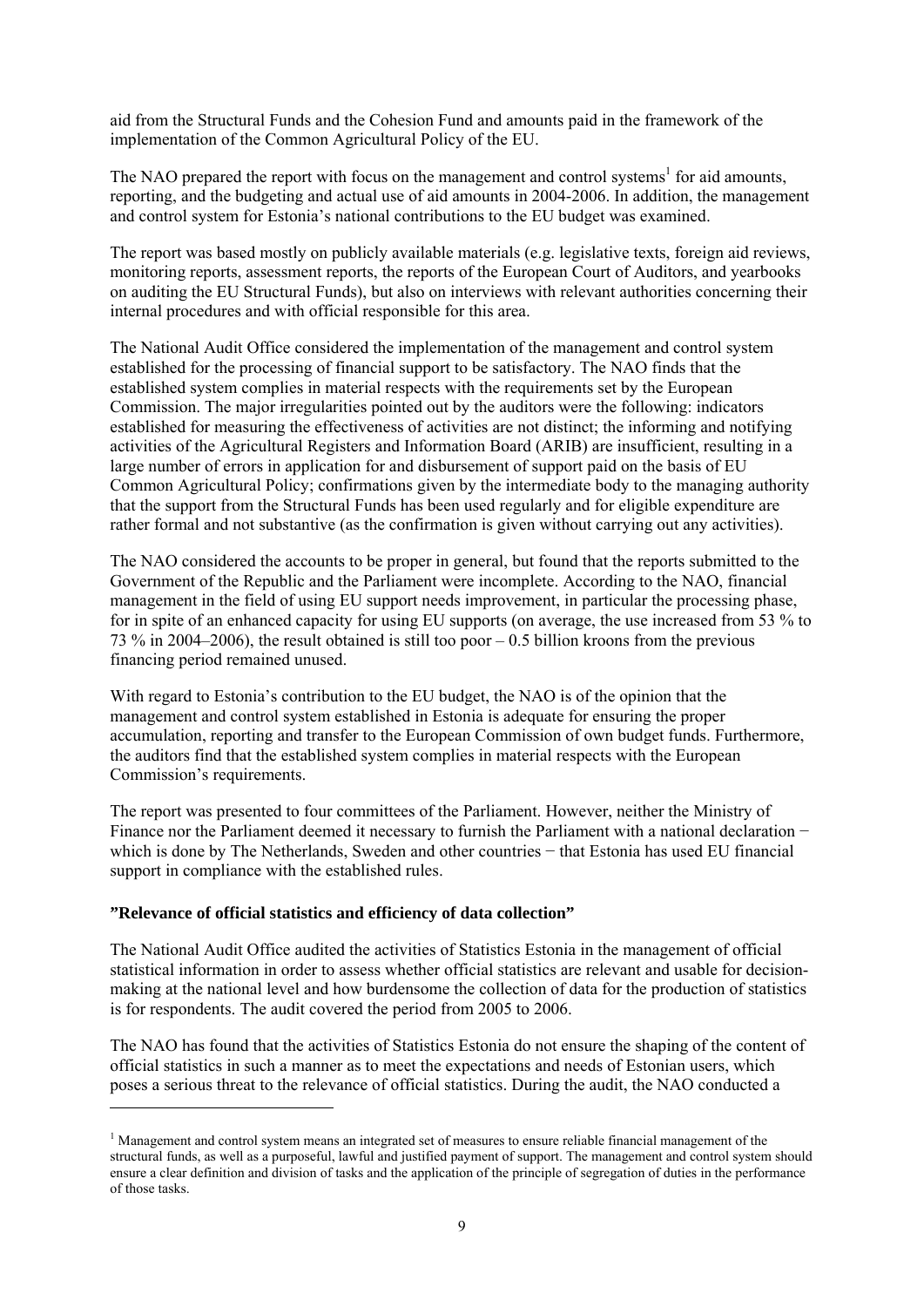survey among the statistics users in the public sector. The results of the survey showed that about 40 % of the respondents rather use regular departmental information to acquire data on Estonia. But only 24 % of them use national statistics on a regular basis.

Furthermore, the completed audit revealed that the Statistics Estonia has not arranged the collection of data necessary for compiling national statistics in the most effective manner, thus creating an excessive administrative burden for the citizens, authorities and businesses. The Statistics Estonia has analysed (incl. documented) the composition and quality of data for only 9 of the 160 databases entered in the Register of Databases.

In general, no-one in Estonia is assessing or managing the administrative burden which the state causes to the citizens, businesses and organisations by data collection (incl. for national statistics).

# **"The audit report of the NAO on the 2006 consolidated annual report of the state"**

The NAO audited the annual accounts of the state and the report on the implementation of the state budget included in the consolidated annual report of the state as of 31.12.06 as well as the additional information on local governments, the public sector and the general government sector.

Whereas the NAO made two comments on the accuracy of the 2005 annual financial statements of the state and one comment on the regularity of transactions, the NAO did not make any comment on the accuracy of the 2006 financial statements, for the first time ever. The NAO was of the opinion that the annual report of the state for the fiscal year ended 31 December 2006 was accurate in all material respects and the economic transactions included in the sample had been carried out in accordance with the law. In 2005, the NAO made a comment because the administrative agencies had acted in conflict with the State Budget Act and engaged in financial lease transactions; moreover, upon auditing the 2006 financial statements the NAO also discovered financial lease transactions. However, the NAO regarded the relevant provisions of the Act as ambiguous and advised the Ministry of Finance to analyse the need for amending the Act.

Observations were made on irregularities in accounting for forest as a biological asset, taking physical counts of and accounting for the state's inventories and tangible fixed assets, accounting for and making an inventory of claims, and recording of real estate investments; also an improper recording of expenses was pointed out.

## **Audits of the annual reports of constitutional institutions**

Opinions on the annual reports of the constitutional institutions (Office of the President, Chancellery of the Parliament, Supreme Court and Office of the Chancellor of Justice) state that the annual reports are accurate in material respect and the majority of transactions have been carried out in accordance with the law.

## **Miscellaneous work**

With regard to the efficiency of land tax collection, Audit Department I analysed the current situation and sent a letter to the Ministers of Finance and of the Environment with a recommendation to improve the management of land taxes.

Audit Department I along with the other departments of the National Audit Office analysed the performance of duties specified in the working plan of the government, including reasons for a frequent failure to adhere to the deadlines set forth in the working plan, as well as the practices of the ministries for an enhanced accomplishment of tasks. The work initially schemed as an audit finally shrank into an in-house report, because it was difficult to make generalized recommendations on the basis of the findings. Feedback was given to the ministries concerning the projects included in the sample.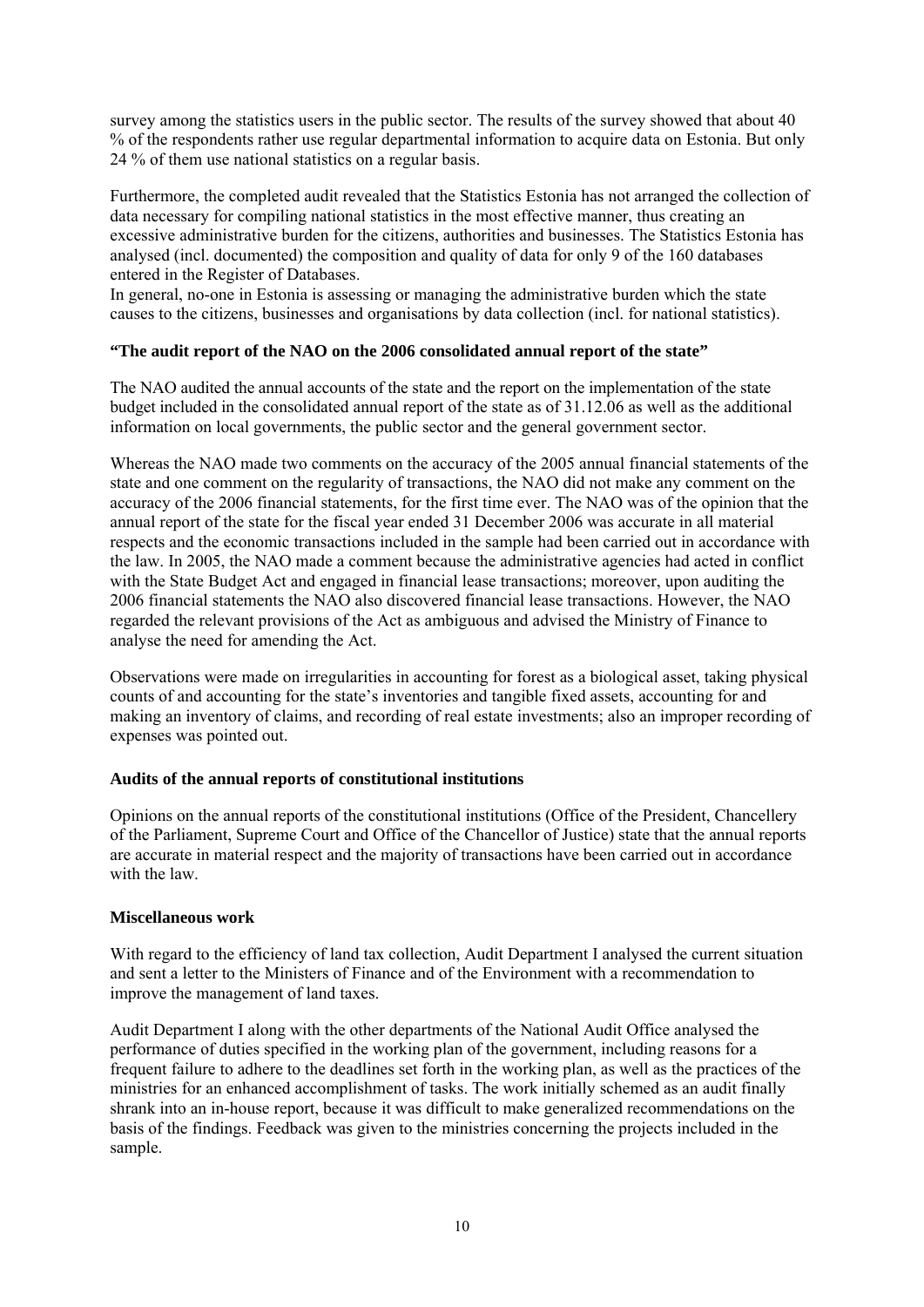In cooperation with the e-Governance Academy, the report "Organisation of electronic document management in public administration" was completed and sent to the State Chancellery and the Ministry of Economic Affairs and Communications for giving an opinion. The report is intended to be publicized at the seminar on the issues and future prospects of the subject area, arranged together with the Minister of Regional Affairs.

Juhani Lemmik Director of Audit, Audit Department I

# **1.3. Audit Department II**

Audit Department II of the National Audit Office audits the Ministry of Justice, the Ministry of Defence and the Ministry of the Interior and the agencies in their area of government as well as the companies where the said ministries have majority ownership and the foundations where the said ministries exercise the rights of a founder member.

Audit Department II was composed of 14 positions, including a director of audit, 3 audit managers, 5 senior auditors and 5 auditors. At the beginning of 2007, nine of these positions were filled: a director of audit, 3 audit managers, 3 senior auditors and 2 auditors. During the year, the department recruited 5 new people, 3 of them to the positions of senior auditor and 2 to the positions of auditor. One auditor and 2 senior auditors left the department during the year. At the end of the year, 11 positions were filled.

The main objectives of the department were to lay the foundation for the practice of auditing the quality of public services in the Estonian information society and by the first audit really affect the provision of public services; to start the audit of the subject areas which have been beyond inspection so far and achieve the required discipline in those areas; to analyse and with the help of the analysis results and recommendations influence the emergency preparedness of Estonia.

The main internal (the so-called work) objective of the department was to create conditions for the conduct of quality audits that would have a positive impact on Estonia.

The second strategic internal objective was a well-functioning and cost effective monitoring and risk assessment system for the Ministries of Justice, of the Interior and of Defence, which was set up in 2006 and successfully elaborated and launched in 2007.

The third strategic departmental objective was to go beyond the so called pure financial audits (except for the audit of the accuracy of the consolidated annual reports and the regularity of transactions of the ministries, the methodology of which is prescribed by Audit Department I), by incorporating aspects of performance audit. The department has given up differentiating between financial and performance auditors; such attitude has been accepted and already successfully applied in first audits.

During 2007, two special projects were accomplished and 11 audits were completed (incl. those started earlier) with an audit report. As for the special projects and earlier-started audits, four were completed with another kind of report and two audits were excluded from the work plan either because of a lack of resources or a decision made after the preliminary survey that it would be more reasonable to spend the resources on other audits.

Four new audits and a special project were started at the end of 2007. 8 audits and one special project (e-Citizen Charter) are planned to be completed in 2008. The attainment of this aim is possible if the intended recruitment is a success and no impeding factors emerge.

Among other things, the department expressed an opinion on the amendments to the Authorized Public Accountants Act and the system of party funding, and examined the concept of financial management, the personnel policy in the border guard, etc.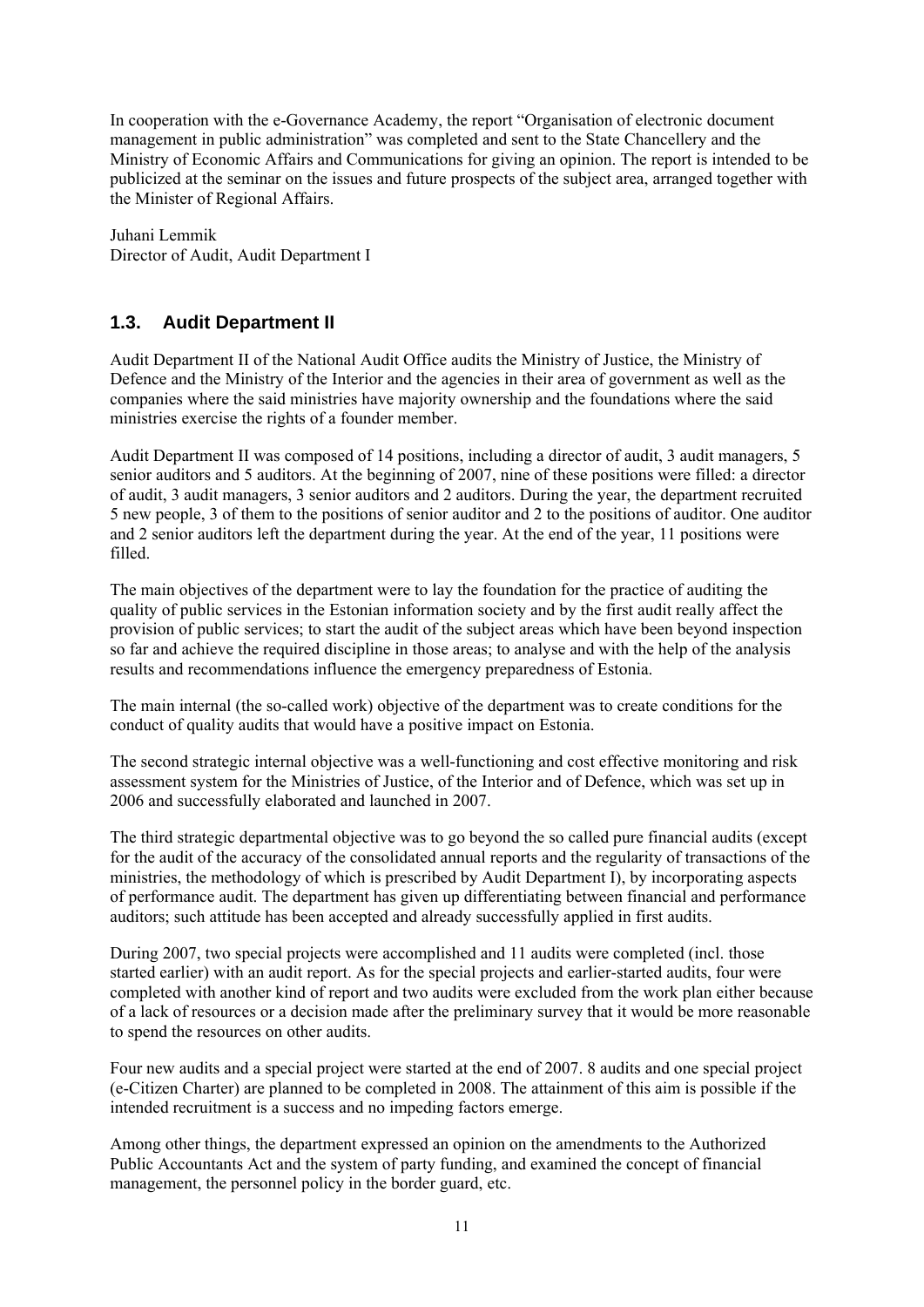Employees of Audit Department II have used the offered training opportunities. Great emphasis has been laid on professional development, further study of international standards (INTOSAI, IFAC's ISA) and improvement of field knowledge through departmental strategy seminars. Numerous seminars were organised for work on the NAO's manual.

Regular meetings are held with the internal auditors of the Ministries of Justice, of Defence and of the Interior to discuss both methodological and scheduling issues.

A number of changes took place already in the course of the audit "Quality of public services in the information society"; the attention of officials – far more than before − was directed to the functioning of internal control systems in the use of electronic databases and in observance of the principles of good administration. The most important of the changes is leadership in the process of e-Citizen Charter started as a result of the audit.

# **Important audit results**

# **"Quality of public services in the information society"**

# *Has the practice of making people run between authorities and submit unnecessary papers been discontinued?*

The National Audit Office audited the quality of public services in 2007, analysing the compatibility of provision of these services with the principles of good administration. The principles of good administration require that people be burdened as little as possible in their relations with public authorities. Such a requirement has been explicitly expressed in the law for five years already: *administrative procedure shall be purposeful, efficient and straightforward and conducted without undue delay, avoiding superfluous costs and inconveniences to persons.*<sup>2</sup> Further, electronic records management has been equalized with written document management in Estonia. Hence, people in the information society should be able, where necessary, to exercise their rights or perform their obligations as conveniently as by reporting income through the Electronic Tax Board or performing transactions through the Internet banking system.

However, it should be stated on the basis of audit results that even though state and local government agencies have made efforts to implement the principles of good administration, the quality of public services which is required in the information society is not always guaranteed. If we want to maintain our country's fairly good ranking in the information society index, Estonia's e-government must truly set out to improve the quality of the public services supplied.

According to the data of Statistics Estonia, two-thirds of the Estonian population use the Internet and the Internet coverage area is virtually the entire territory of the country. Infrastructure has been developed for safe exchange of information and for reliable identification of persons via the Internet, hence also for the provision of e-services. The primary mandatory identity document of the inhabitants of Estonia is the ID card, which has been issued to more than one million people by now. The ID card enables persons to be identified electronically and documents to be signed digitally, which is equal to physical signing. This is the real potential and advantage of Estonia in the development of e-services!

To provide public services, administrative agencies can retrieve information from national databases, using electronic solutions, such as the X-Road data transport layer. Thus, prerequisites for improving the quality of public services have been created with the help of modern information and communications technology resources.

It is important for the state, local governments and taxpayers that the infrastructure created for the provision of e-services be easily used and that e-services be used in reality.

1

<sup>&</sup>lt;sup>2</sup> Administrative Procedure Act, § 5 (2)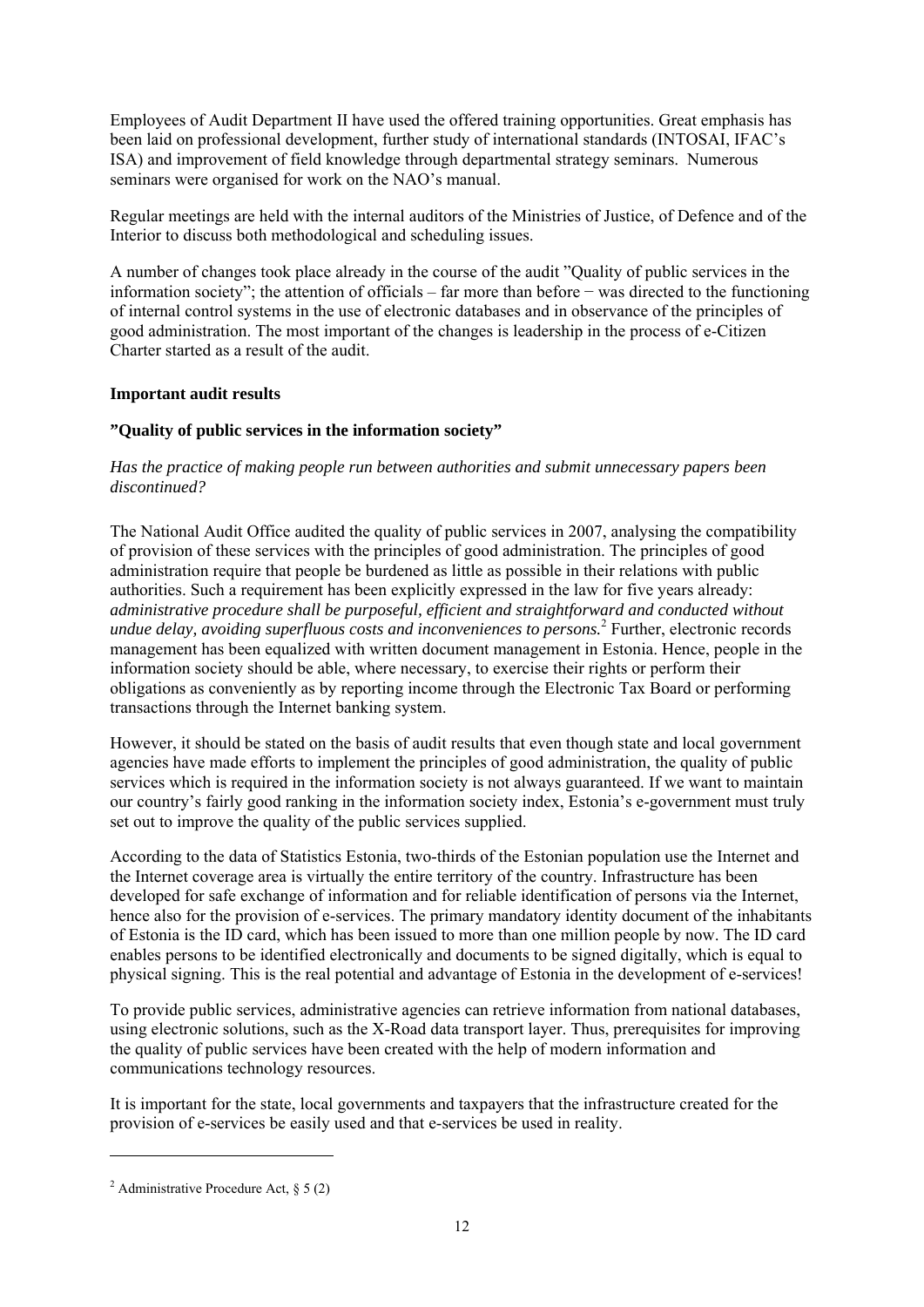However, both research and audit findings reveal that in Estonia the tools and opportunities of egovernment are used by a remarkably smaller share of population than could be presumed, given the conditions created. For example, according to the data of the Eurostat, only 29 % of people aged 16-74 years used the Internet last year for communication with public authorities. The responses to the questions of the NAO of the 25 local governments included in the audit sample indicated that of the total of 26,300 notices of residence submitted to them during 2006, only 350 or just a little more than 1 % had been submitted electronically. Of the nearly 16,000 notices of residence submitted to the Tallinn City Government, only 300 (a little less than 2 %) had been submitted through electronic channels.

Information concerning the provision of public services is generally available to people, but the information is far too often fragmented or incomplete, being located on different websites or containing links to outdated pages. Thus, provision of information is not based on the needs and interests of people; instead the obligation to publish information is being performed in ways that are more convenient for officials and that vary by state and local government agencies.

Fortunately positive changes have occurred – already in the course of audit and as a result of the observations and recommendations, the audited state and local government agencies improved the disclosure and accessibility of information on their websites. Also the portal www.eesti.ee has been renewed – the former Information Portal and the Citizen Portal have been drawn together into a central state portal with the views of the Citizen, the Entrepreneur and the Official.

We have found during the audit that in general it is possible to use digital signatures for requesting public services. However, the application forms are often missing from the websites of state agencies and local governments or it is difficult to complete them or save after completion. But it is necessary to save the completed application form in order to be able to submit it to a respective agency together with an affixed digital signature.

Instead of separately downloadable and completable forms, it would be highly reasonable to use electronic forms pre-filled with data retrieved by automatic queries for services of general interest. Electronic forms can be supported by the function of affixing a digital signature to the application. This would eliminate the need for separate installation of office software and the *DigiDoc* client programme in the computer. In ideal it should be sufficient for a citizen to have only a web browser in order to apply online for a public service.

Many administrative agencies continue to require the submission of paper documents even if the relevant information is actually contained in the databases and the agency would use the database information for decision-making anyway. The principle of good administration that disapproves of the practice of making people run between authorities means also, as seen by the NAO, that a citizen must not be used as "data carrier" – information should move from one agency/database to another via electronic channels, not on the paper in the citizen's hand!

Even if an agency has created opportunities for electronic administration, there are often just a few users of that opportunity. The reason may lie in both the lack of knowledge of one's rights and possibilities and the inconvenience of using e-services. For example we found that, as a rule, administrative acts cannot be obtained in electronic format and with digital signatures from administrative agencies. Moreover, application forms lack a space where such a request could be indicated.

In the opinion of the NAO, the problem of uneven quality of services could be mitigated and the overall quality level could be raised with the help of recommendatory guidelines concerning the availability of information on public services on agencies' websites and the development of model solutions for local governments.

Upon imposing obligations on local governments, the state should also make available the information systems that are necessary for performance of such duties so as to ensure consistent quality. It is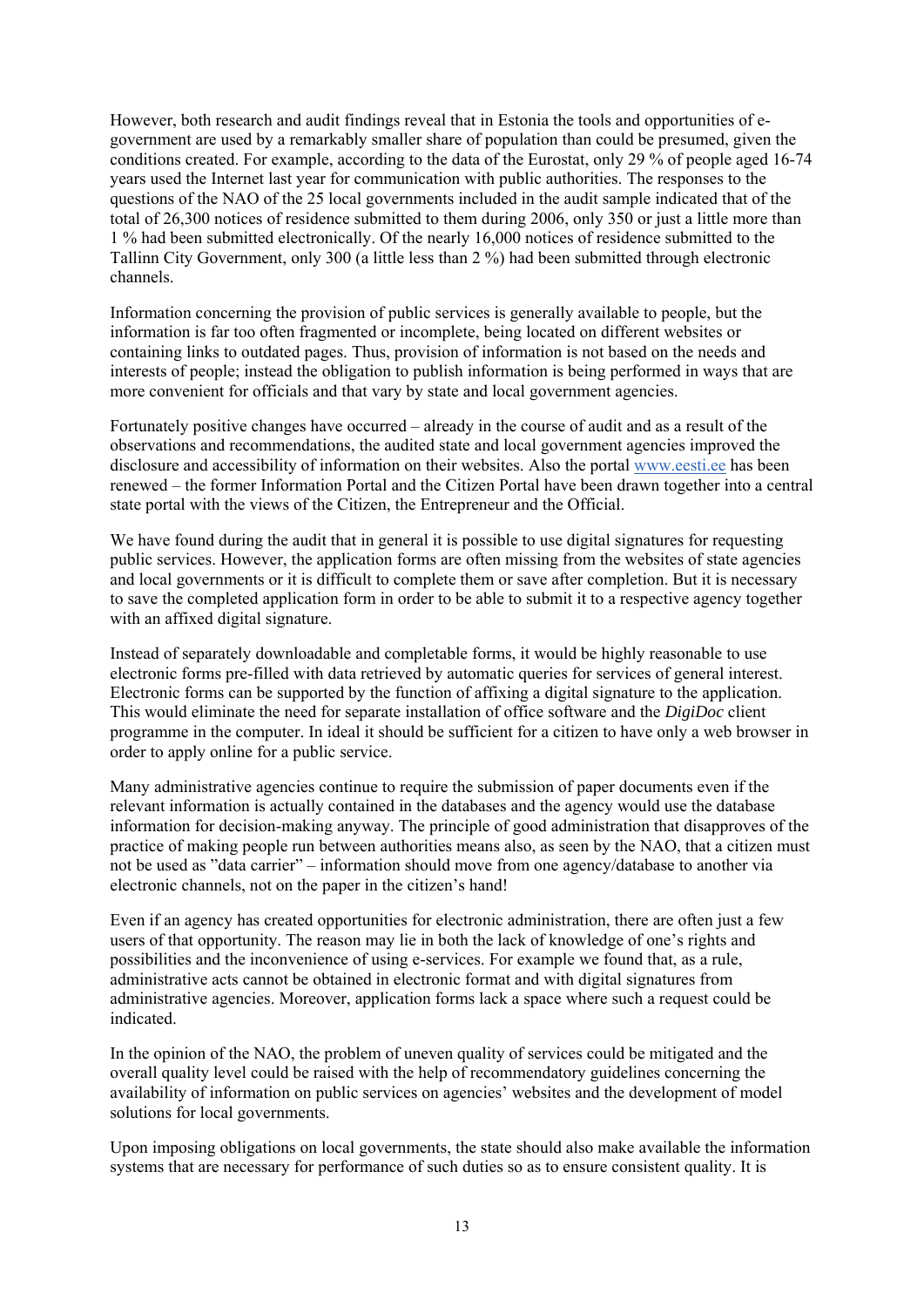important to involve local governments and their representative bodies in the development of those information systems. This will ensure that a tool indeed meets the needs of the prospective user.

The audit of the quality of public services partially serves as continuation of the audit "State support to local governments in developing the information society", a summary of which was published in the previous IT yearbook<sup>3</sup>. The message underlying both audit reports is the same: attending to the problems and challenges of the information society is beyond the reach of the majority of local governments. Local governments need support from the state, but this support should not always or exclusively consist in the allocation of resources. In order to improve the quality of public services provided by local governments via the Internet, it is essential to provide guidance and counselling to municipal officials, which can be done by the state through a relevant competence centre and its county-wide network. Such an information society competence centre for local government is currently in the set-up process at the Ministry of the Interior.

# **"Revaluation of the immovable property of county governments and its necessity for principal activity"**

During the last 10 to 15 years, both private companies and public sector entities have undertaken the (re)valuation of fixed assets in order to correct past deficiencies in accounting and take into account the effects of inflation which occurred in the late 1980s and early 1990s. Administrative agencies had to revalue their fixed assets by 31 December 2005 at latest.

The aim of the audit was to assess whether the buildings belonging to county governments and institutions in their area of government (hereinafter county buildings) had been recorded in the books at fair value as of 2006 (i.e. whether and how the buildings had been reappraised and the respective data recorded in the books). Further, another purpose of the audit was to find out whether these buildings were needed for the principal activity of county governments and the institutions in their area of government (i.e. for what purposes the buildings were used and whether their preservation was ensured).

According to the NAO, the county buildings have not been recorded in the books at fair value in material respect and many county buildings are not needed for principal activity. Due to incorrect data the financial statements fail to give a true and reliable view of the assets of county governments.

About 40 % of county buildings are not used for principal activity or any public purposes. Over half of these buildings have been rented out (in many cases at rates lower than the market price) but the rest remain idle.

The buildings used for the principal activity of county governments and institutions in their area of government or for other public purposes and the technical systems of those buildings are in a condition good enough to secure the preservation and long-term exploitation of such buildings. However, preservation of the main structures of vacant and idle buildings has not been guaranteed and the poor state of technical systems in these buildings increases overall maintenance costs. Funds are appropriated from the state budget only for principal activity, and the rental income that could be used for a partial refund of expenses incurred for the management and maintenance of buildings which are rented out and not needed for principal activity has to be transferred to the state budget.

The NAO is of the opinion that the buildings and residential premises rented out by county governments fail to serve the purpose of profit-making. The audit revealed that the rentals for such buildings and premises were on average 77 % lower than market rent values.

1

 $3 \text{ http://www.riso.ee/et/pub/2006it/?mn=48&\text{prnt=47}}$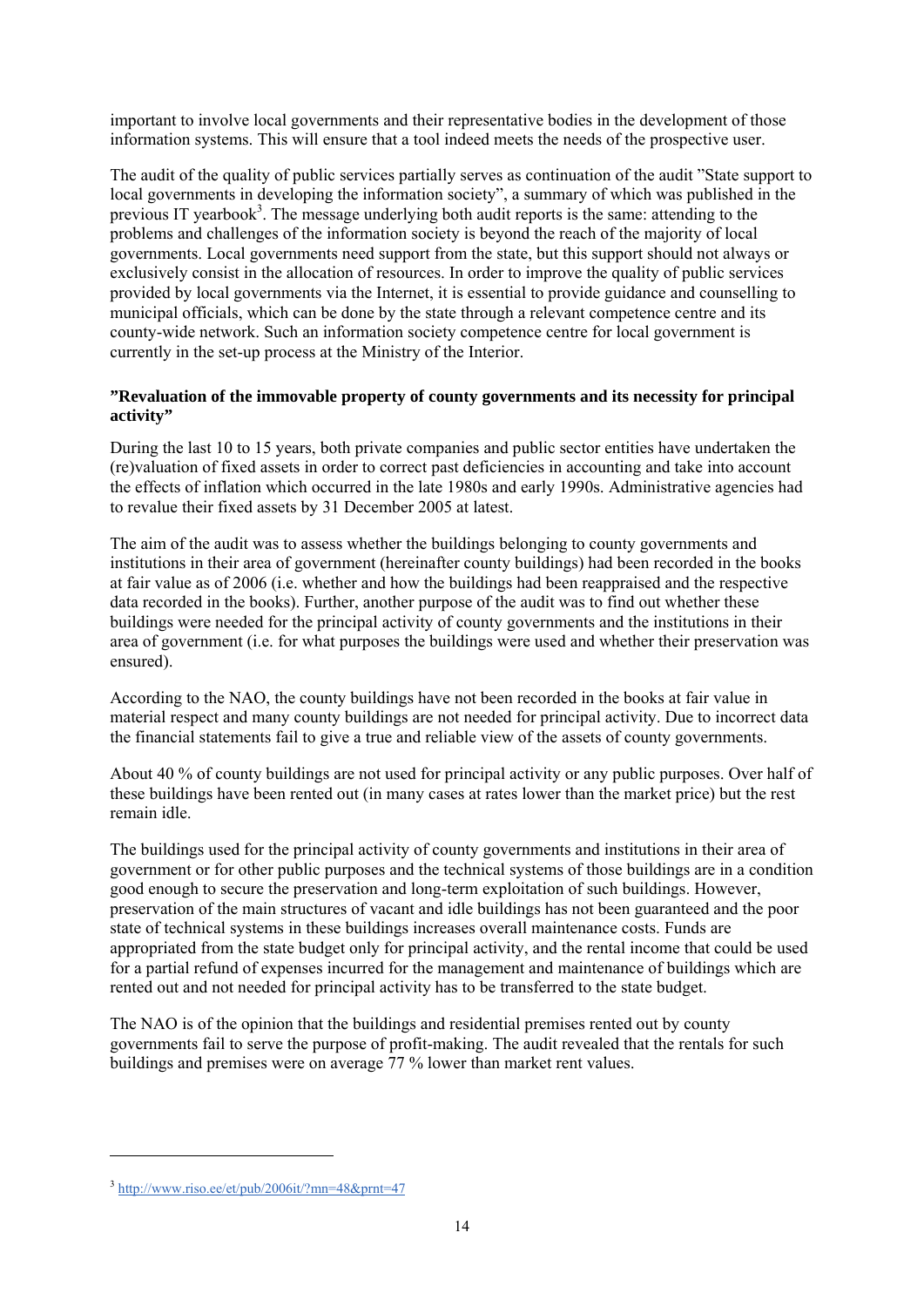# **"Organisation of accounting and economic activities in the Reconnaissance Battalion"** (CLASSIFIED)

The NAO has presented the audit findings to different committees of the Parliament and attended a series of important high-level meetings. Follow-up activities (attendance at meetings in the Parliament, continued counselling of relevant officials, etc) are continued in regard to the draft Organisation of the Defence Forces Act. At the moment the audit's impact on the refinement of the content of the draft Act is noticeable. The Commander of the Defence Forces immediately ended all violations within his capacity.

# **"Emergency preparedness of Estonia"**

The National Audit Office evaluated Estonia's preparedness for emergencies resulting from bird flu, an influenza pandemic, or extensive marine pollution and transportation accidents involving dangerous chemicals and found that little sense of responsibility and its dispersion between the ministries weakens even more the relatively poor preparedness of the country to resolve emergencies quickly and efficiently.

The audit revealed that in spite of the commendable efforts of the ministries, emergencies cannot be prevented and resolved efficiently today. Therefore emergency prevention as well as preparations for an emergency require considerably more attention and resources.

Preparedness is much better for emergencies (e.g. bird flu and influenza pandemic) in the case of which responsibility for performance of tasks necessary for achieving emergency preparedness has been specified in special legal acts and in the case of which the preparedness plans have been made in accordance with the requirements of the European Commission.

The main problem with other emergencies (e.g. extensive marine pollution and transportation accident involving dangerous chemicals) is that no head ministry has been appointed who would be responsible for emergency preparedness and emergency response activities. If responsibility is shared between several ministries and none of these has the obligation to manage the process, the creation of a comprehensive contingency plan, division of roles and joint procurement of resources are aggravated.

The recommendations of the National Audit Office pertain mostly to improving emergency preparedness by making additions to the Emergency Preparedness Act, the Infectious Animal Disease Control Act, the Communicable Diseases Prevention and Control Act; carrying out comprehensive risk assessment and preparing a contingency plan; obtaining missing but required resources and conducting training events and exercises.

The NAO considers it to be positive that the ministries set to take action on reported shortcomings already during the audit. In order to solve the problems, the Ministry of the Interior drew up a concept for changing the legal bases for crisis management and formed an interministerial task force which should prepare the draft for the Emergency Preparedness Act Amendment Act and its derivative acts.

The National Audit Office hopes to contribute to improving emergency preparedness as an aspect of internal security with its recommendations made as a result of the audit.

## **"Regularity of economic transactions and organisation of accounting in the Defence League"**

The aim of the audit was to evaluate the economic activities of the Estonian Defence League in 2005, focusing on the organisation of accounting, the accuracy and regularity of recording economic transactions, relation of economic actions to the main objectives of activity, and the functioning of internal control systems. The regularity of transactions and protection of state secret were evaluated also for the years 2004 and 2006.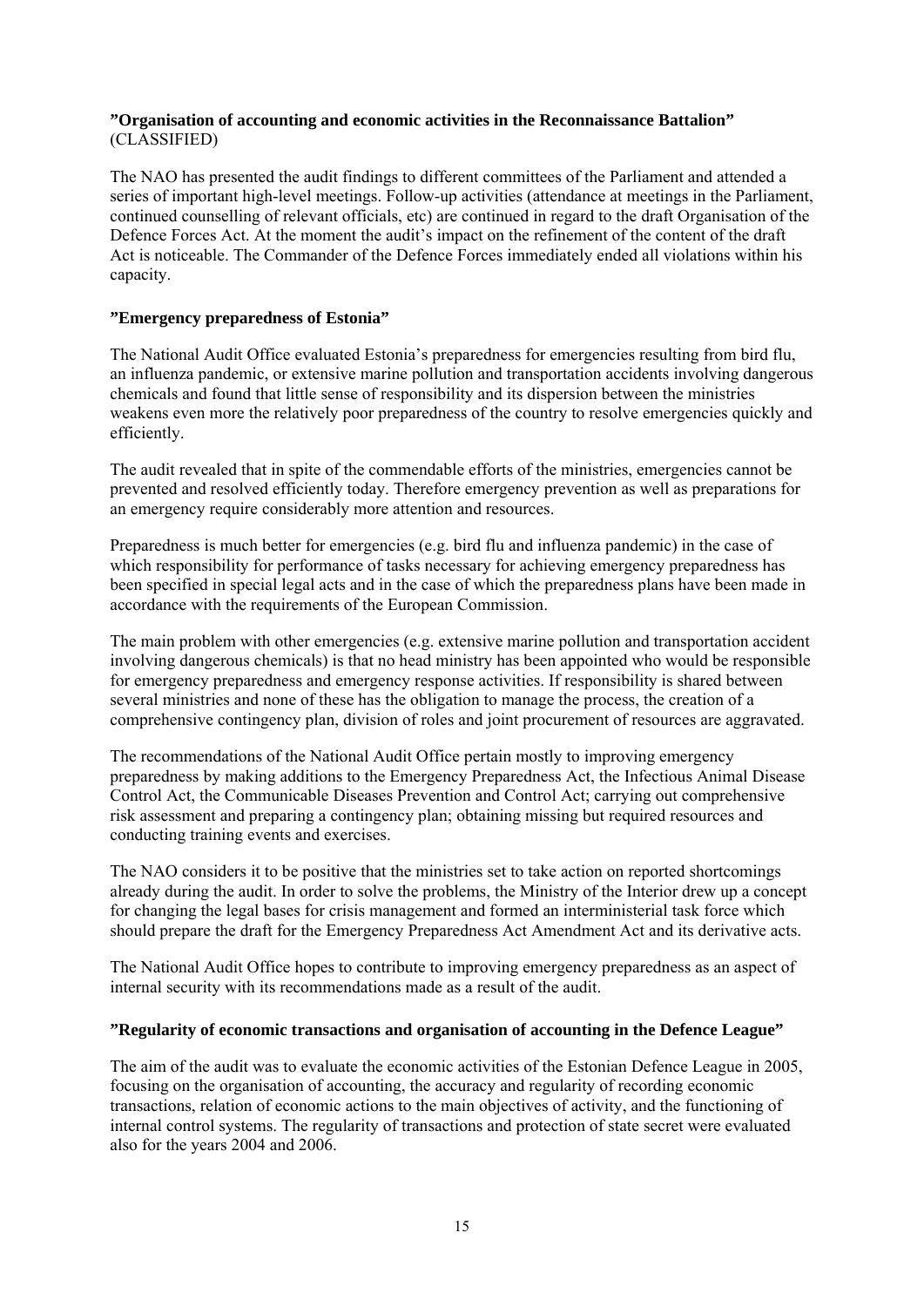Although the organisation of accounting in the Defence League has been continuously improved, the NAO has found deficiencies which may lead to material errors in financial statements. As for the regularity of economic transactions, major shortcomings were identified in the activities of SA Kaitseliidu Kinnisvara. The issue of ownership of immovable property in the possession of the Defence League has not been resolved. Unclear division of roles and rigid relationships occasionally found in the area of government of the Ministry of Defence hinder cooperation between the Ministry of Defence, the General Staff of the Defence Forces and the Defence League also in the field of real property.

The Minister of Defence agreed with the conclusions and proposals made in the audit report and assured that cooperation between the Ministry of Defence and the Defence League had improved in the field of real property and many of the identified deficiencies had been or were being remedied.

In his response letter, the Commander of the Defence League made explanations of several paragraphs in the draft report and assured that the deficiencies and errors identified during the audit were systematically addressed.

Ülle Madise Director of Audit, Audit Department II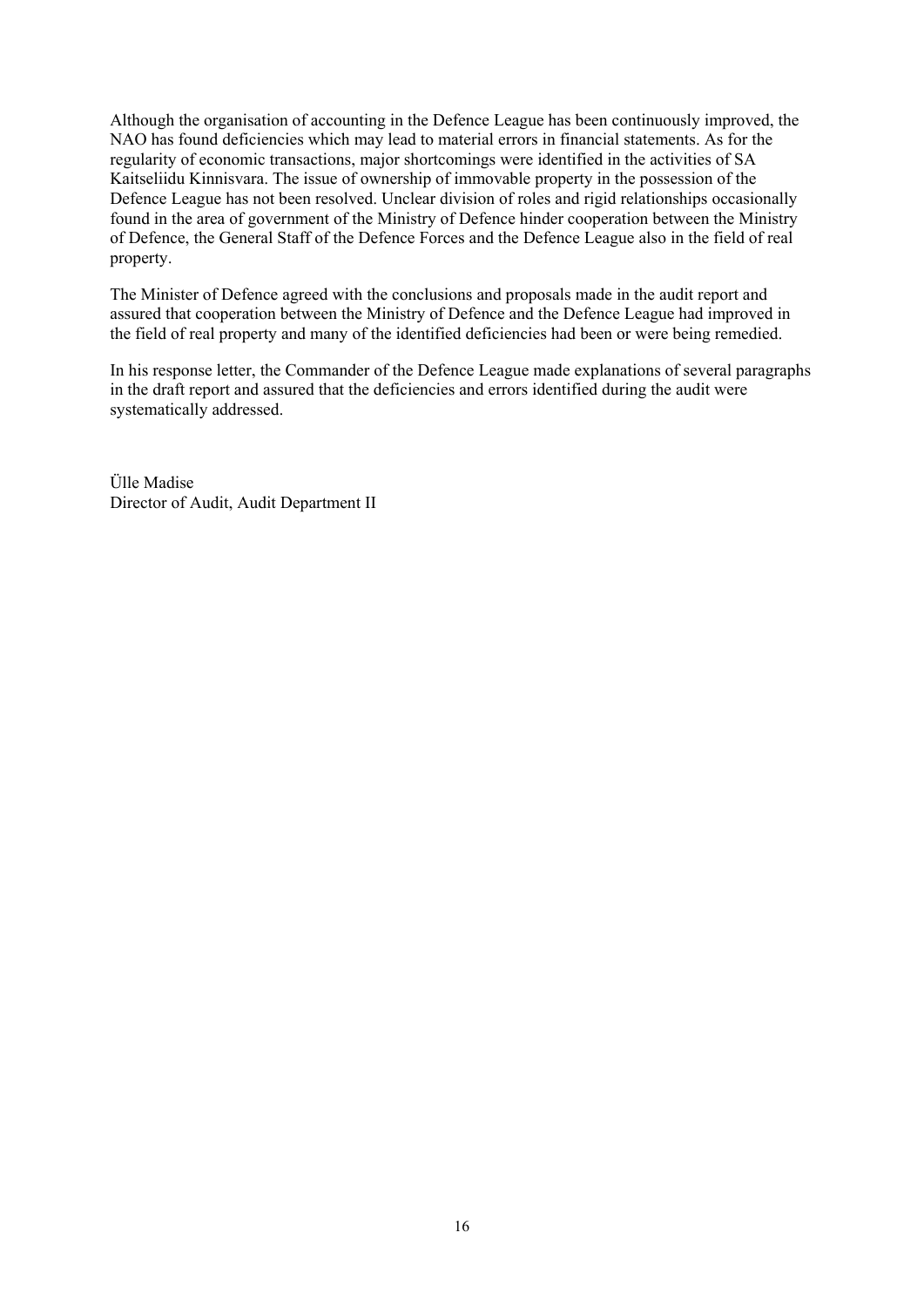# **1.4. Audit Department III**

Audit Department III audits the area of government of the Ministry of Education and Research, the Ministry of Culture and the Ministry of Social Affairs. The expenditures in the area of government of the three ministries account for a little more than half of the total state budget expenditure. The biggest amounts are expended for health insurance and payment of pensions in the area of government of the Ministry of Social Affairs. The area of government of these ministries comprises several foundations and legal persons in public law that have been founded by the government.

As of the end of 2007, the department employed 16 officials: 12 auditors or senior auditors, 3 audit managers and a director of audit. Four officials took maternity leave during the year. Two officials left and three new officials were recruited by the department during the year. One official was on a longterm foreign training programme organised by the supreme audit institution of the United States.

Audit managers and auditors specialize in either financial or performance audits. All auditors have their own monitoring area where they follow up on changes, incl. implementation of recommendations made in the course of previous audits. They also monitor the drafting of legislation relating to the area of responsibility of the department and where necessary, make proposals on additions to legislative acts on the basis of previous audit results and follow-up.

In 2007, altogether 21 audits were undertaken, 10 of them were accomplished. Half of the completed audits were financial (compliance) audits. Three of them dealt with the organization of accounting and legality of transactions of the ministries in 2006 and were carried out with the purpose of providing an opinion, on the NAO level, on the consolidated annual report of the state. The other two completed audits evaluated the economic activity of legal persons in public law (audits of the economic activities of Tallinn University of Technology and of the Estonian National Opera).

The completed performance audits focused on the evaluation of effectiveness in the areas of general interest (compulsory school attendance and efficiency of its enforcement, activities of the state in reducing workplace accidents, state supervision over health care providers) or arrangements for the safeguarding of assets important for the entire country (protection of cultural monuments).

In the course of the audit "Quality of public services in the information society" conducted in cooperation with other departments, public services in the Social Insurance Board and the Labour Market Board were analysed. Family benefits/parental allowance, survivor's pension and write-offs of study loans upon the birth of a child were scrutinized in the Social Insurance Board. Registration as unemployed and granting of unemployment allowances were examined in the Labour Market Board.

In cooperation with different departments, the performance of tasks assigned by the Government of the Republic was analysed in the ministries. This concerned several projects in the Ministry of Education and Research (funding of municipal schools, development of the general education curriculum, development of human resources, knowledge-based Estonia).

On the basis of audits of the economic activities of three universities acting as legal persons in public law, a generalisation was made and sent to the Minister of Education and Research with a letter signed by the Auditor General. The generalisation concerned the following issues: government-commissioned education and its cost, student places set up by the universities themselves or partially charged for, cost of student places in non-government-commissioned education, lending of fixed assets, loan activities and securities transactions of universities, supervision of the Ministry of Education and Research over the activity of universities acting as legal persons in public law.

All audit reports were forwarded to the State Budget Control Select Committee of the Parliament. In several cases, the standing committees of the Parliament were informed of the results of the completed audit, and those committees organized discussions of audit results where necessary. The Cultural Affairs Committee of the Parliament thoroughly discussed the results of audits of the protection of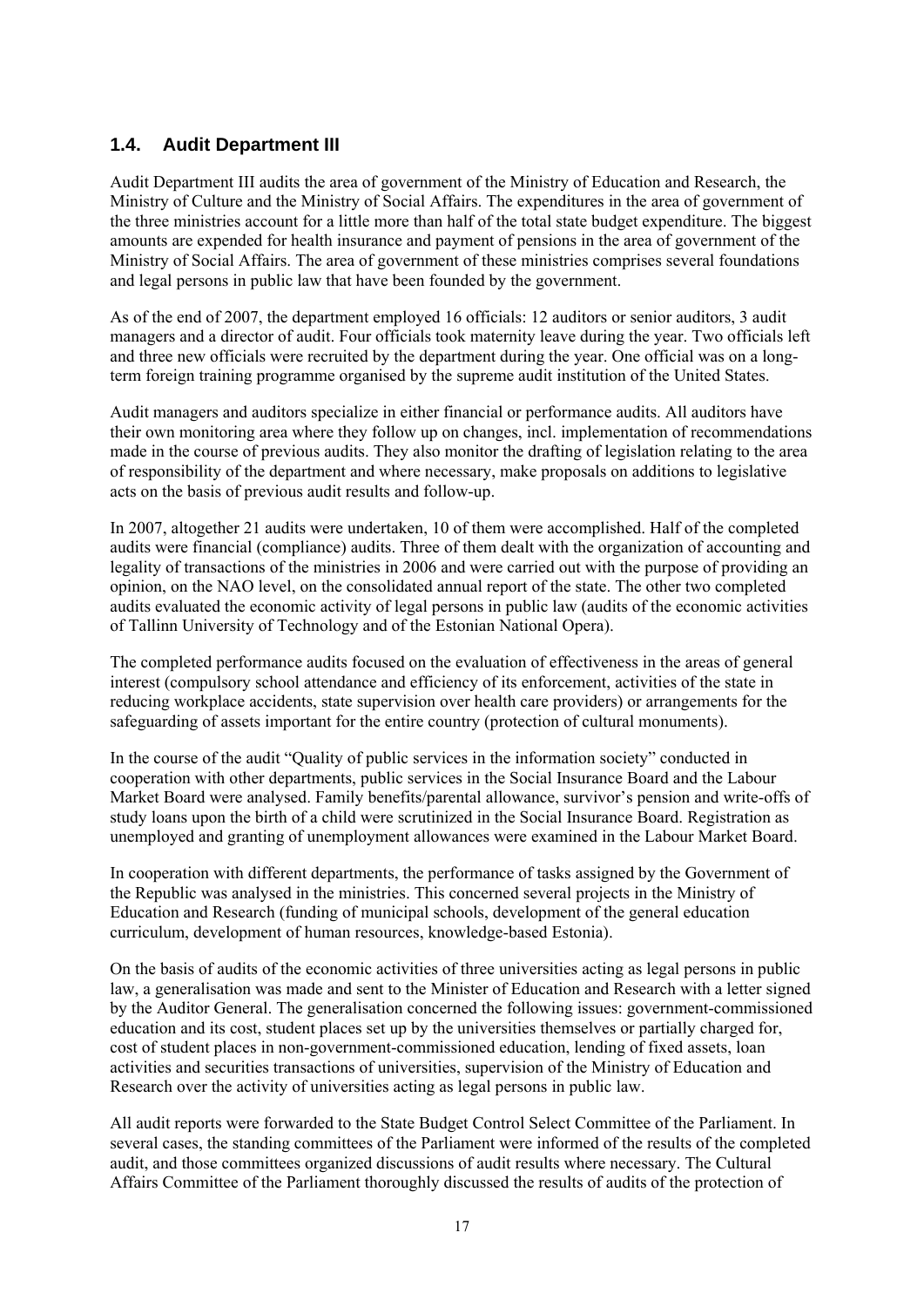cultural monuments and of enforcement of compulsory school attendance and the efficiency of such enforcement.

The reports drawn up as audit results contain a lot of proposals for the elimination of shortcomings, improvement of control systems and enhancement of activity. In most cases, these proposals have been implemented excellently. However, it should be admitted that implementation of some proposals may take more time.

Four chapters were compiled for the overview of the use and preservation of state assets submitted to the Parliament each year: compulsory school attendance, preservation of cultural monuments, preservation of museum assets, and the rehabilitative treatment and rehabilitation services for people with disabilities.

Audit manager Külli Nõmm represented the National Audit Office of Estonia in the meetings of the INTOSAI Working Group on the Audit of Privatisation. Representatives of the department participated in the working groups preparing topics for the EUROSAI regular congress held in the summer of 2008 (devoted to audits of educational and social sectors).

## **Important audit results**

# **"Protection of cultural monuments"**

The audit revealed that the state has not done enough to meet its constitutional obligation to ensure the preservation of cultural heritage.

Part of valuable cultural heritage has still not been placed under protection, while monument status is enjoyed by other objects and sites which do not deserve it. This is because little basic or field research has been carried out and the inventories of monuments created in the Soviet era have in part been automatically accepted.

Much of the required data have not been entered in the state register of cultural monuments, therefore it is impossible to obtain an up-dated and all-inclusive overview of the condition of monuments.

Many owners are not fully informed of their rights or responsibilities. It appeared from the survey of the owners of architectural monuments that 17 % of them were completely unaware of their ownership status; 47 % were not aware of their responsibilities as owner of a monument. The essence of the problem is the fact that the National Heritage Board has failed to meet the obligations imposed by the law: by the end of 2006, only about 60 % of monument owners had received notification of protection obligations, virtually no such notification had been made to the owners of the protected zones around the monuments; the majority of the monuments did not have proper marking.

Allocation of support to monument owners is not transparent. The priorities for the distribution of monies have not been disclosed and many owners have not been informed of the possibility of applying for support.

Reliable information about the condition and inspection of a considerable number of monuments was not available. According to the data of the register of cultural monuments, only 27 % of all monuments had been inspected as of February 2007.

The Minister of Culture and the Director General of the National Heritage Board have promised to attend to the elimination of shortcomings highlighted in the audit report. The National Heritage Board has approved a new strategic development plan for 2008–2011, in which attention is paid to most of the weaknesses pointed out by the National Audit Office and shortly activities are planned along with the needs underlined in the audit report.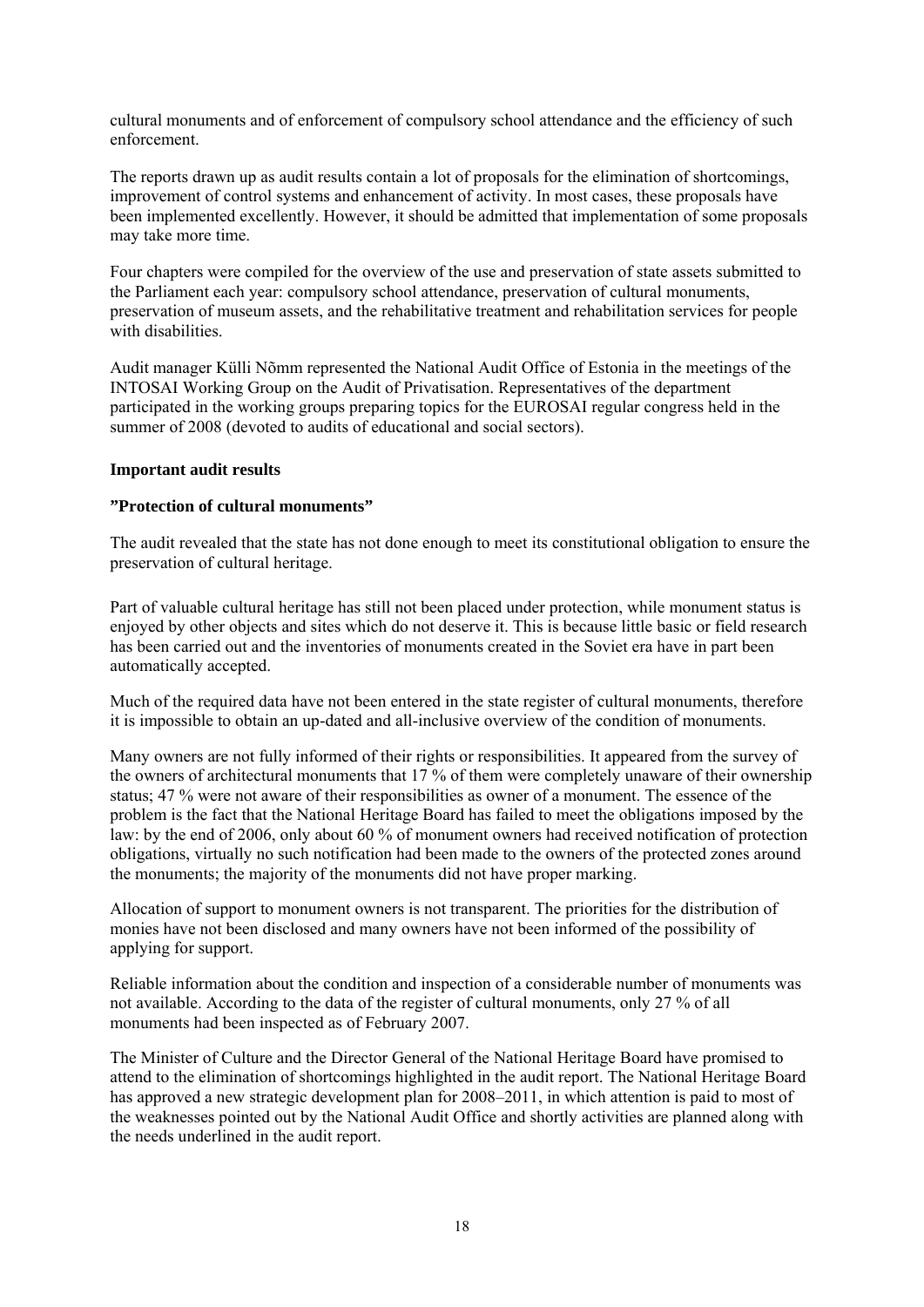# **"Compulsory school attendance and efficiency of its enforcement"**

It appeared from the audit that the Ministry of Education and Research lacks a clear overview of compulsory school attendance. The state does not have consistent data for monitoring non-attendance and thus there is no overview of problematic and non-attending pupils. The definition of nonattendance and duties of different parties regarding compulsory school attendance have still not been specified.

The analysis of the NAO showed that over 3800 children who must attend school according to the data of the population register are not on the pupil list of any schools and the reason for their nonattendance is unknown. It appeared during control that the state had paid child benefit to 1438 of those children.

Absence from classes has not decreased. Approximately 2 % of pupils (i.e. 3100 pupils) missed more than 20 % of classes for no valid excusable reason, which means that these children are on the list of a school but they actually do not comply with compulsory school attendance requirement. On average, each pupil was absent from school for three weeks per academic year, of which one week is inexcusable absences.

Many pupils have problems with making progress in their studies and the number of pupils who discontinue studies remains high. Most serious problems occur with pupils at the third stage of study (forms 7 to 9) where nearly one fifth of pupils receive failing quarter grades and over 7 % of pupils receive failing grades at the end of the school year.

Ever more measures are taken to improve school attendance. In 2007, about 2.5 times more resources were allocated for implementation of various measures compared with 2003. Although different measures have been implemented more extensively over the years, the indicators for compulsory school attendance (withdrawal and absence rates) have not improved. Hence, the activity of the state in enforcement of compulsory school attendance cannot be considered effective. The government annually spends over 120 million kroons on measures whose overall efficiency is not evaluated.

In his response to the National Audit Office, the Minister of Education and Research promised to improve keeping a record of children who must meet compulsory school attendance requirement as well as collection of data on school attendance indicators and on action taken to ensure that all pupils arrive at school and participate in studies to the required extent. The Ministry is preparing amendments to the Basic School and Upper Secondary School Act which clarify the responsibilities of schools and local governments in the provision of support measures.

## **"Activities of the state in reducing accidents at work"**

As the result of the audit, the National Audit Office has come to the conclusion that the state has not done everything necessary to ensure a safe work environment for the people in Estonia.

The state has no reliable data on workplace accidents and occupational diseases. We do know the number of reported accidents and patients, but different analyses show that this number cannot be taken as true. The system established by the state does not motivate employers or employees to report of accidents at work or occupational ill health. Rigidity of diagnosing inhibits the recognition of possible occupational diseases. The state lacks a common strategy for creating a safe work environment.

Insurance against work-related accidents and occupational diseases has not been provided so far. The introduction of the insurance system has been topical for over 10 years but still without effect. A wellfunctioning insurance system would motivate the labour market parties to, on the one hand, make the work environment safer and on the other hand, report of workplace accidents and incidents of occupational ill health.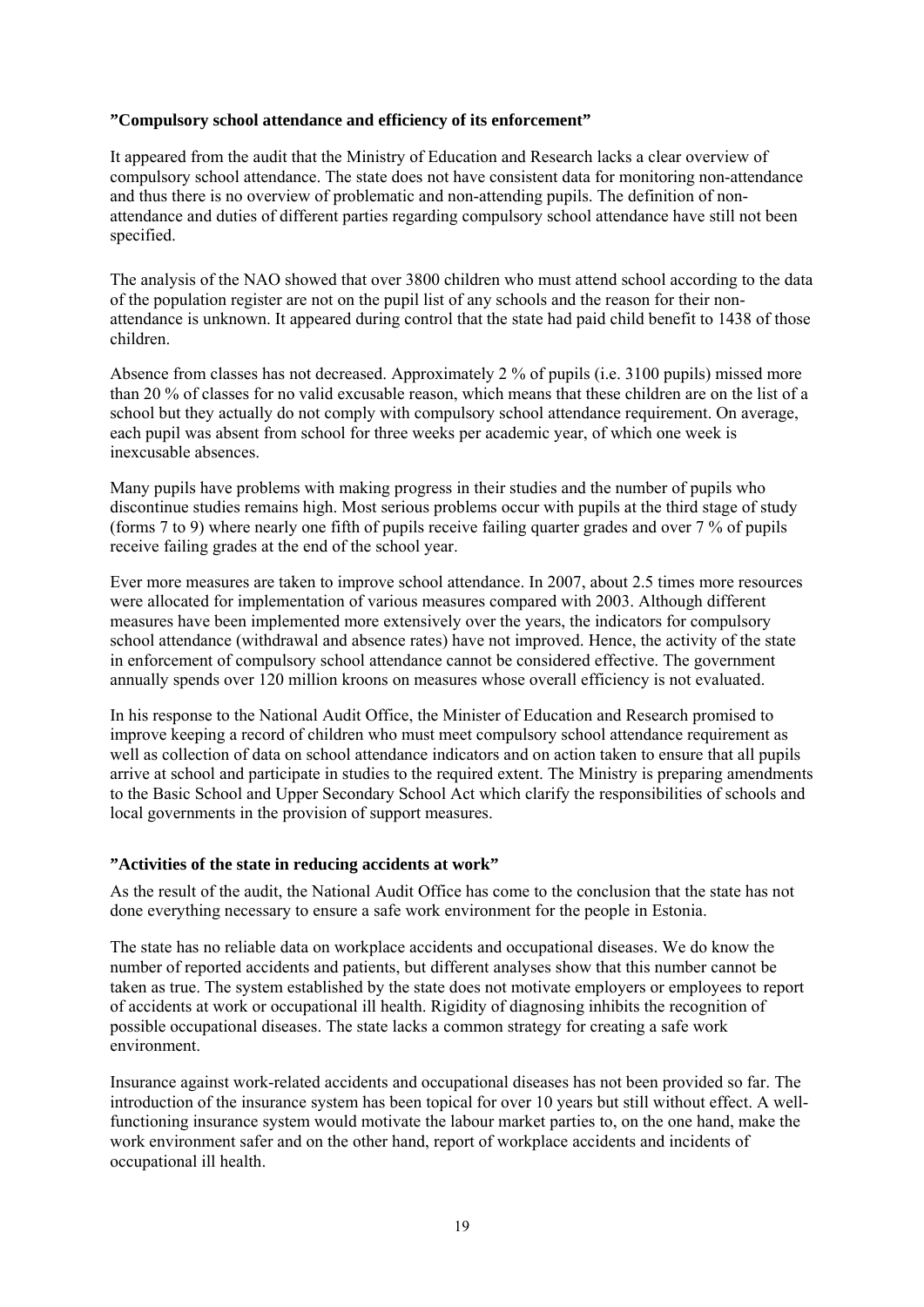Prevention has not received adequate attention so far. Prevention is viewed primarily as part of supervision; little has been done in respect of systematic training, counselling and informing.

There is not sufficient information available for supervision planning. A requisite for a better planning of supervision would be statistics on workplace accidents and (occupational) diseases and an in-depth analysis of the supervision outcomes, which are deficient so far.

Execution of precepts issued during supervision activities is not followed up far too often. Information from employers that the precepts have been observed is often considered to be enough although the reality may be that the work environment has not become any safer.

The Minister of Social Affairs and the Deputy Director General of the Labour Inspectorate agreed with the proposals made and notified the NAO of the intended action. By today several changes have been instituted.

## **"State supervision over health care providers"**

The risk assessment on which the supervision is based is inadequate. The areas to be supervised are selected at random and it is unclear what kind of inspection outcome is expected.

Too much supervision is oriented to the formal aspects of health services; that is why the nature of supervision is mostly responsive to problems, not pro-active. Supervision without purpose is a needless burden to service providers in addition to their principal activity.

Supervision does not adequately evaluate the internal quality of health care. Too much focus is on the measurement of inputs (compliance with infrastructure and staff requirements) whereas the output (result) of the work of health care providers is measured too little. However, the overall trend in the world is towards an output-oriented approach to supervision.

The work of supervisory authorities is not coordinated. This has brought about a situation where the Health Care Board, the Estonian Health Insurance Fund and the county governor may inspect a general practitioner three times for the same subject. There is no cooperation in supervision planning or the subsequent sharing of results.

The Minister of Social Affairs, the Director General of the Health Care Board and the Chairman of the Board of the Estonian Health Insurance Fund agreed with the proposals made and reported of the measures taken.

## **"Economic activities of Tallinn University of Technology"**

As the result of the audit, the National Audit Office has come to the conclusion that the economic activities of Tallinn University of Technology (TUT) are well managed in the main. However, several observations imply that the internal control system does not function properly enough to ensure true and reliable accounting for and preservation of tangible assets, or an expedient and lawful expenditure of funds.

The TUT has failed to reappraise a big part of its fixed assets to fair values. Expert assessment was requested for the determination of the fair value of buildings subject to revaluation, but in the books the said buildings were recorded at a cost several times lower than the fair value. There is not sufficient written evidence or management's justification for changing the value proposed by the expert.

The University does not have consolidated written data about how much of the fixed assets are used by the university for its own needs and how many assets are rented out to other persons (incl. equipment and apparatus) and how much space is vacant. In many cases the TUT has not organised public tenders for renting out the premises. Some of the rental contracts have been concluded on terms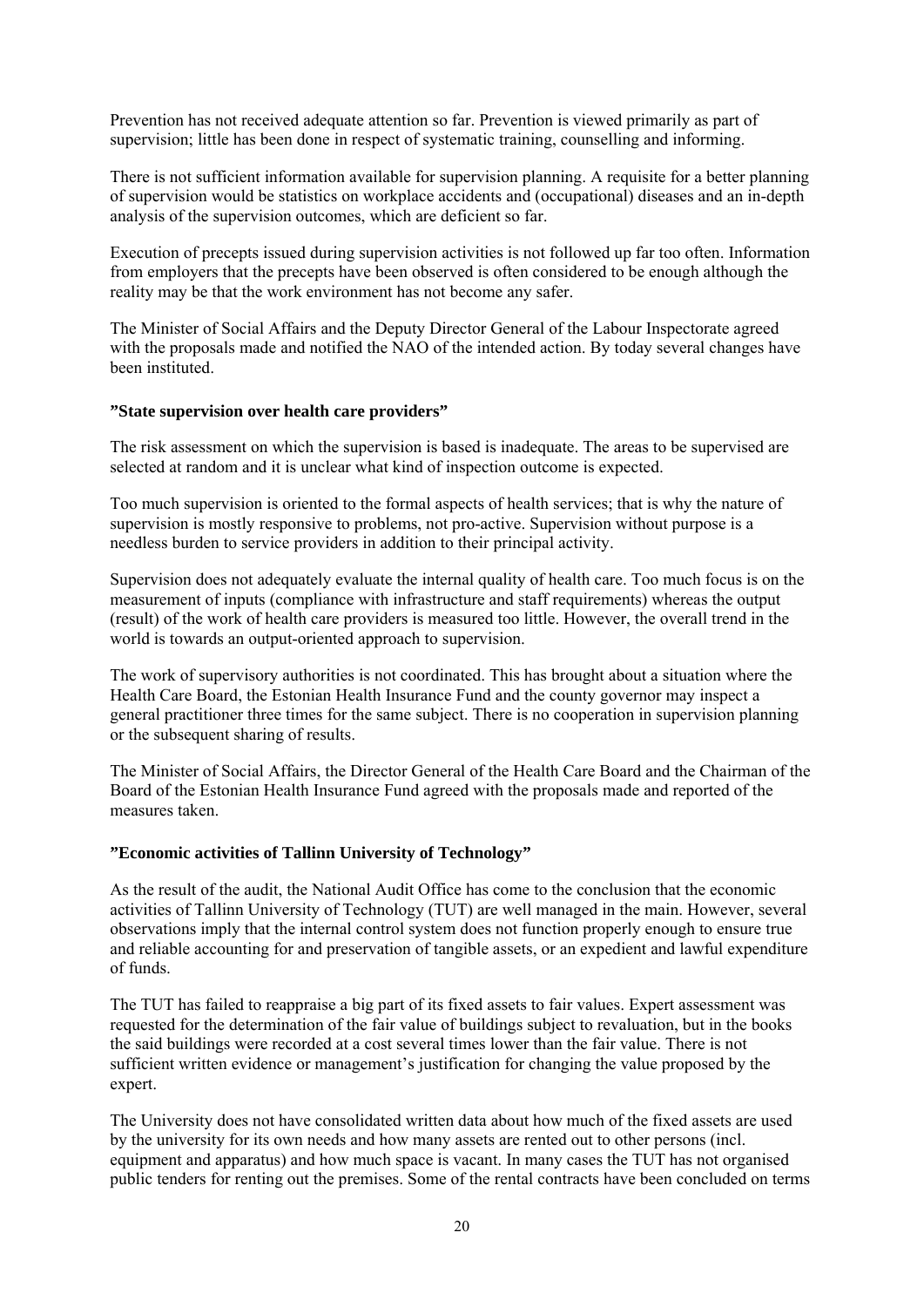that are unfavourable to the university; in some cases the opportunity to raise the rental amounts set in earlier contracts has been missed.

The university has occasionally failed to organise public procurement, in this way violating the provisions of the Public Procurement Act; in some cases the good procurement practices have not been observed, and negotiations with at least three bidders have not been held in respect of public procurement where the estimated cost of the public contract without value added tax is lower than the threshold provided for in the Public Procurement Act.

The internal control system of the university is not in place; the system should ensure true and reliable accounting for and preservation of cash as well as the entry in the books of all bank transactions in a timely and comprehensive manner. For instance, some structural units failed to submit the cash sales reports by deadline or to pay the receipts from the previous period to the university's petty cash fund.

On several occasions, the requirements laid down in the Accounting Act, good accounting practices, the general rules for governmental accounting and the university's internal accounting policies have not been met for accounting for operating expenses. Thus, the amounts that should have been classified as advance payments were recorded as expense in several cases. Moreover, in many cases assets to be recorded as fixed assets were expended.

The National Audit Office has made several recommendations in the draft audit report to the Supervisory Board and the Rector of the University for improvements in financial management and accounting. The Supervisory Board discussed at its meeting the draft audit report and adopted a decision on a plan of action for the elimination of deficiencies. In its response the university agreed with all recommendations made by the NAO.

## **"Economic activities of the National Opera"**

As a result of auditing the economic activities of the Estonian National Opera, the National Audit Office found that the organisation of economic activities of the National Opera needs improvement, because the internal control system that should ensure the regularity of transactions and true and reliable accounting for tangible assets does not function adequately.

The National Opera has adopted two different approaches for the disclosure of contracts concluded with sponsors, supporters and cooperation partners. Part of transactions made under these contracts have been viewed as exchange of services and in accordance with good accounting practices, revenue from those exchanges has been recognized at the fair value of the products or services received. However, services received under some contracts have not been recorded as revenue at fair value. This may lead to errors in financial statements. Financial statements so prepared do not present the actual amounts of revenue and expenditure.

Upon the organisation of public procurement, the provisions of the Public Procurement Act have not been respected in several cases. On one occasion a public contract was concluded on terms different from those indicated in the invitation-to-tender documents. On one occasion the procurement was divided into parts so as to evade the public procurement tender procedure. On several occasions negotiations with at least three bidders were not held for the purchase of goods or services, when the cost of such goods or services was lower than the threshold set to public procurement and there were many bidders.

There were errors in the recording of foreign currency transactions, timing of revenue and expense recognition, accounting for fixed assets, refund and write-off of study loans. The internal control system has failed to function in the payment of compensation for the use of a personal car, accounting for construction materials, and consistent numeration of sales invoices. Some of the buildings and two structures had not been recorded in the books of the National Opera.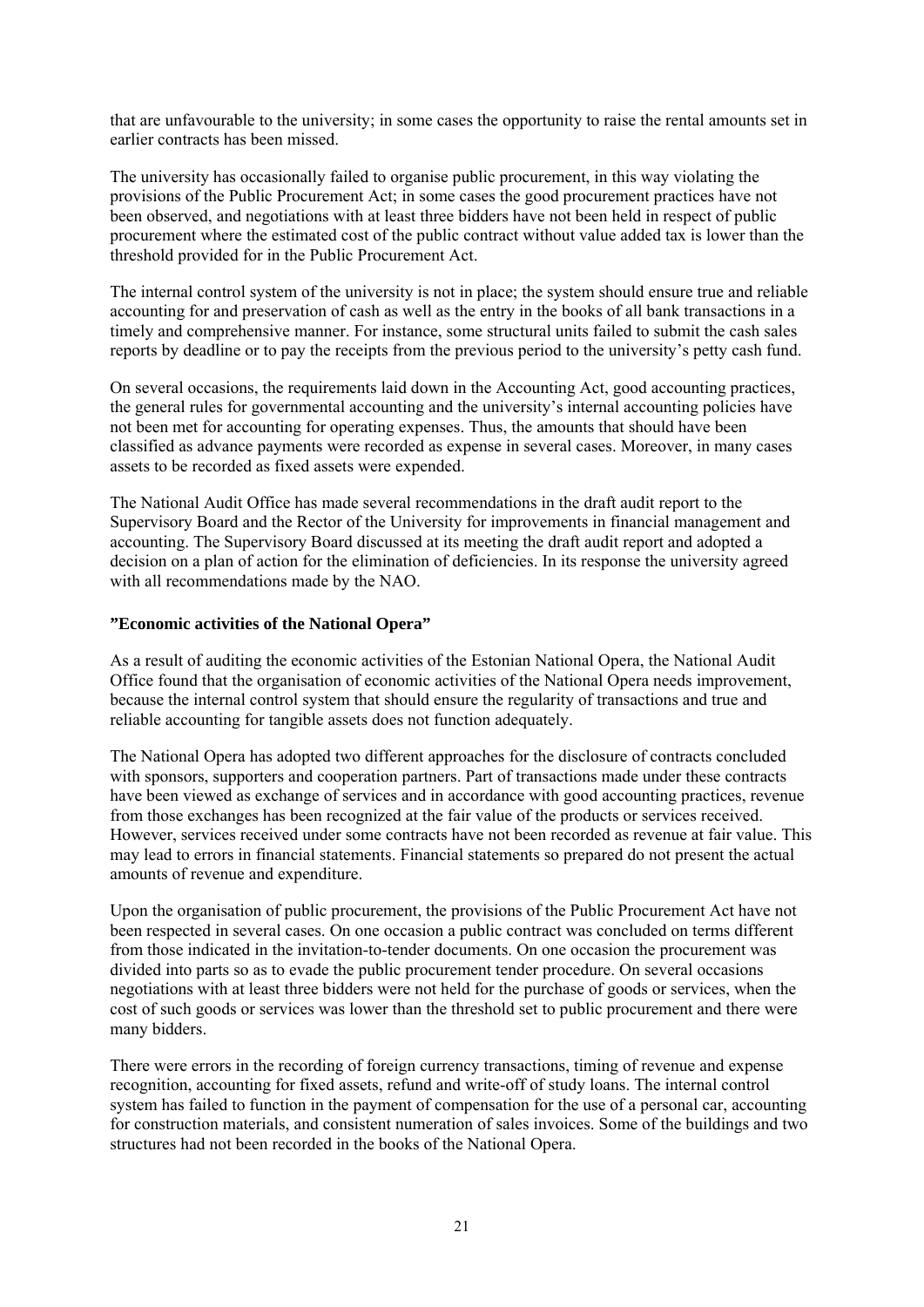The Statutes of the National Opera, as approved by the Supervisory Board, provide for the possibility of having holdings in companies, although the law permits the National Opera to establish only a foundation to support its activities.

The Supervisory Board of the National Opera discussed at its meeting the NAO's draft audit report and approved the plan of action for elimination of deficiencies submitted by the Director General. According to the response, the Supervisory Board will pay more attention in the future to the strengthening and improvement of internal controls.

# **"Accuracy of the 2006 annual financial report and regularity of transactions of the Ministry of Education and Research"**

The audit revealed cases where inventories were made inadequately or accounting data had not been adjusted according to inventory data; some fixed asset items were not recognised in the accounts, and some items were inadequately classified as real estate investments, etc.

On 4 July 2006, the Minister of Education and Research concluded an agreement with the Royal Danish Navy for the purchase of a mine hunter for the Estonian Maritime Academy for 6.6 million kroons. However, funds for such an acquisition had not been appropriated to the Ministry in the 2006 State Budget Act; moreover, no funds to this end had been appropriated in the 2007 state budget either. No public procurement was organised for the purchase of the vessel.

The agencies in the area of government of the Ministry have failed to comply with the Public Procurement Act on several occasions. In some cases, the public procurement procedures had not been applied for the purchase of products and services although their annual cost exceeded the limit specified in the Public Procurement Act. In some cases comparable price offers from at least 3 bidders were not invited

For the elimination of shortcomings, the NAO advised the Minister of Education and Research to require observance of the established accounting principles and internal control systems from the agencies in the area of government of the Ministry, in order to ensure the preservation of and a true and comprehensive accounting for fixed assets. The NAO also advised the Minister to resolve as quickly as possible the issue of payment for the vessel bought from Denmark to cut the expenses incurred to the government in respect of overdue charges. The Minister agreed with the proposals made.

# **"Accuracy of the 2006 annual financial report and regularity of transactions of the Ministry of Culture"**

There were cases when the requirements of the general rules for governmental accounting or of the internal accounting policies in the area of government of the Ministry were not met for taking inventory, part of fixed assets had not been recorded in the books, etc. In capitalizing the cost of construction-in-progress, some agencies in the area of government rely on the purpose of funds as indicated in the budget, not the economic nature of expenses.

On some occasions the provisions of the Public Procurement Act were not respected. Goods and services, whose annual cost exceeded the threshold established by the Act, have been purchased without the organisation of public procurement.

In order to eliminate the shortcomings, the NAO recommended the Minister of Culture to improve the internal audit system and demand adherence to the established procedures to ensure correct accounting of the assets, and organise the data in the state assets register. The Minister has proposed measures for correction of deficiencies.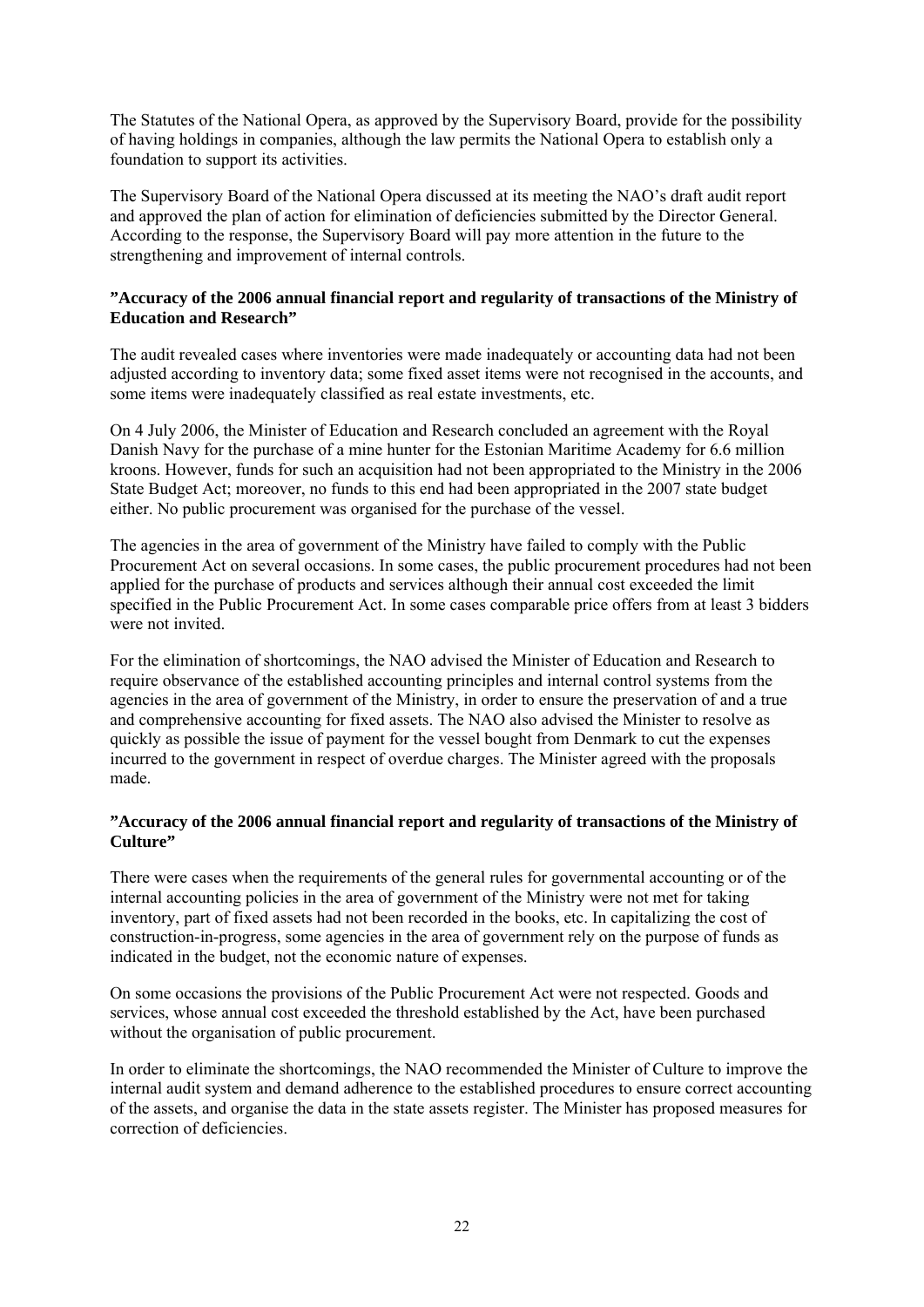# **"Accuracy of the 2006 annual financial report and regularity of transactions of the Ministry of Social Affairs"**

It has appeared that part of immovable property has not been reappraised to its fair value and part of it has been classified as investment property.

There were occasions where inventory taking was incomplete or physical inventory data had not been reconciled with accounting records.

The state budget funds have not been used purposefully and economically in several cases. Undue advance payments have been made and several expenses have been incurred on the account of funds appropriated for other purposes. In some cases, medicines were purchased in excessive batches and they expired prior to distribution to patients.

For the elimination of shortcomings, the NAO advised the Minister of Social Affairs to require that the officials of the Ministry and of agencies in the area of government of the Ministry observe the established accounting principles and the internal control systems in order to ensure the preservation of and true and comprehensive accounting for fixed assets and correct the data in the state assets register. The Minister agreed with the proposals made.

Jüri Kõrge Director of Audit, Audit Department III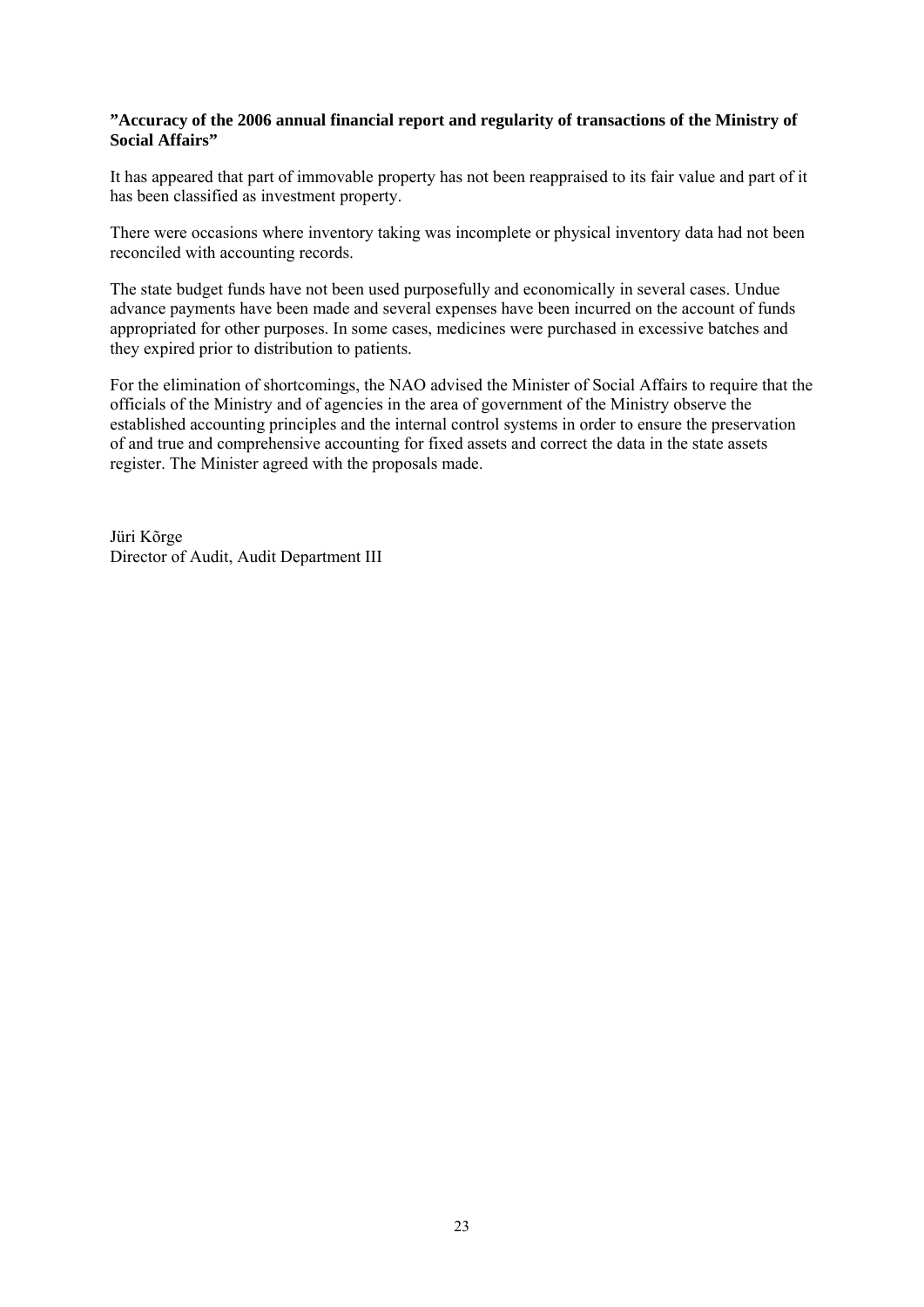# **1.5. Audit Department IV**

Audit Department IV audits the Ministry of the Environment, the Ministry of Agriculture and the Ministry of Economic Affairs and Communications and the administrative agencies in their area of government, as well as legal persons in public law and foundations where the rights of a founder member or a member are exercised by the abovementioned ministries. The department also audits companies in which the ministers directing the said ministries must represent the government in the exercise of the state's majority interest in the said companies.

The auditees of the Department also include the foundation Environmental Investment Centre, whose rights of a founder are exercised by the Ministry of Finance.

In 2007, there were 19 positions in Audit Department IV: a director of audit, 3 audit managers, 4 senior auditors, 11 auditors. At the beginning of 2007, the department employed 14 people: a director of audit, 2 audit mangers, 2 senior auditors, 9 auditors. During the year, the department recruited one audit manger and 3 auditors. One senior auditor and 3 auditors left the department during the year. At the end of the year, the positions of 3 senior auditors and 2 auditors were unfilled.

In 2007, the department paid most attention to the preparation of major environmental projects funded by the European Union and the audit of the effectiveness of agricultural refunds. The audit reports "Development of waste water treatment in rural areas with the support of the Cohesion Fund's projects" and "Effectiveness of support granted for the development of agricultural production" were completed. Through the audits the attention of the government is drawn to deficiencies in using EU financial support and recommendations are made for avoiding irregularities in implementation of the national strategy for the use of EU structural instruments started in 2007.

The department also focused on the evaluation of management of state companies and foundations so as to answer the question whether supervision exercised by the owner and the founder over such companies had been organised in a purposeful and efficient manner. The activities of the ministers in administering the holding and exercising the rights of a founder member as well as the supervisory activities of the supervisory boards of the companies and foundations were audited.

During the year, 12 new audits were started and 11 audits were completed with an audit report. 3 of the completed audits were financial audits and 8 were performance audits. 3 audits were excluded from the work plan. In addition to audit procedures, the department compiled two sections – "Biological assets" and "State participation in companies" – for the overview of the use and preservation of state assets which was submitted to the Parliament by the Auditor General.

Last year the employees of the department improved their knowledge in several international training programmes, and they also participated in international events. Environmental auditors took part in the international training programme "Environmental audit" put on by the Indian Supreme Audit Institution; the EUROSAI seminar on "Nature protection in the context of EU environmental legislation" in Trier; and the EUROSAI conference in Bratislava.

The employees of Audit Department IV helped prepare the establishment of the WGEA Secretariat at the National Audit Office, participating in the discussions on the new WGEA work plan at the NAO and in the meeting of the steering committee of the INTOSAI Working Group on Environmental Audit in Capetown. The manager of the audit "Activity of the state in addressing the issues concerning oilseed rape and bio diesel" participated in the meeting of the INTOSAI WGEA in Tanzania and made a presentation on the audit outputs.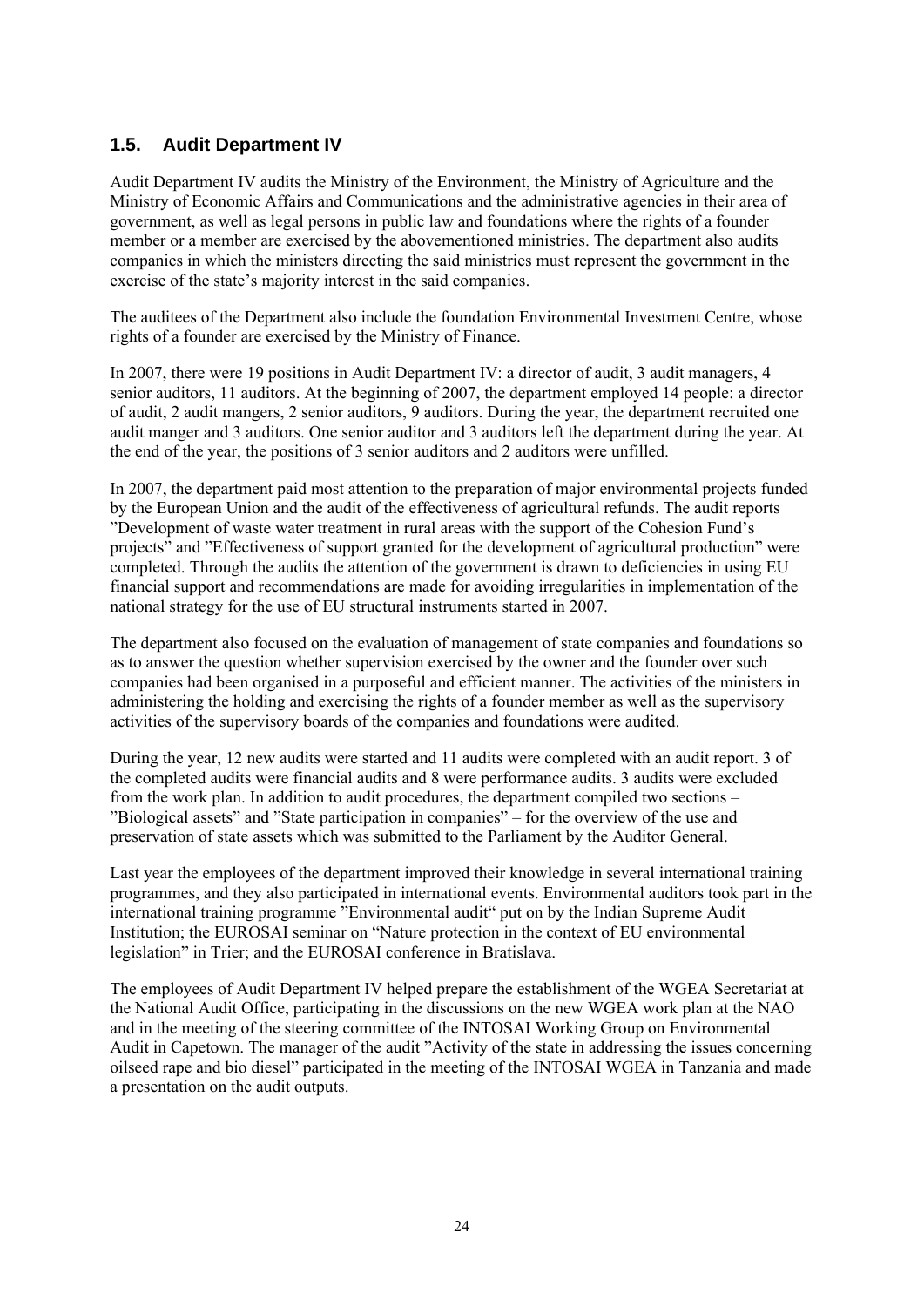# **Important audit results**

# **"Development of waste water treatment in rural areas with the support of the Cohesion Fund's projects"**

The audit showed that Estonia is unable to ensure sufficient waste water treatment in all settlements by the year 2010, which may result in infringement proceedings by the European Union. Further, according to the NAO, the management of waste water treatment systems set up with the support of the Cohesion Fund will not guarantee the sustainability of the sector, as not all costs have been taken into consideration in determining the price of water and sewerage services.

Moreover, the audit identified several problems with the financial analyses of projects and their technological solutions as well as with the involvement of local governments in waste water projects.

The audit report has been discussed by the Environment Committee and the State Budget Control Select Committee of the Parliament and as the result of the audit, opportunities are sought for using the funds for water management projects in 2007-2013 in a more cost-effective manner.

## **"Effectiveness of support granted for the development of agricultural production"**

The audit showed that support for agricultural and rural development does not enhance the competitiveness of agricultural producers to an extent that would ensure their sustainable existence. According to an expert opinion, about 70 % of currently active agricultural holdings will face serious problems in the coming years. Only one fifth of all professional producers would survive if support was cut.

The Ministry of Agriculture, who is responsible for creating conditions for a sustainable and diversified rural development, has so far failed to shape rural life in an integrated fashion. Regardless of the dozens of sectoral programmes currently available on the development of rural life, they are not properly interrelated; therefore the overall effect of measures schemed by the government for the socio-economic development of rural areas cannot be evaluated as a whole.

The audit was discussed at the joint meeting of the State Budget Control Select Committee and the Rural Affairs Committee. The committees decided to arrange for another meeting in November 2008 in order to keep track of the progress in the implementation of the rural development plan. It was also considered important to tighten cooperation between the Ministry of Agriculture and the Office of the Minister for Regional Affairs.

## **"Planning of forest cutting in the State Forest Management Centre"**

The audit uncovered that there were no consistent and reliable data available in the country as to how much state forest is left, how much forest has been cut and how much forest would be reasonable to cut in the future. Accurate and transparent accounting is required to enable the Parliament, the Government and the Ministry of the Environment to adopt, on the basis of reliable data, strategic decisions on state forest and to exercise supervision over the activity of the State Forest Management Centre (RMK).

Further, the audit revealed several administrative and organisational problems in the management of state forests with regard to forest cutting plans, communication of information and compliance with forest legislation.

Driven by the NAO audit, the Ministry of the Environment and the international organisation NEPCon carried out a number of extraordinary audits in RMK. In the course of the audit by the Ministry of the Environment, serious infringements and risks were identified in the activity of RMK, which are detrimental to the reliability of state forest management. The NEPCon pointed out in its report that RMK lacked a monitoring system that would objectively check and analyse correspondence between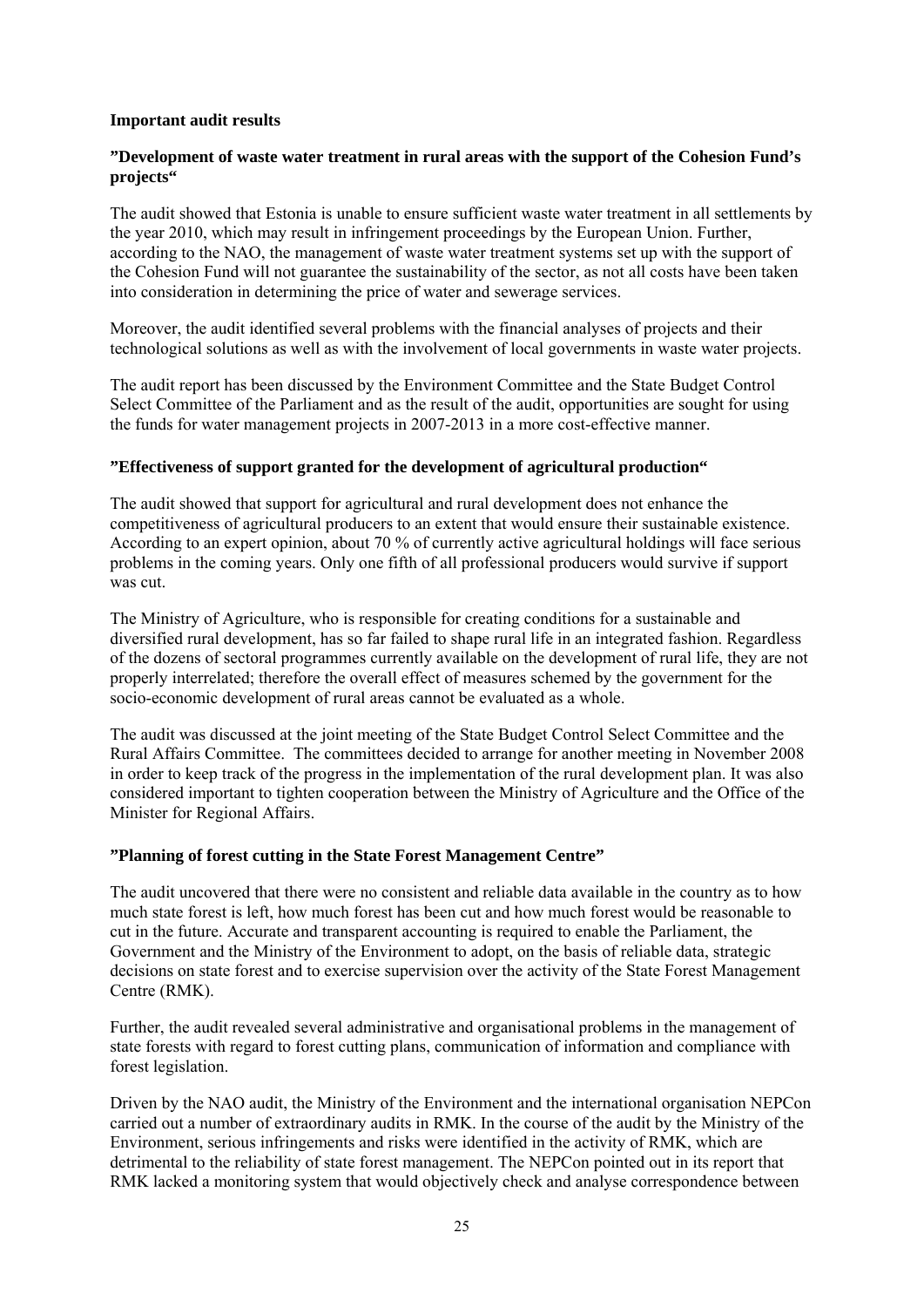actual and planned harvests and that would serve as a basis for evaluation of the sustainability of management.

As the result of audit, RMK has set to improve the internal control systems for state forest management as well as the system of harvest monitoring.

# **"Owner supervision in public undertakings and foundations"**

The audit revealed material deficiencies in the organisation of supervision which deprives the NAO of the assurance that the administration and supervision of public undertakings has been organised in a purposeful and effective manner.

The audit identified the main problems in the direction and supervision of state companies and state foundations: there is no common, harmonized and disclosed holding policy; the activity of ministers in directing state companies and foundations is not transparent; supervision of the supervisory boards over the management boards is inconsistent and the requirement of setting up audit committees has not proven to be justified.

The reason for shortcomings in the administration of state companies and foundations is that the Participation in Legal Persons in Private Law by the State Act and the legislation enacted on its basis, do not specify the purpose of administration or establish clearly and with sufficient detail the role and tasks of the concerned parties.

The audit report has been repeatedly highlithed in the parliamentary debates on the issues concerning the administration of state companies.

# **"Construction activities in shoreline areas"**

Public and private interests have not been balanced on the shores of the sea and inland water bodies under heavy building boom pressure. According to the NAO, the essential problems are the lack of long-term spatial development planning and construction supervision in local governments, which should take account of general interests, therefore it may appear one day that, instead of coastal reed bed, the seaside is filled with a row of houses, many kilometres long, and access to the sea is denied.

The audit report has been discussed twice by the State Budget Control Select Committee. The committee underlined the need for resolving the issues raised in the audit report in collaboration between the Ministry of Economic Affairs and Communications, the Ministry of the Environment and the Ministry of the Interior. The representatives of all the three ministries confirmed to the committee that the audit proposals were feasible.

## **"Effectiency of the organisation of environmental monitoring"**

According to the NAO, the planning of environmental monitoring is not based on environmental problems, which complicates interpreting and using the results. Monitoring is not planned in a longer perspective; opportunities to organise monitoring in a more expedient way have not been used, for instance monitor slow environmental changes at an interval of several years. It appeared in the course of the audit that so far no long-term monitoring programme had been prepared, as required by the Environmental Monitoring Act. The Minister of the Environment approves the national environmental monitoring subprograms, their budgets and implementers annually on the basis of applications.

## **"Organisation of animal waste management in Estonia"**

The audit revealed that the infrastructure established by the state has not been created with consideration to the aim of disposing of animal waste. Although the state has spent almost 100 million kroons on the building of a plant for animal waste management, this does not offer solutions for proper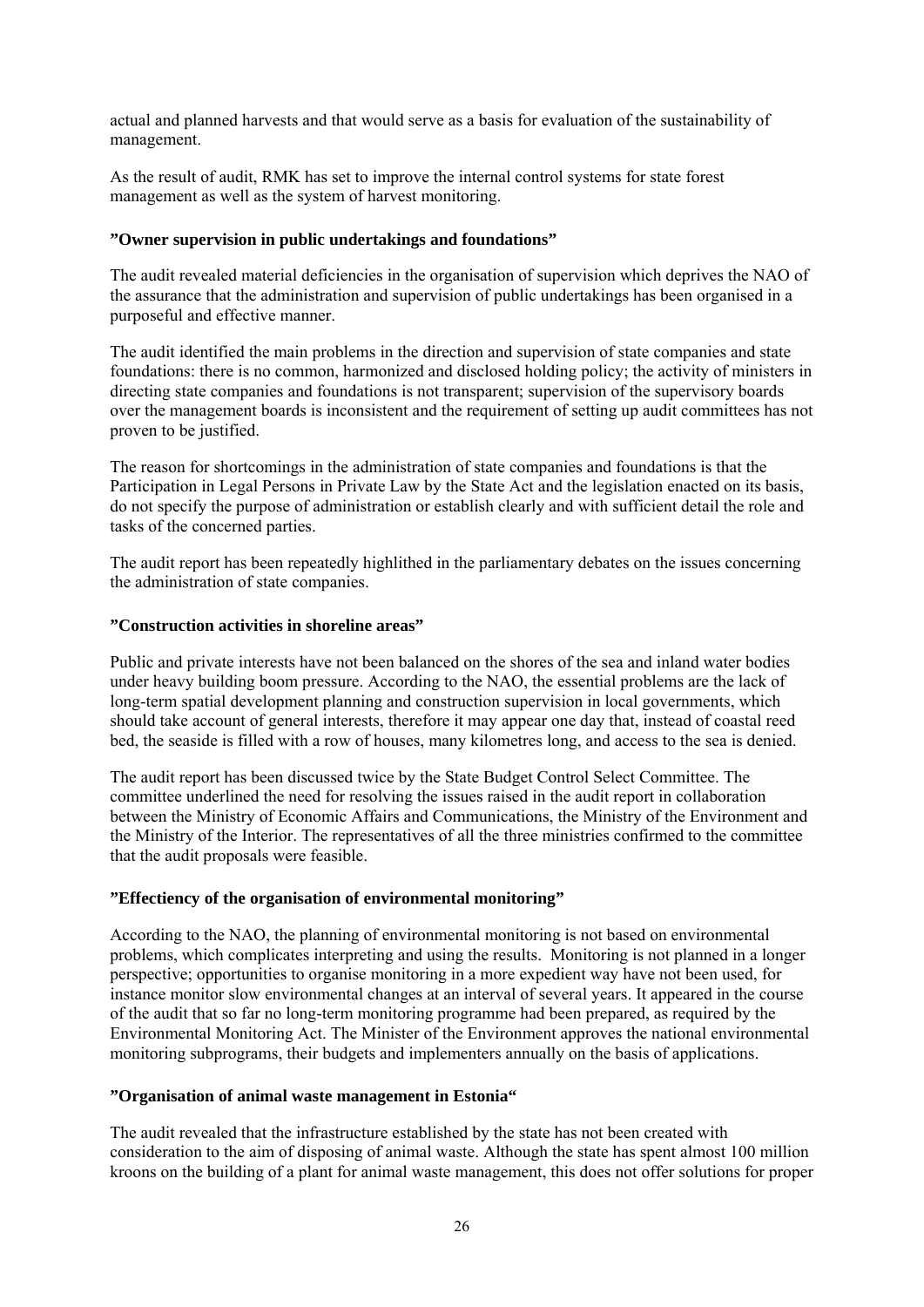incineration of treatment residues. Thus, harmless disposal of plant residues (meat-and-bone meal, technical fat) has not been guaranteed. The capacity of the state-owned plant for animal waste management has been exhausted by now and in case of increase in waste amounts or a longer breakdown of the plant there is virtually no other possibility of disposing of animal waste in a required manner.

The audit report was discussed by the Rural Affairs Committee and the State Budget Control Select Committee. The Select Committee decided that the Ministry of Agriculture must consider, together with the Ministry of the Environment, the set-up of at least two legally conforming landfills where animal waste could be buried in cases of emergency. The necessity to establish a plant competing with the Väike-Maarja waste management plant should be considered, as the capacity of the state-owned plant has been exhausted by now and in case of increase in waste amounts or a breakdown of the plant there is no other possibility in Estonia of a safe disposal of waste. It was also found that the Ministry of Agriculture should seek opportunities for the liquidation of by-products not conforming to quality requirements (meat-and-bone meal and fat).

# **"Establishment of the South Estonian hazardous waste collection centre "**

According to the National Audit Office, the South Estonian hazardous waste collection centre, the cost of which was 23.2 million kroons, was not established in the manner and on terms being the most favourable for the state, as the collection centre has been built on the registered immovable property of another person and the terms and conditions of the building lease do not favour the state. The Ministry of the Environment and the Information and Technology Centre (ITC) did not consider with more detail other options for the establishment of the collection centre, for instance building the centre on a state-owned land or finding an entrepreneur to build the centre.

The State Budget Control Select Committee discussed the report and came to the conclusion that the process was not correct or transparent from beginning to end. The state's interests are not well represented or protected and there is the impression that the state has built a plant for hazardous waste management for a certain private company. However, the committee hopes that such cases are avoided in the future.

The committee's suggestion to the responsible official in the Ministry of the Environment: along with the conclusion of a rental contract between the Ministry of the Environment and AS Epler&Lorenzi, initiate an amendment to the building lease in order to better protect public interest.

Tarmo Olgo Director of Audit, Department IV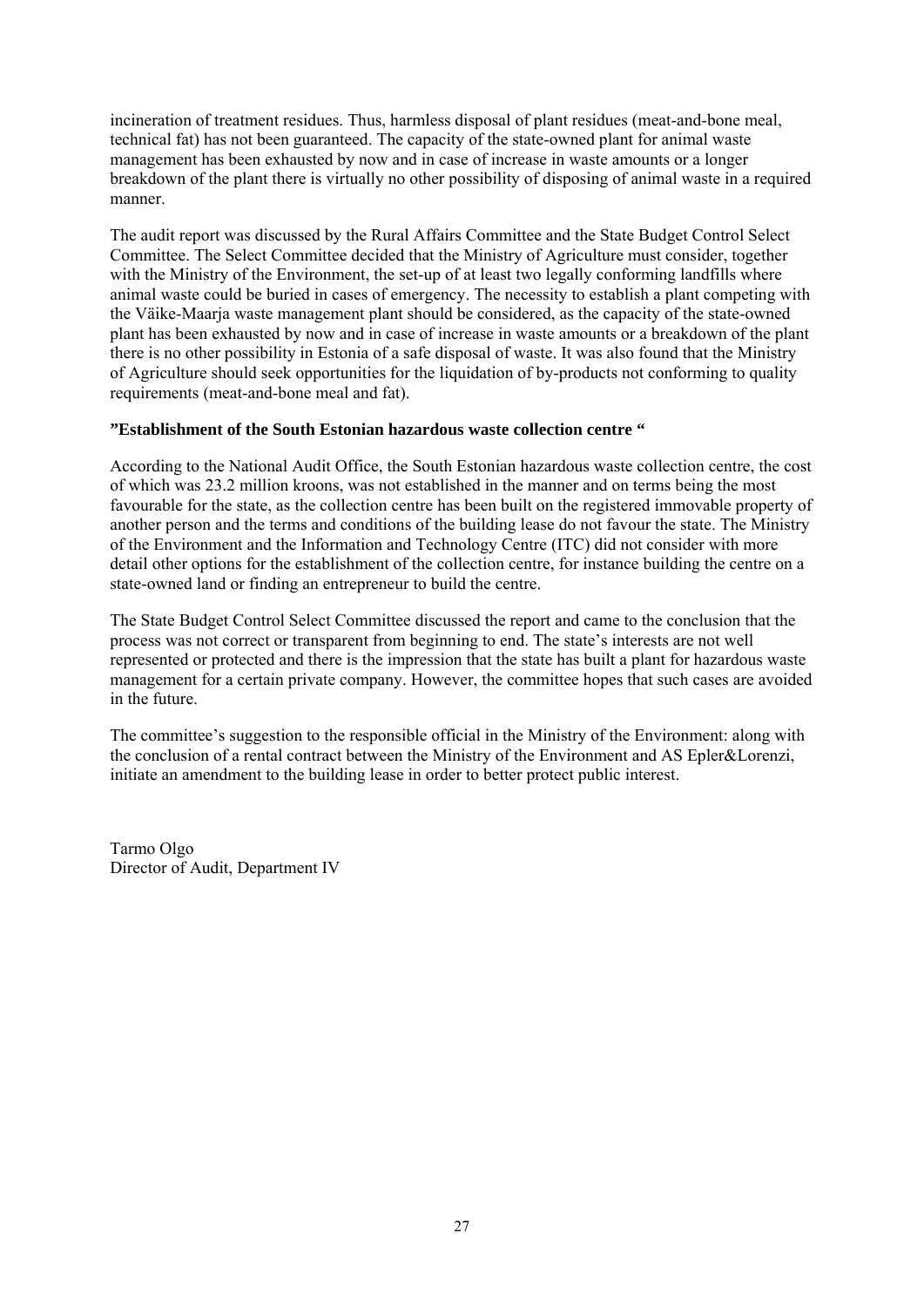# **1.6. Audit Department V**

Audit Department V examines the regularity of activities of local government authorities and of the foundations and non-profit organisations founded by them, where the local government exercises the rights of a member as well as in companies where the local government owns a majority interest. The regularity and effectiveness of the use of state assets transferred to the ownership of local government, of special purpose support funded through the state budget, and of the funds appropriated for the performance of official duties are also audited.

17 positions have been set up in Audit Department V: a director of audit, 3 audit managers, 5 senior auditors, 7 auditors and a junior auditor. At the beginning of 2007, 14 of these positions were filled: a director of audit, 3 audit managers, 3 senior auditors, 7 auditors and a junior auditor. During 2007, two senior auditors were recruited by the department. Five employees left the department during the year: the director of audit, 2 audit managers, one auditor and one junior auditor. At the end of the year, the unfilled positions were those of an audit manager, a senior auditor, 2 auditors and a junior auditor.

Two years have passed since the set-up of the department and thus it is hasty to talk about the achievement of major aims. In 2007, work was continued on promoting the activity of the department and identifying the main problems facing the local government and developing the department's strategy on the basis of those problems. Auditors' professional proficiency was enhanced, so that they can conduct more substantial audits of the activities of municipalities; an approach most suitable for local government audits, including the amount of resources in terms of time, was being selected from among the existing audit techniques and methodologies. Auditors' knowledge of local government business and audit theory, their skills and experience were significantly improved.

The main area of concern continues to be the recruitment of auditors who are knowledgeable in local government matters and the adjustment of audit work and methodology so as to take account of the peculiarities of local government.

In 2007, the so-called institutional audits referring to the study of the economic activities of local governments were started in 6 municipalities and 3 audits were accomplished, incl. 2 audits started in 2006. Audits covering a larger number (15–30) of municipalities (i.e. sectoral audits) were started on one occasion and 4 audits started in 2006 were completed. Further, the auditors of the department participated in two audits accomplished by the audit departments of the National Audit Office in 2007.

After the preliminary survey of the audit "Provision of regular domestic garbage collection services in municipalities" initially included in the work plan, it was decided that municipalities would be notified by a memorandum, because over half of the municipalities had not succeeded in publishing an invitation to tender for the garbage collection service.

In addition to auditing procedures, the department prepared a part of the overview of the use and preservation of state assets, which was submitted to the Parliament by the Auditor General. An opinion of the Auditor General on the draft Financial Management in Local Government Act was prepared for submission to the Ministry of Finance.

The department has regularly participated in meetings with municipal leaders and county associations of municipalities as well as with the directors and accountants of the municipal general education schools of Põlvamaa. The activities of the department as well as the findings of the completed sectoral audits have been introduced at those meetings (mostly the results of the audits of the 2005 annual financial reports of municipalities and of remuneration of teaching staff). The auditors of the department attended the training session concerning the auditing of EU funds organised by the European Court of Auditors in Luxembourg, where the high-level specialists in the field introduced the best practice of the ECA financial and performance audits, the audit methodology used and audit experience. The auditors also took part in follow-up training on financial management organised by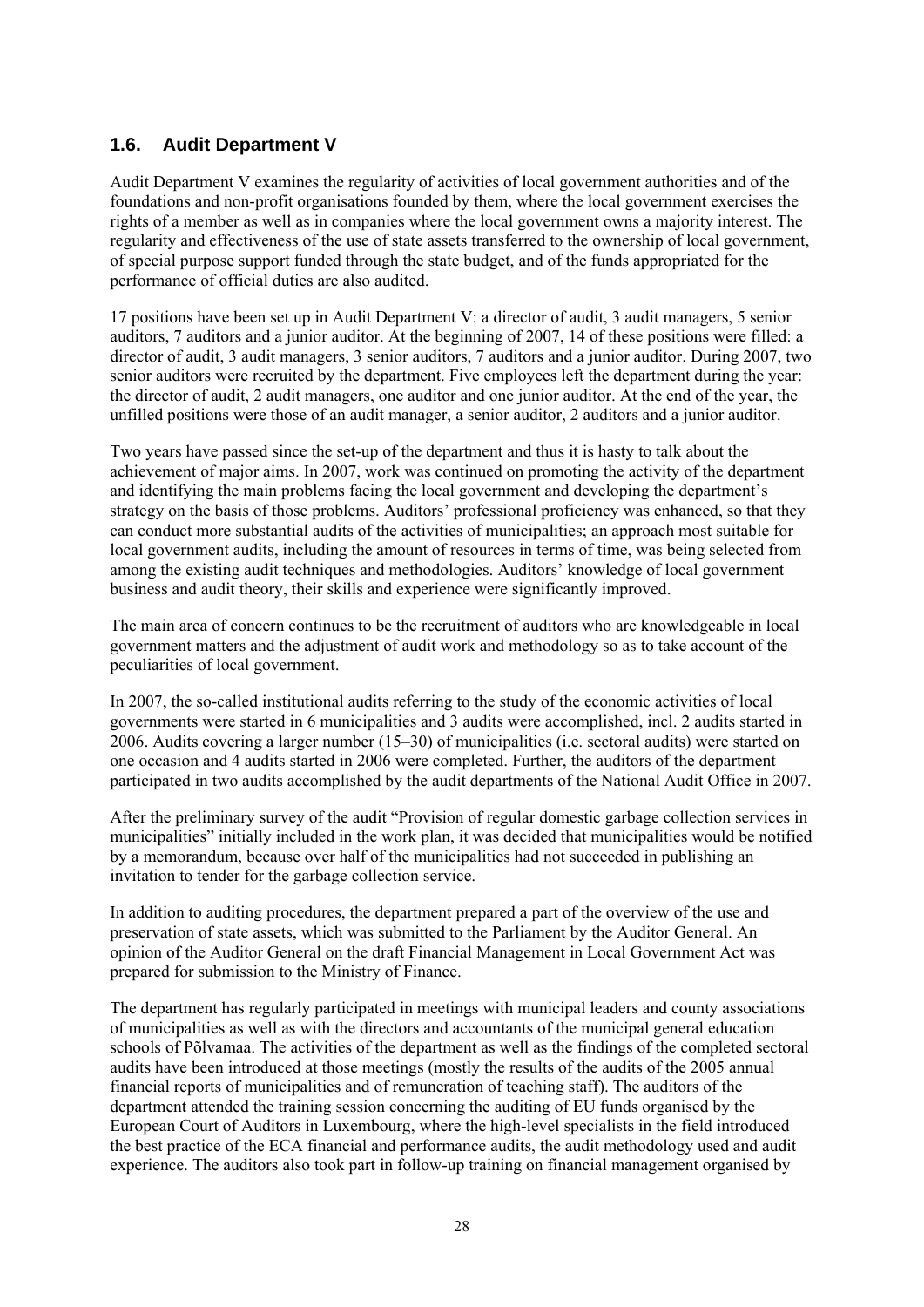the EBS Executive Training Centre. The topic covered was financial audit from planning to audit report.

All auditors of the department actively participated in the compilation of the NAO audit manual, by discussing issues and suggesting changes to the working group. Separate training seminars were organised for increasing the efficiency and effectiveness of departmental activities and improving the monitoring of municipalities.

Owing to the audits conducted by the department the local government problems have deserved more attention from the state and the public. This is confirmed by the fact that the reported audit findings and the proposals made in the audit reports have been taken into account in the drafting of legislation relating to local government and they are referred in the explanatory notes to the legal drafts. All this proves that the audits of municipalities have highlighted the actual problems and weaknesses of local governments as well as their reasons.

The audits of the National Audit Office have enabled local governments to better sense that they are part of state authority, i.e. playing a role which involves higher demands on their activity and higher responsibility. Immediate contacts with both the politicians and officials of local government essentially contribute to such an effect.

The findings reported in the department's audits may be generalized across the 227 municipalities, as a rule. Given the audits that were or are conducted by Audit Department V and those for which the audit procedures were performed on site by the auditors of the department, the samples of the 2006 and 2007 audits comprised altogether 91 Estonian municipalities. This means that during the year and a half when the department has actually carried out audits, 40 % of the total 227 municipalities in Estonia have been inspected. Here should be added the municipalities that have been addressed by the departmental auditors in the course of audits performed by other audit departments should be added here.

We should not disregard the audits of the annual financial reports of municipalities and their impact on the improvement of the quality of financial reporting in local government, as each municipality has been sent a memorandum on irregularities in municipal financial statements together with the audit report.

## **Important audit results**

## **"Organisation of internal control systems and accounting and the regularity of economic transactions in Häädemeeste Rural Municipality in 2004 and 2005"**

There are shortcomings in the organisation of accounting in Häädemeeste Rural Municipality, which have led to material misstatements in financial statements. Economic transactions which are in conflict with the laws and local legal acts are a consequence of an inadequate system of internal control in the municipality. Transactions which are not in conformity with the municipal budget document have been carried out in Häädemeeste both in 2004 and 2005. The activities of the audit committee represent only a small part of the committee's legitimate control function, so being a major barrier to the proper functioning of the internal control system. Deviations from the procedure for the possession, use and disposal of municipal assets have been detected. The municipality has failed to enter in the books several assets, incl. municipal roads. In the performance of routine counts of municipal assets, both substantive and procedural deficiencies have been identified, which bring about misstatements in municipal accounts.

## **"Organisation of internal control systems and accounting and the regularity of economic transactions in the town of Mustvee"**

The internal control system of the town of Mustvee needs considerable improvement. There are serious shortcomings in the organisation of accounting in the township, as the result of which the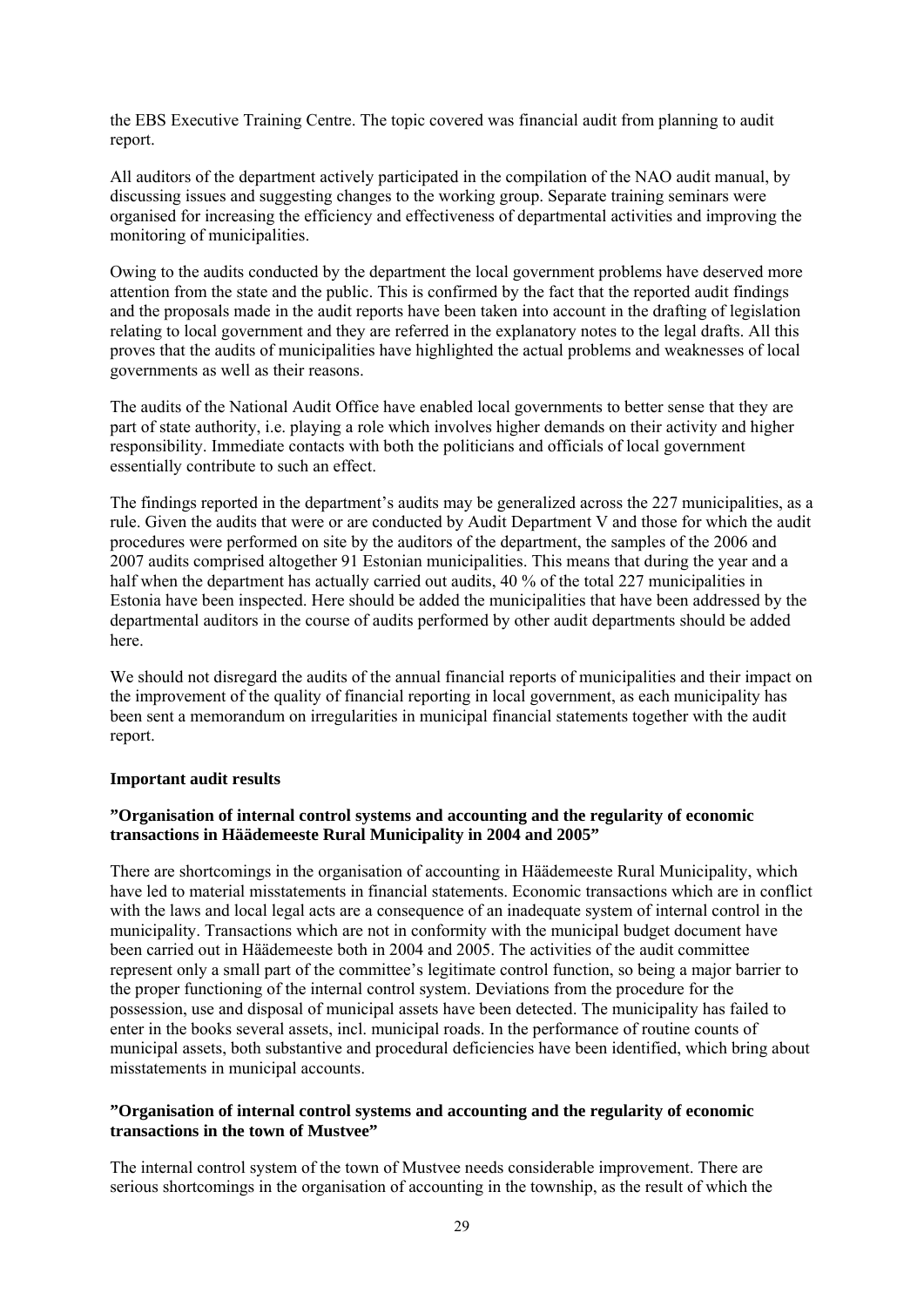municipal assets have not been fully reported in the financial statements. Legislative provisions have not always been respected in performance of economic transactions. The procedures regulating the organisation of work (municipal charter, the procedure for management of municipal assets, the internal accounting policies of the municipal government) are outdated and in conflict with legal acts. The requirements of relevant national and municipal laws have not been met for the use of budgetary funds (incl. the reserve fund), taking inventory, records management, disclosure of data and documents, etc. Supervision of the audit committee over the activities and the accuracy of accounts of the municipal government and the institutions administered by the latter has been insufficient. The municipal government has paid subsidies for the granting of which no procedure has been established by the municipal council.

# **"Compliance of annual reports for 2005 of local governments with the legislative provisions and the balance records"**

For the NAO, it was the first audit where the annual reports of local governments (hereinafter "LGs") were analysed and assessed exhaustively. None of the LGs' annual reports for 2005 met the data presentation and format requirements. Inadequate and inaccurate annual financial reports arise from the nonchalant attitude of municipal governments to the performance of their duties; the public interest in such reports is almost inexistent. The LG does not have a sufficient number of officials who can draft a conforming annual report. The legislation governing the drafting of LG's annual report is insufficient and/or controversial (i.e. ignore the LG's characteristics). The LGs are unaware of legislative amendments or unable to implement them. Some auditors who have prepared an auditor's report on the LGs' annual reports have insufficient experience in public sector auditing or lack knowledge of LG's characteristics. The NAO has presented the audit results to the Management Board of the Board of Auditors.

## **"Use of the administrative budgets of municipal governments"**

It is impossible to tell the actual cost of management and administration in local government units. Inadequate classification of expenses in the budgets and budget implementation reports and failure to disclose information on the website do not give an overview to external information users of the nature of administrative expenses. On several occasions, reporting on budget implementation was infrequent and the administrative expenses are not subject to control by the municipal audit committees, as a rule. The lawful authority has been exceeded in the remuneration of mayors/ heads of municipal government or the members thereof. Several municipalities have failed to regulate the use of company cars and some keep no record of the car trips made.

## **"Investments of local government units"**

The development plans of local government units are not comparable in terms of investment planning, because the legal requirements are formal by nature. Less than one third of the audited municipal development plans could be used as a basis for investment planning. Different development programmes of local governments are not always in harmony with regard to planned investment. Noone in the country has an overview of the priorities of local governments that could serve as a basis for investment planning at national level. Nearly half of the audited local governments should make their investments considerably more transparent in their budgets. Financial planning in local government is inadequate; therefore it is not clear if the municipalities are able to implement what has been planned.

# **"Use of funds allocated for remuneration of teachers and other educational staff in local governments"**

The use of support allocated from the budget equalisation fund for educational expenses to pay salaries is not transparent, as the purpose of the money is not clear to local governments, because the legislative provisions regulating the remuneration of teachers are either incomplete and/or controversial. The money meant to be paid as remuneration for work has sometimes been paid as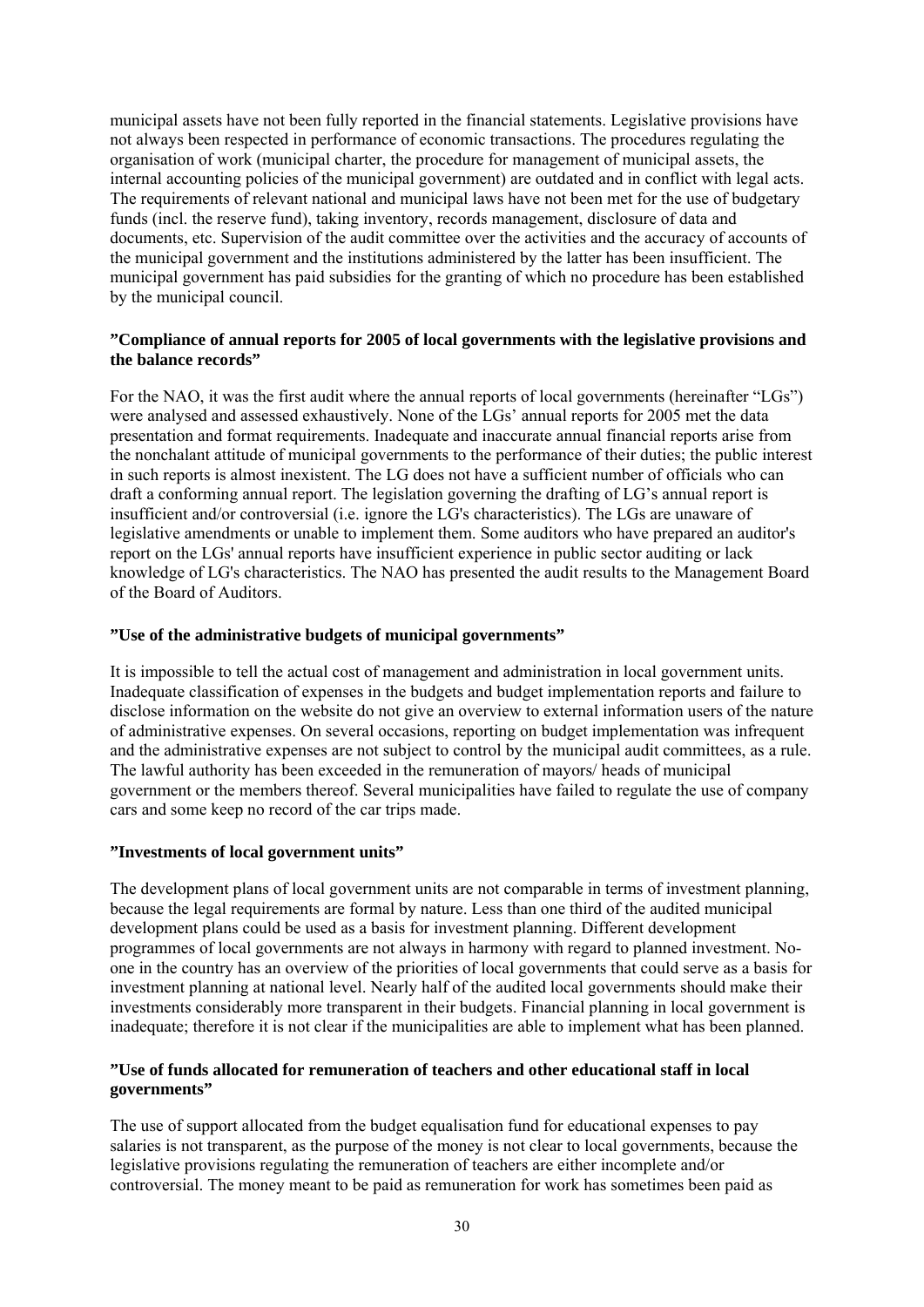bonuses and allowances unrelated to work. The use of and accounting for the teacher payroll in schools cannot be viewed separately from other wages and salaries and it is difficult to assess which positions were financed through the support. The allocation of the residual amount of additional funds from the state budget was delayed at the end of 2006, leading to illegitimate expenditures in local governments. The tasks of teachers have not been specified in a similar fashion, the teachers of equal qualification have not received comparable pay. Some local government units have imposed improper restrictions on payment of salaries. Teachers holding the rank of pedagogue received wages which at least corresponded to the minimum official rate of a teacher's pay, but the wage level of educational staff who were remunerated from municipal funds often remained below that of teachers.

# **"Economic activities of Rae Rural Municipality in 2006"**

Accounting in Rae Rural Municipality is generally well organised and the system of internal control of the municipality is largely functional; however, some internal controls need improvement to ensure the accuracy of financial accounting and the regularity of activities of the municipal government. For example, the Audit Committee of the municipality's Council does not exercise all the powers entrusted to it - there were some shortcomings in recognising the funds received from the state in the municipality's budget, complying with the municipality's budget and organising inventories of the municipality's assets. The NAO believes that improved internal controls would allow avoiding shortcomings in the asset accounts. On several occasions the municipality failed to organise the public procurement tender procedure. The adoption of the municipality's general plan is delayed. There are shortcomings in involving the public in the processing of detailed plans.

Airi Mikli Director of Audit, Audit Department V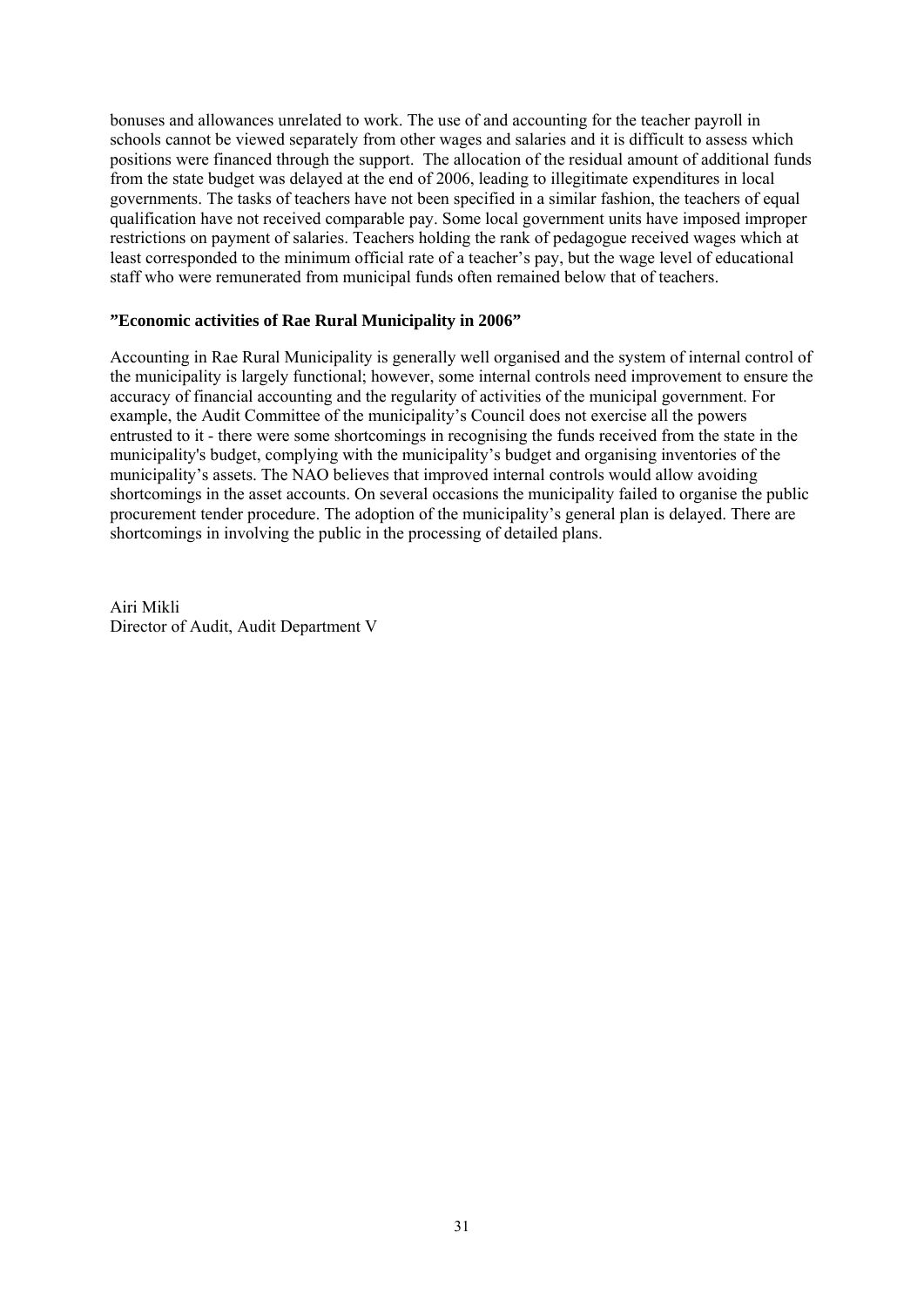# **1.7. NAO's audits**

Audits are listed by ministries and their areas of government. If one audit concerns the area of government of several ministries, it will be listed under every ministry in question.

# **Ministry of Education and Research**

19.09.2007 – Use of funds allocated for remuneration of teachers and other education staff in local governments

27.08.2007 – Compulsory school attendance and efficiency of its enforcement

12.07.2007 – Audit of the 2006 annual financial statements of the Ministry of Education and Research for the purpose of giving an opinion on the consolidated annual report of the state

29.03.2007 – Economic activities of Tallinn University of Technology

# **Ministry of Justice**

20.06.2007 – Audit of the accuracy of the annual accounts 2006 and the legality of transactions of the Ministry of Justice for the purpose of providing an opinion on the government's consolidated report

# **Ministry of Defence**

07.11.2007 – Organisation of accounting and economic activities in the Reconnaissance Battalion

02.11.2007 – Management of supplies in the area of government of the Ministry of Defence

22.08.2007 – The opinion of the NAO on the annual accounts 2006 of the Baltic Defence College

18.07.2007 – Audit of the 2006 annual financial statements and the regularity of economic transactions of the Ministry of Defence for the purpose of giving an opinion on the consolidated annual report of the state

23.03.2007 – Organisation of public procurement in the Ministry of Defence and its area of government

14.03.2007 – Regularity of economic transactions and organisation of accounting in the Defence League

## **Ministry of the Environment**

21.11.2007 – Construction activities in shoreline areas

21.09.2007 – Planning of forest cutting in the State Forest Management Centre

10.08.2007 – Audit of the accuracy of the annual accounts 2006 and the legality of transactions of the Ministry of the Environment for the purpose of providing an opinion on the government's consolidated report

03.07.2007 – Provision of regular domestic garbage collection services in municipalities

11.06.2007 – Development of waste water treatment in rural areas with the support of the Cohesion Fund's projects

18.05.2007 – Efficiency of the organisation of environmental monitoring

05.01.2007 – Establishment of the South Estonian hazardous waste collection centre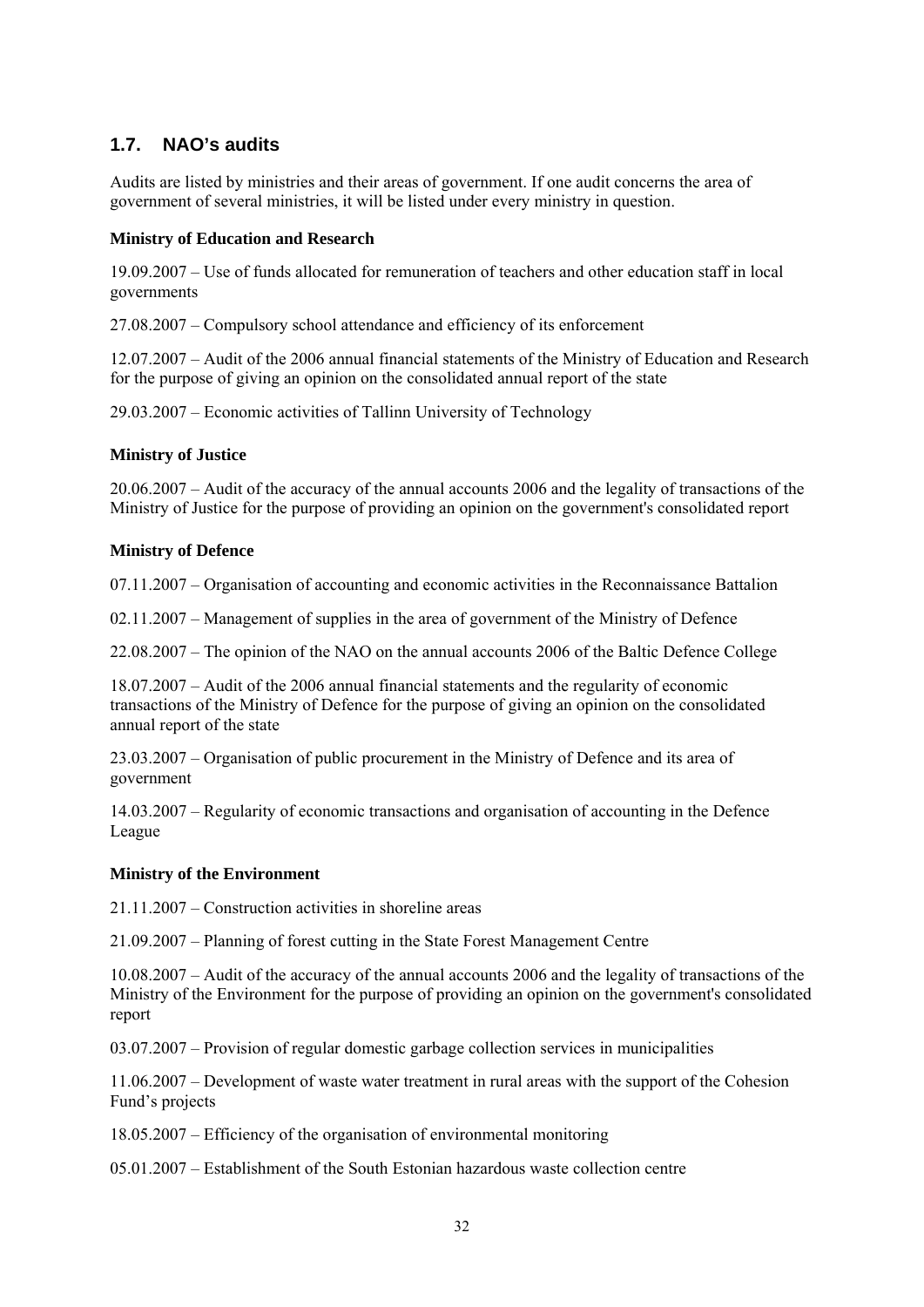# **Ministry of Culture**

13.07.2007 – Audit of the 2006 annual financial statements of the Ministry of Culture for the purpose of giving an opinion on the consolidated annual report of the state

27.06.2007 – Protection of cultural monuments

10.04.2007 – Economic activities of the National Opera

# **Ministry of Economic Affairs and Communications**

17.07.2007 – Audit of the accuracy of the annual accounts 2006 and the legality of the transactions of the Ministry of Economic Affairs and Communications for the purpose of assessing the government's consolidated annual report

05.04.2007 – Owner supervision in public undertakings and foundations

01.11.2007 – Quality of public services in the information society

# **Ministry of Agriculture**

01.10.2007 – Organisation of animal waste management in Estonia

10.07.2007 – Audit of the accuracy of the annual accounts 2006 and the legality of transactions of the Ministry of Agriculture for the purpose of providing an opinion on the government's consolidated report

04.06.2007 – Effectiveness of the support granted for the development of agricultural production and rural life

## **Ministry of Finance**

21.12.2007 – Relevance of official statistics and efficiency of data collection

04.10.2007 – Special report on the use of European Union financial support in Estonia in 2004–2006

28.08.2007 – Audit report of the National Audit Office on the consolidated annual report 2006 of the state

02.08.2007 – Compliance of annual reports for 2005 of local governments with the legislative provisions

11.07.2007 – Audit of the accuracy of the annual accounts 2006 and the legality of transactions of the Ministry of Finance for the purpose of providing an opinion on the government's consolidated report

## **Ministry of the Interior**

31.08.2007 – Revaluation of the immovable property of county governments and its necessity for principal activity

30.08.2007 – Investments of local government units

27.08.2007 – Use of the administrative budgets of municipal governments

06.07.2007 – Audit of the accuracy of the annual accounts 2006 and the legality of transactions of the Ministry of the Interior for the purpose of providing an opinion on the government's consolidated annual report

16.05.2007 – Emergency preparedness of Estonia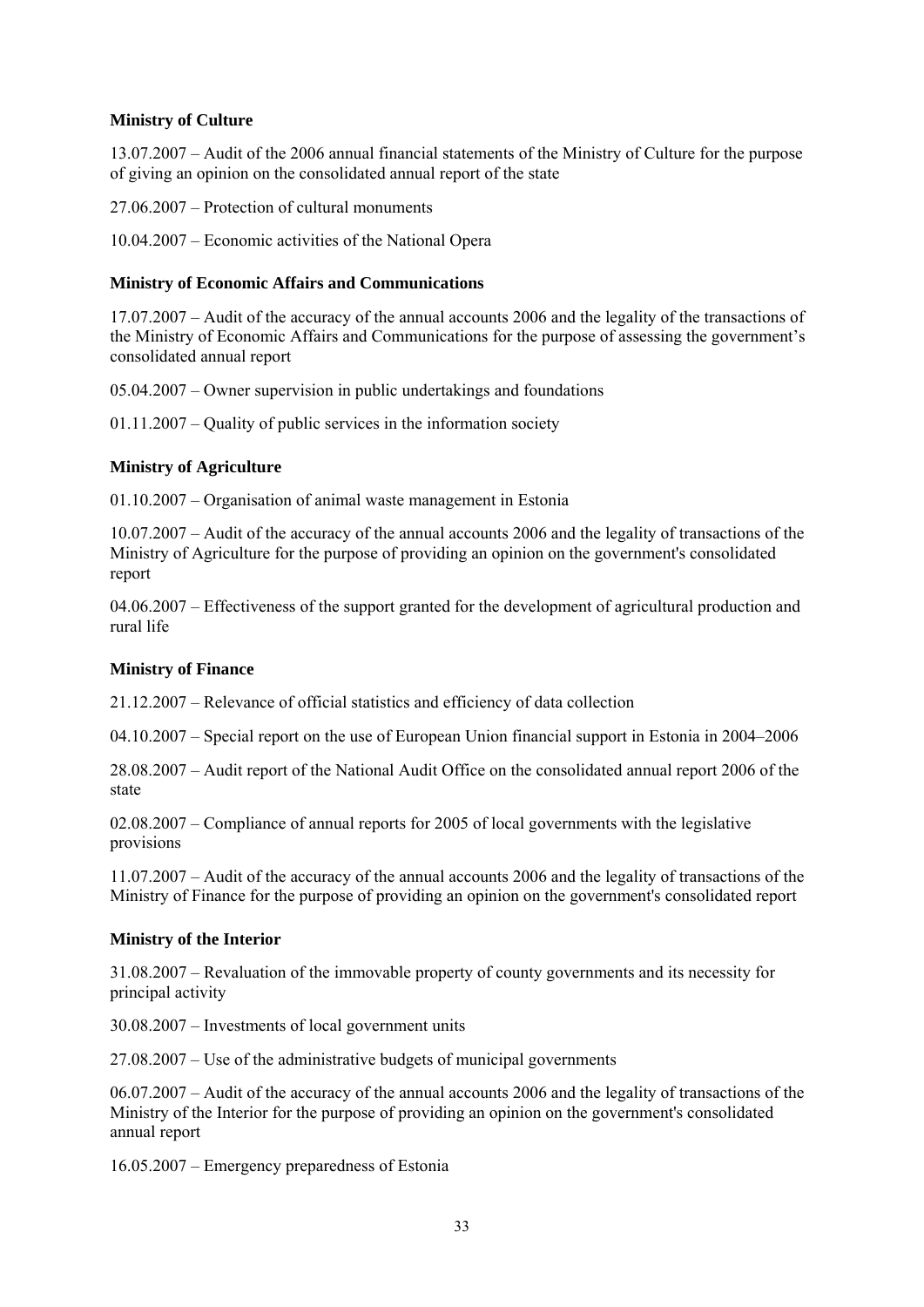04.04.2007 – Implementation of the programme fostering accession to the Schengen area

01.11.2007 – Quality of public services in the information society

#### **Ministry of Social Affairs**

13.09.2007 – State supervision over health care providers

17.07.2007 – Audit of the 2006 annual financial statements of the Ministry of Social Affairs for the purpose of giving and opinion on the consolidated annual report of the state

29.06.2007 – Activities of the state in reducing accidents at work

#### **Ministry of Foreign Affairs**

15.06.2007 – Audit of the accuracy of the annual accounts 2006 and the legality of transactions of the Ministry of Foreign Affairs for the purpose of providing an opinion on the government's consolidated report

#### **Office of the President**

31.05.2007 – Accuracy of the 2006 annual financial statements and regularity of transactions of the Office of the President

#### **Chancellery of the Parliament**

31.05.2007 – Accuracy of the 2006 annual financial statements and regularity of transactions of the Chancellery of the Parliament

#### **State Chancellery**

11.07.2007 – Audit of the accuracy of the annual accounts 2006 and the legality of transactions of the State Chancellery for the purpose of providing an opinion on the government's consolidated report

#### **Supreme Court**

16.05.2007 – Accuracy of the 2006 annual financial statements and regularity of transactions of the Supreme Court

#### **Office of the Chancellor of Justice**

17.05.2007 – Accuracy of the 2006 annual financial statements and regularity of transactions of the Office of the Chancellor of Justice

#### **Local governments**

13.11.2007 – Economic activities of Rae Rural Municipality in 2006

09.01.2007 – Organisation of internal control systems and accounting and regularity of economic transactions in Häädemeeste Rural Municipality in 2004 and 2005

09.02.2007 – Organisation of internal control systems and accounting and regularity of economic transactions in the town of Mustvee in 2004 and 2005

19.09.2007 – Use of funds allocated for remuneration of teachers and other educational staff in local governments

30.08.2007 – Investments of local government units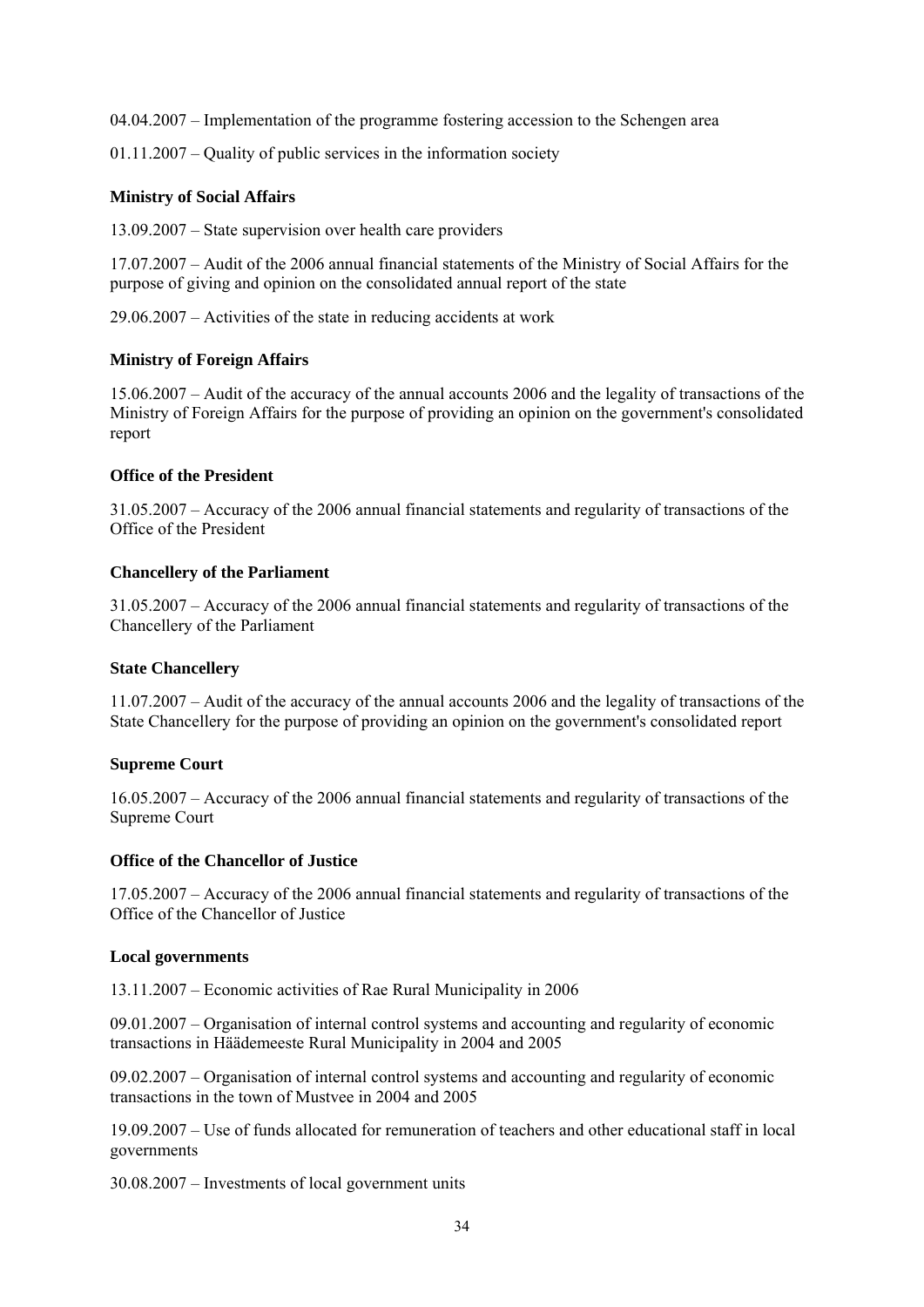27.08.2007 – Use of the administrative budgets of municipal governments

02.08.2007 – Compliance of annual reports for 2005 of local governments with the legislative provisions

03.07.2007 – Provision of regular domestic garbage collection services in municipalities

# **Miscellaneous**

16.10.2007 – Overview of the Use and Preservation of State Assets in 2006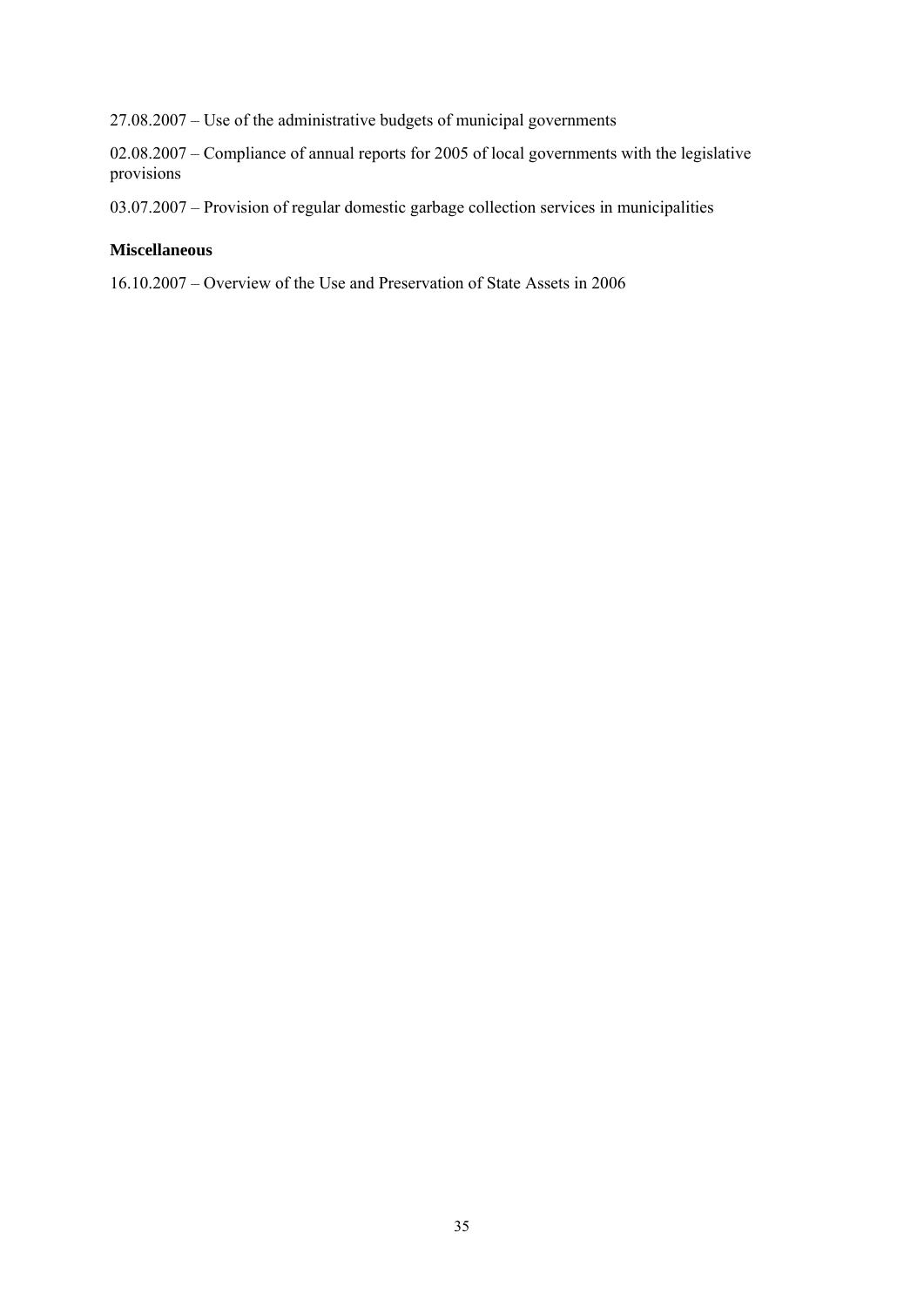# **1.8. Personnel**

At the end of 2007, the National Audit Office employed 97 people, which makes 2 more people than at the beginning of the year. General employee turnover during the year was 16.7 %.

In 2007, work on the development of audit methodology was continued in the organisation. The department established in 2005 for auditing local government units won recognition both by the organisation and the public. At international level, active role was assumed for the enhancement of environmental audits, which entailed the set-up of a new structure within the NAO. Namely, the Secretariat of the INTOSAI Working Group on Environmental Auditing was added to the existing line-up of the NAO Services in 2007, and by today the Secretariat employs 4 people.

If in 2006 much attention in the training area was paid to the improvement of managerial skills of both top and middle managers, then in 2007 the focus was on the development of basic skills critical for auditing. Extensive further training courses on financial accounting and evaluation methodology were organised by the NAO.

A little over 5 % of the NAO staff have worked for the company for over ten years; owing to the setup of the department for local government auditing in 2006, the proportion of those who have been employed for 1 to 5 years (51 %) is quite big, but the proportion of newcomers in 2007 (17 %) is several times smaller than that in 2006.

**Figure 1.** Length of service of NAO employees as of 31.12.07



The vast majority of NAO employees have higher education – 88%, whereof 23% have an academic degree. Only 5% do not have higher education and are not in the process of acquiring it. Quite a few employees are doing academic studies to obtain Master's or Doctor's degree – as much as 19% of the staff will soon complete such studies.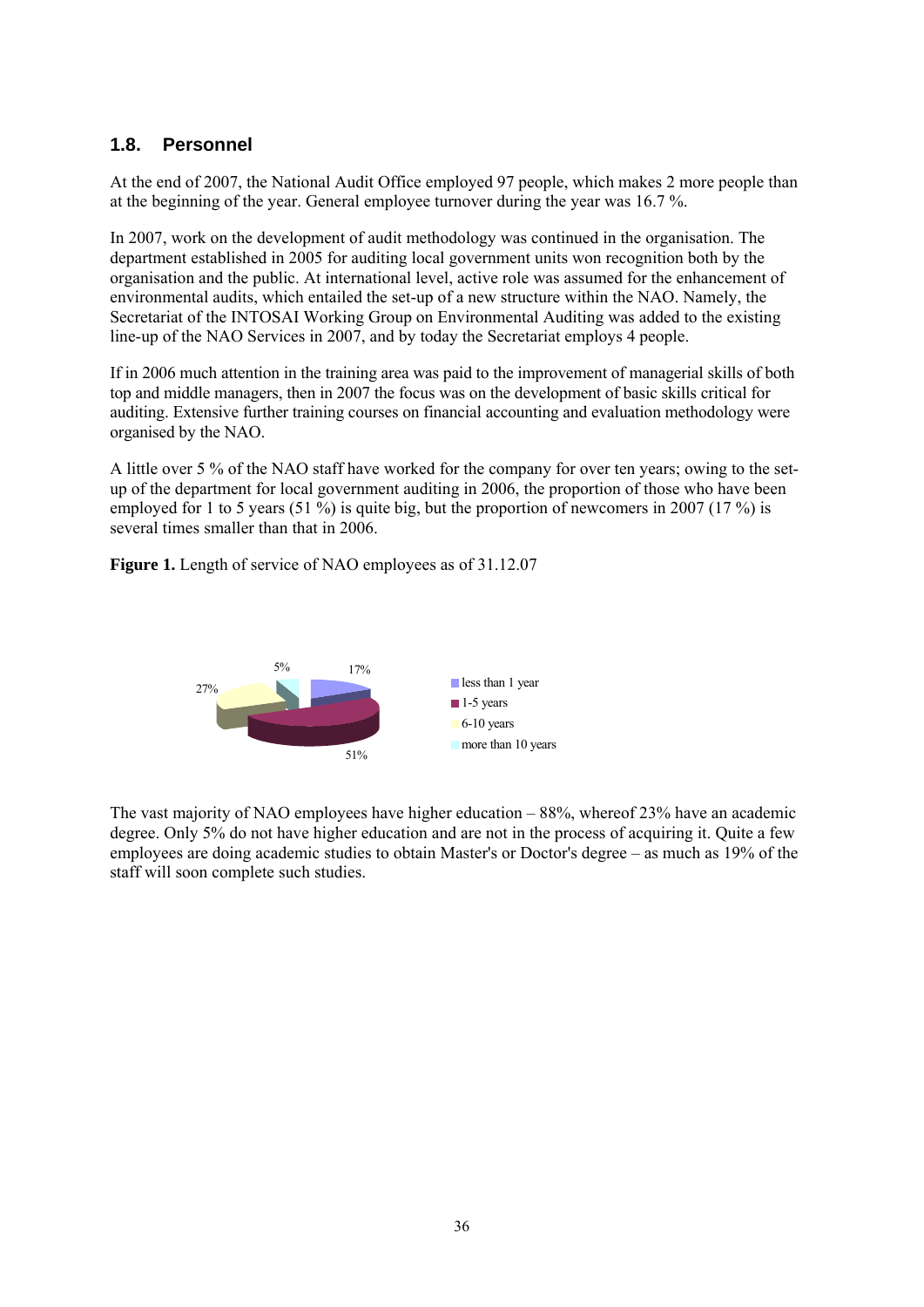## **Figure 2.** Level of education of NAO employees as of 31.12.07



A small change (2 %) towards the prevalence of women has occurred in the NAO's distribution of gender. As of the end of 2007, 35 % of the employees were male and 65 % were female.

The average age of staff is 38 years and the age group of 31 to 40 is the largest (43 %), followed by the age group of 21 to 30 (30 %).

Annela Vaga Consultant of Personnel Service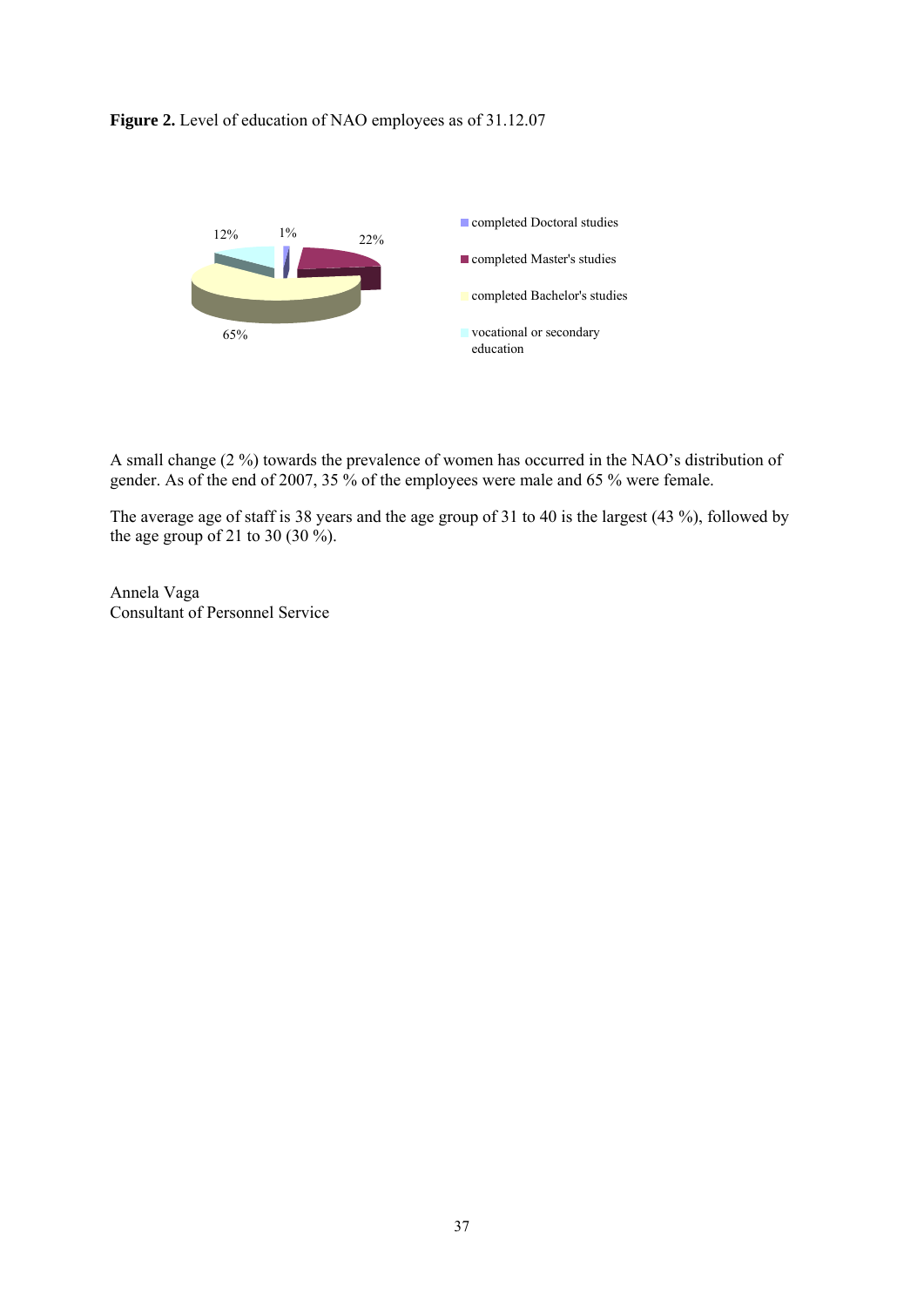## **1.9. Relevant aspects of the NAO's international relations**

In 2007, the XIX INTOSAI Congress was held in Mexico, where the two principal themes were management, accountability and audit of public debt and performance evaluation systems based on universally accepted key indicators. The implementation of the first strategic plan of INTOSAI was discussed and work programmes for the following period were approved.

It is important for the National Audit Office that the Congress recognized the efforts and preparations made by the NAO for over a year for taking over the Chairmanship of the INTOSAI Working Group on Environmental Auditing.

The Auditor General together with a delegation paid an official visit to the National Audit Office of China, a major aim of which was to explore possibilities for cooperation, in particular in the field of environmental auditing, as the National Audit Office of China chairs the Asian Regional Working Group on Environmental Auditing.

At the V EUROSAI/OLACEFS Conference, where one of the themes was the perspectives of fiscal sustainability in the modern state, the Auditor General made a presentation on fiscal sustainability in Estonia and acted as moderator for the same theme, summarizing the experience of different countries.

A delegation of the NAO, headed by the Auditor General attended the UN/INTOSAI symposium on "Value and benefits of government audit in a globalized environment", the seminar on the occasion of the  $30<sup>th</sup>$  anniversary of the European Court of Auditors and the annual meeting of the Contact Committee of the Heads of the Supreme Audit Institutions of the EU Member States.

Employees of the National Audit Office introduced Estonia's experience at the seminars dealing with performance audit and e-governance as well as at the EUROSAI seminar on audit quality. The NAO participated as a financial audit consultant in the development project of the Moldovan Audit Office funded by Sweden and as advisor on the organisation of performance audit in the Supreme Audit Institution of Kyrgyz. We actively participated in the two working groups preparing discussions on the principal themes of the VII EUROSAI Congress held in Krakow in June 2008.

In 2007, another joint environmental audit of the Baltic Sea countries was started under the leadership of the National Audit Office of Denmark, which this time focuses on fish resources. The representatives of nine SAIs agreed on main audit criteria and time schedule at the working meeting in Tallinn and signed the memorandum of cooperation.

The venue of the 2007 annual meeting of the representatives of the SAIs of the Baltic countries, the Nordic countries and Poland was Tallinn and the organiser was the National Audit Office of Estonia. Experience was shared on the use of electronic audit tools, issues of employee training and auditor certification, and significant audit outputs were introduced.

Representatives of the NAO continued to attend the meetings of the existing working groups of INTOSAI, EUROSAI and the Contact Committee of the Heads of the EU SAIs and a representative was appointed to a new active working group – the working group on common auditing standards and comparable audit criteria of the European Union.

Foreign training activities continue to play an essential role in the development of the NAO. Longerterm international training sessions organised by the supreme audit institutions of India, the United Kingdom and the United States were attended. The last of them, a four-month training course on performance audit was reinforced by a two-month practice. 10 employees of the NAO took part in training at the European Court of Auditors, in the course of which a comprehensive overview was given of the Court of Auditors' structure, principles of activity, audit areas and methodologies of financial and performance audits with the help of practical examples. In addition to the above, also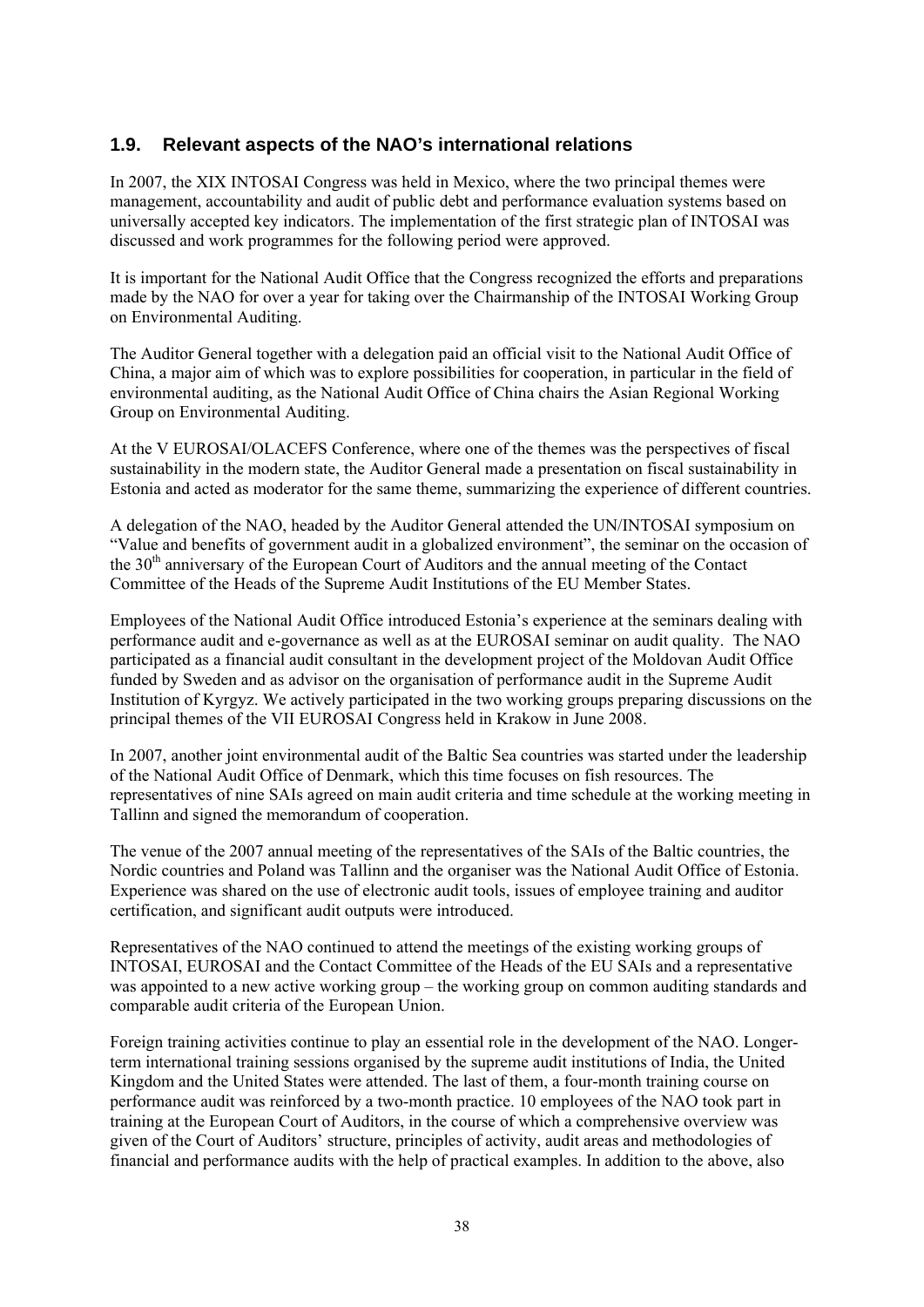shorter seminars and training events of EUROSAI, the European Commission and various working groups offered new knowledge.

Rein Söörd International Relations Manager

## **1.10. Secretariat of the INTOSAI WGEA**

On 10 March 2006, the Auditor General of Canada made a proposal to the National Audit Office of Estonia to consider running for the Chairmanship of the Working Group on Environmental Auditing (WGEA) of INTOSAI, the International Organisation of Supreme Audit Institutions (national audit offices), for its next working period 2008-2010.

Estonia's candidacy for the WGEA presidency was supported especially by the USA, Canada, the UK, Norway and Austria.

INTOSAI, the International Organization of Supreme Audit Institutions (national audit offices) was founded in 1953 and at present it comprises the supreme audit institutions of 188 countries. The principal bodies of INTOSAI are the Congress convening once in every three years and a 16-member Governing Board.

The mission of INTOSAI is to improve audit quality by facilitating the exchange of experience and developing audit methodology. In 1977, the INTOSAI adopted auditing standards to guide public and private auditors all over the world.

Substantive issues are discussed by international working groups on behalf of INTOSAI, whose work directs the development of audit methodology, knowledge and skills of all 188 countries.

The **Working Group on Environmental Auditing (WGEA)** set up in 1992 is one of the ten working groups affecting the development of the entire INTOSAI. At the end of 2007, the working group was composed of the SAIs of 64 countries, thus being the biggest working group of INTOSAI.

The purpose of WGEA is to develop environmental auditing in its member countries as well as nonmember countries. A steering committee has been set up for the strategic management of the activities of WGEA, consisting of 18 countries at present. The steering committee meets once a year.

The WGEA work plan is drawn up for three years and so all work is performed in three-year cycles. From 2002 to the autumn of 2007, the Chairmanship of WGEA was held by the Office of Auditor General of Canada (earlier the coordinator was The Netherlands).

The WGEA Secretariat was set up as a structural unit in the National Audit Office of Estonia in April 2007.

On 25–29 June, the 11<sup>th</sup> working meeting of the INTOSAI WGEA was held in Arusha, Tanzania, where the NAO delegation also participated. Estonia unofficially took over the chairmanship there; the official handing over was finalized by the INTOSAI world congress in Mexico in early November 2007.

By the end of 2007, the WGEA Secretariat employed 3 people including the manager.

One of the most important tasks of the Secretariat is to coordinate and ensure the implementation of the work plan of the current period. Preparations are in the stage where at the end of 2007, the first part of the reference framework for programming the new version of the WGEA website to be taken over from Canada was completed and the WGEA logo has been modified. Further, the substantive and temporal planning of all project programmes on the work plan has been started.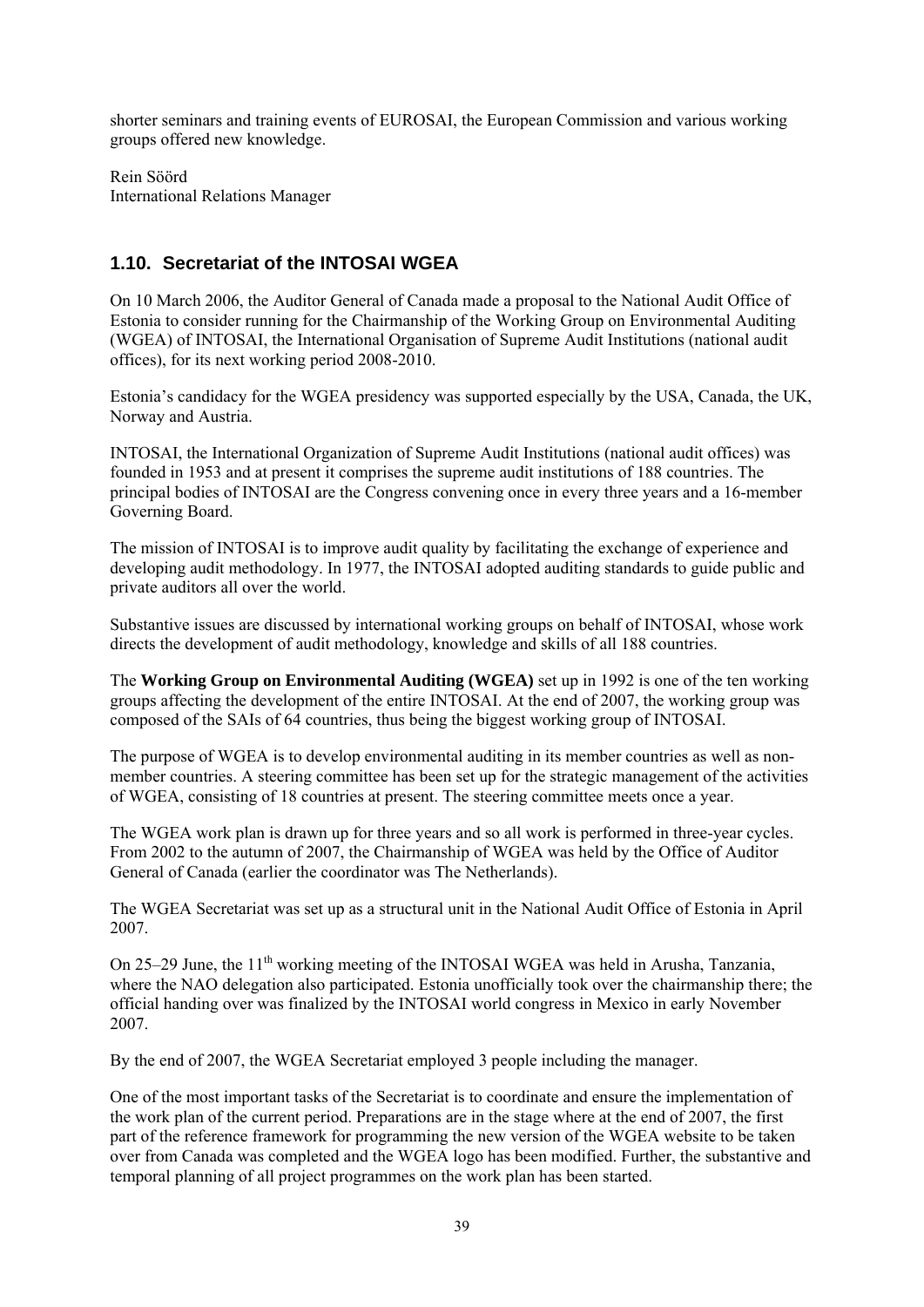According to the new more extensive work plan, the WGEA must initiate and complete in three years five major projects:

- interregional parallel audit of climate change (managed by Canada);
- regional parallel audits (regions select the topics, audits will be managed by regional coordinators);
- preparation of guidance materials for auditing government efforts as regards coping with the climate change (managed by Norway);
- preparation of guidance materials for auditing government efforts as regards the introduction of sustainable energy (managed by the Czech Republic);
- preparation of guidance materials for auditing government efforts as regards compliance with environmental standards in forestry (managed by Indonesia), in the extraction of mineral resources (managed by Tanzania) and in fishery (managed by the Republic of South Africa).

By the end of 2007, the agenda of the meeting of the WGEA Steering Committee to be held in Tallinn in early May had been drafted and all practical activities supporting the meeting had been started. Additionally, preparations for the next  $12<sup>th</sup>$  working meeting of the WGEA taking place in Qatar in January 2009 had also been started in cooperation with the National Audit Office of Qatar.

Olavi Tammemäe Director General of the Secretariat of the INTOSAI Working Group on Environmental Auditing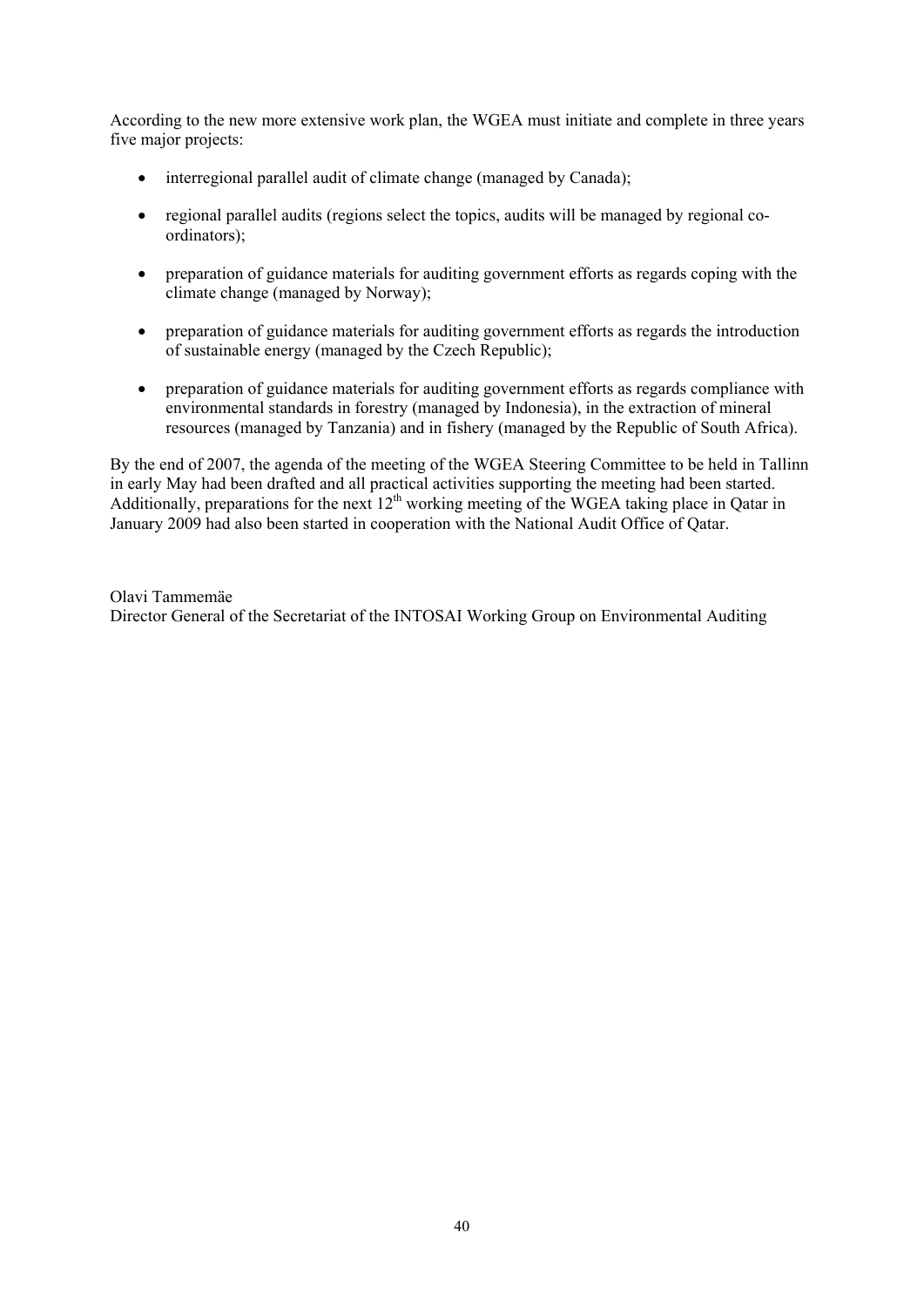## **1.11. Overview of essential economic indicators**

|                                  | (in thousands kroons) |          |          |          |          |
|----------------------------------|-----------------------|----------|----------|----------|----------|
|                                  | 2007                  | 2006     | 2005     | 2004     | 2003     |
| Balance sheet indicadors         |                       |          |          |          |          |
| Total assets at year end         | 3 7 4 6               | 22 988   | 22 656   | 23 621   | 22 5 5 0 |
| Total liabilities at year end    | 3 6 2 8               | 2 5 4 5  | 1 2 6 6  | 1 0 6 4  | 1 0 3 8  |
| Total net assets accrued to the  | 62                    | 20 443   | 21 390   | 22 5 5 7 | 21 5 12  |
| state budget at year end         |                       |          |          |          |          |
| Income statement indicators      |                       |          |          |          |          |
| Operating revenues               | 23                    | 333      | 12       | 50       |          |
| Operating expenses               | 62 3 7 3              | 50 327   | 35 431   | 33 759   |          |
| Operating income (loss)          | 62 3 50               | 49 994   | 35 419   | 33 709   |          |
| Financial revenues and expenses  | $\Omega$              | $\Omega$ | $\theta$ | 3        |          |
| Other indicators                 |                       |          |          |          |          |
| Average number of employees      | 91                    | 94       | 78       | 81       |          |
| (full-time equivalent)           |                       |          |          |          |          |
| Budget implementation indicators |                       |          |          |          |          |
| <b>Estimated revenues</b>        | $\mathbf{0}$          | $\theta$ | $\theta$ | $\theta$ |          |
| Actual revenues                  | 23                    | 333      | 12       | 50       |          |
| <b>Estimated</b> expenses        | 64 23 6               | 49 070   | 35 516   | 34 008   |          |
| Actual expenses                  | 61 930                | 49 058   | 33 953   | 33 999   |          |

The amount of assets increased in 2004, because the ventilation and cooling system whose construction was started already in 2003 was recorded in the books as fixed assets.

The decrease in assets in 2005 was due to changing the capitalization threshold from EEK 10,000 per unit acquisition cost to EEK 30,000 for fixed assets.

Increase in assets in 2006 was mainly due to the acquisition of TeamMate auditing software.

Significant decrease in assets in 2007 was due to the change in ownership of the NAO's building, land and ventilation and cooling system, i.e. the NAO transferred them to the Ministry of Finance, and the Ministry in turn transferred them to Riigi Kinnisvara AS.

The percentage of annual leave balances payable in total liabilities at the end of the year was as follows:

79 % in 2003,

68 % in 2004,

88 % in 2005,

78 % in 2006,

95 % in 2007.

The discrepancy between the report on budget implementation and the income statement is due to the fact that the budget implementation report is presented on cash basis and the income statement is presented on accrual basis.

As a rule, the NAO does not project any revenues for the budget.

The earned revenues were composed of:

In 2004: insurance benefit paid by the property loss adjusters of IF Kindlustus for the elimination of a water pipe break in the office building;

In 2005: non-monetary targeted financing of training expenses;

In 2006: support from the State Chancellery under a project within the framework of Measure 1.4 "Enhancement of administrative capacity".

In 2007: non-monetary revenue of EEK 22,354 for the internship programme "Training of public service trainers to introduce the experience of the Republic of Ireland for the development of the public service training system and management of employee training" under Measure 1.4 "Enhancement of administrative capacity" and the receipt of EEK 754 under the Twinning project.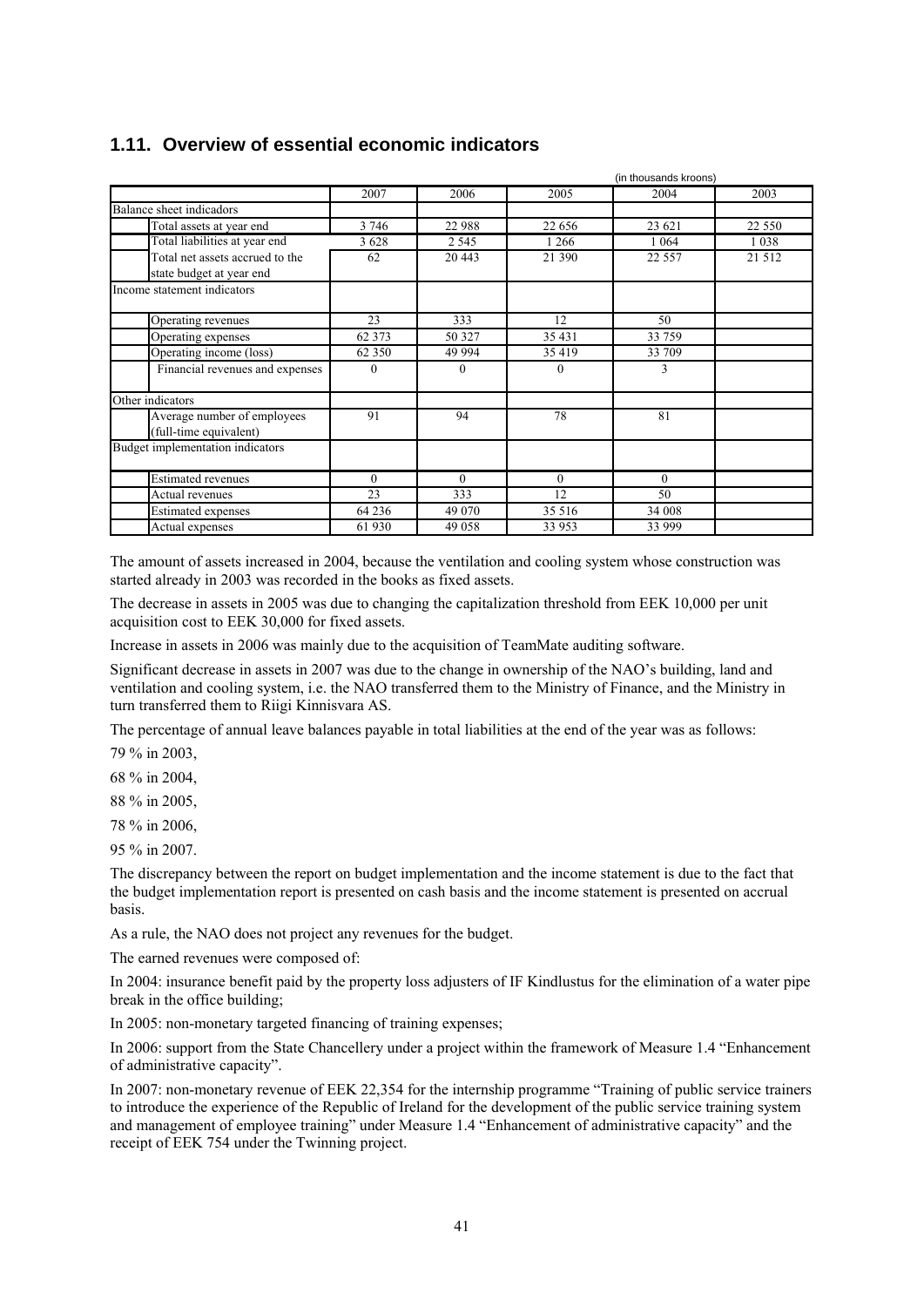## **1.12. Reporting form for work plan implementation**

| Area of activity                                                                                                                                                                                                                                                                                                                                                                                                                                                                                                                                                                                                                                                                                                                                                                                                                                                                                                                                                                                                                                                                                                                                                                                                                                                                                                                                                                                                                                                                                                                                                                                                                                                                                                                                                                                                                                                                                                                                                                                                                                                                                                                                                                                                                                                                                                                                                                                                                                                                                                                                                                                                                                                                                                                                                                                                                                                                                                                                                                                                                                                                                                                                                                                                                          | <b>Budget expenditure</b> | <b>Actual</b><br>expenditure | <b>Budget revenue</b> | <b>Actual revenue</b> |
|-------------------------------------------------------------------------------------------------------------------------------------------------------------------------------------------------------------------------------------------------------------------------------------------------------------------------------------------------------------------------------------------------------------------------------------------------------------------------------------------------------------------------------------------------------------------------------------------------------------------------------------------------------------------------------------------------------------------------------------------------------------------------------------------------------------------------------------------------------------------------------------------------------------------------------------------------------------------------------------------------------------------------------------------------------------------------------------------------------------------------------------------------------------------------------------------------------------------------------------------------------------------------------------------------------------------------------------------------------------------------------------------------------------------------------------------------------------------------------------------------------------------------------------------------------------------------------------------------------------------------------------------------------------------------------------------------------------------------------------------------------------------------------------------------------------------------------------------------------------------------------------------------------------------------------------------------------------------------------------------------------------------------------------------------------------------------------------------------------------------------------------------------------------------------------------------------------------------------------------------------------------------------------------------------------------------------------------------------------------------------------------------------------------------------------------------------------------------------------------------------------------------------------------------------------------------------------------------------------------------------------------------------------------------------------------------------------------------------------------------------------------------------------------------------------------------------------------------------------------------------------------------------------------------------------------------------------------------------------------------------------------------------------------------------------------------------------------------------------------------------------------------------------------------------------------------------------------------------------------------|---------------------------|------------------------------|-----------------------|-----------------------|
| <b>Audit</b>                                                                                                                                                                                                                                                                                                                                                                                                                                                                                                                                                                                                                                                                                                                                                                                                                                                                                                                                                                                                                                                                                                                                                                                                                                                                                                                                                                                                                                                                                                                                                                                                                                                                                                                                                                                                                                                                                                                                                                                                                                                                                                                                                                                                                                                                                                                                                                                                                                                                                                                                                                                                                                                                                                                                                                                                                                                                                                                                                                                                                                                                                                                                                                                                                              | 62,332,395                | 61,930,472                   | 0                     | 23,108                |
| Strategic goals:                                                                                                                                                                                                                                                                                                                                                                                                                                                                                                                                                                                                                                                                                                                                                                                                                                                                                                                                                                                                                                                                                                                                                                                                                                                                                                                                                                                                                                                                                                                                                                                                                                                                                                                                                                                                                                                                                                                                                                                                                                                                                                                                                                                                                                                                                                                                                                                                                                                                                                                                                                                                                                                                                                                                                                                                                                                                                                                                                                                                                                                                                                                                                                                                                          |                           |                              |                       |                       |
| The Members of the Parliament have complete, consolidated and independent information on the use of state's funds and<br>assets. Governmental accounting is regular and accurate. The internal control systems in the public sector ensure that the<br>activities of an entity are lawful and economical. The state information systems ensure the timely provision of correct<br>information necessary for decision-making or public services. Budgetary planning is based on the long-term objectives of the<br>government (agency) and the budgetary process has become stable. The objectives of the programmes funded by the<br>government are achieved with an optimal cost of time and resources. State participation in foundations, companies and non-<br>profit organisations is purposeful, transparent and efficient. The state deploys all financial support available from the EU in a<br>proper manner and in compliance with the EU requirements. The performance audits conducted by the NAO encompass major<br>problem areas and provide feedback to the Parliament. Each audit must produce future-oriented information.<br>In 2007, 48 audit reports were submitted to the Parliament; the parliamentary committees made no reproaches for the selected<br>subject areas and the quality of audits. Performance audits cover major problem areas (e.g. effectiveness of the support granted<br>for agricultural and rural development; development of waste water treatment in rural areas; compulsory school attendance and<br>efficiency of its enforcement; emergency preparedness of Estonia). The NAO could express an opinion on the 2006<br>consolidated annual report of the state, stating that the financial statements are accurate in material respect and the transactions<br>have been performed in conformity with the State Budget Acts. In its report on the use of EU financial support in Estonia in<br>2004-2006, the NAO states that in general Estonia has used EU support regularly. All audits reports have put forward<br>recommendations which the auditees have accepted as a rule. A feedback survey conducted among the auditees in 2007<br>showed that over 85 % of respondents considered the recommendations made during the NAO audits to be relevant and<br>feasible. The NAO has envisaged follow-up to ascertain that recommended action is taken on reported findings. However,<br>several effectiveness targets have not been achieved. First and foremost, several lately completed audits (efficiency of the<br>organisation of rehabilitative treatment, efficiency of enforcement of compulsory school attendance, state supervision over<br>health care providers, etc) prove that far too often the state does not succeed in accomplishing what has been planned. Further,<br>the report of the audit "Quality of public services in the information society" points out that regardless of efforts, the quality of<br>public services is not always guaranteed, and in the audit "Owner supervision in public undertakings companies and<br>foundations" the NAO states that the direction and supervision of state companies and foundations has not been organised in |                           |                              |                       |                       |
| an expedient and efficient manner.                                                                                                                                                                                                                                                                                                                                                                                                                                                                                                                                                                                                                                                                                                                                                                                                                                                                                                                                                                                                                                                                                                                                                                                                                                                                                                                                                                                                                                                                                                                                                                                                                                                                                                                                                                                                                                                                                                                                                                                                                                                                                                                                                                                                                                                                                                                                                                                                                                                                                                                                                                                                                                                                                                                                                                                                                                                                                                                                                                                                                                                                                                                                                                                                        |                           |                              |                       |                       |
| <b>Measure</b><br>Audit                                                                                                                                                                                                                                                                                                                                                                                                                                                                                                                                                                                                                                                                                                                                                                                                                                                                                                                                                                                                                                                                                                                                                                                                                                                                                                                                                                                                                                                                                                                                                                                                                                                                                                                                                                                                                                                                                                                                                                                                                                                                                                                                                                                                                                                                                                                                                                                                                                                                                                                                                                                                                                                                                                                                                                                                                                                                                                                                                                                                                                                                                                                                                                                                                   | 62,030,300                | 61,619,773                   | $\boldsymbol{0}$      | 23,108                |
|                                                                                                                                                                                                                                                                                                                                                                                                                                                                                                                                                                                                                                                                                                                                                                                                                                                                                                                                                                                                                                                                                                                                                                                                                                                                                                                                                                                                                                                                                                                                                                                                                                                                                                                                                                                                                                                                                                                                                                                                                                                                                                                                                                                                                                                                                                                                                                                                                                                                                                                                                                                                                                                                                                                                                                                                                                                                                                                                                                                                                                                                                                                                                                                                                                           |                           |                              |                       |                       |
| <b>Explanations</b><br>No revenues were projected in budgeting for 2007, but actual receipt was EEK 22,354 from internship programme "Training of<br>public service trainers to introduce the experience of the Republic of Ireland for the development of the public service training<br>system and management of employee training" under Measure 1.4 "Enhancement of administrative capacity" and EEK 754 under<br>the Twinning project. Of the investments carried forward from 2006 for obtaining a building exploitation permit, EEK 659,544<br>remained unused. We also took account of the fact that the NAO building will be demolished in 2010 and we performed only<br>urgently required activities to ensure employee security. The fine-tuning of TeamMate, the electronic environment for audit<br>management will be completed in 2008. The balance on the personnel expenses account was due to the failure to fill vacant<br>positions with suitable applicants. Balance on the maintenance expenses account was due to a warmer winter than expected.<br>Study loan<br><b>Explanations</b><br>The write-off of the study loans of 27 officials was budgeted, but in fact the study loans of 31 officials were refunded.<br>Relevant activities and their immediate outputs<br>Conduct of performance and financial audits to examine and evaluate the use of taxpayers' money in national and local                                                                                                                                                                                                                                                                                                                                                                                                                                                                                                                                                                                                                                                                                                                                                                                                                                                                                                                                                                                                                                                                                                                                                                                                                                                                                                                                                                                                                                                                                                                                                                                                                                                                                                                                                                                                                     | 302,095                   | 310,699                      | $\overline{0}$        | $\mathbf{0}$          |
| government. The NAO has set an objective for 2006-2010 to pay more attention to auditing the expedient, efficient and regular                                                                                                                                                                                                                                                                                                                                                                                                                                                                                                                                                                                                                                                                                                                                                                                                                                                                                                                                                                                                                                                                                                                                                                                                                                                                                                                                                                                                                                                                                                                                                                                                                                                                                                                                                                                                                                                                                                                                                                                                                                                                                                                                                                                                                                                                                                                                                                                                                                                                                                                                                                                                                                                                                                                                                                                                                                                                                                                                                                                                                                                                                                             |                           |                              |                       |                       |
| use of EU financial support. With its audits the NAO wishes assess whether all available support is used up in compliance with<br>the EU requirements.                                                                                                                                                                                                                                                                                                                                                                                                                                                                                                                                                                                                                                                                                                                                                                                                                                                                                                                                                                                                                                                                                                                                                                                                                                                                                                                                                                                                                                                                                                                                                                                                                                                                                                                                                                                                                                                                                                                                                                                                                                                                                                                                                                                                                                                                                                                                                                                                                                                                                                                                                                                                                                                                                                                                                                                                                                                                                                                                                                                                                                                                                    |                           |                              |                       |                       |
| Overview of quality improvement in public services and organisational development                                                                                                                                                                                                                                                                                                                                                                                                                                                                                                                                                                                                                                                                                                                                                                                                                                                                                                                                                                                                                                                                                                                                                                                                                                                                                                                                                                                                                                                                                                                                                                                                                                                                                                                                                                                                                                                                                                                                                                                                                                                                                                                                                                                                                                                                                                                                                                                                                                                                                                                                                                                                                                                                                                                                                                                                                                                                                                                                                                                                                                                                                                                                                         |                           |                              |                       |                       |
| In terms of developing auditing techniques and procedures, the two main achievements in 2007 were the following: an audit                                                                                                                                                                                                                                                                                                                                                                                                                                                                                                                                                                                                                                                                                                                                                                                                                                                                                                                                                                                                                                                                                                                                                                                                                                                                                                                                                                                                                                                                                                                                                                                                                                                                                                                                                                                                                                                                                                                                                                                                                                                                                                                                                                                                                                                                                                                                                                                                                                                                                                                                                                                                                                                                                                                                                                                                                                                                                                                                                                                                                                                                                                                 |                           |                              |                       |                       |
| manual was completed (to be approved in early 2008) and the electronic environment of audit management TeamMate was<br>launched. A new audit report form was adopted which is better legible than the previous one and where the public and the                                                                                                                                                                                                                                                                                                                                                                                                                                                                                                                                                                                                                                                                                                                                                                                                                                                                                                                                                                                                                                                                                                                                                                                                                                                                                                                                                                                                                                                                                                                                                                                                                                                                                                                                                                                                                                                                                                                                                                                                                                                                                                                                                                                                                                                                                                                                                                                                                                                                                                                                                                                                                                                                                                                                                                                                                                                                                                                                                                                           |                           |                              |                       |                       |

ched. A new audit report form was adopted, which is better legible than the previous one and where the public and the Parliament can obtain information about using the taxpayers' money. Information about the NAO's activities is available to the public in three languages: Estonian, Russian and English. Essential records of the NAO's activities have been digitalized, to enable the citizens to monitor the whole time series of the NAO's work. Attendance in training in 2007 expressed in hours was 10,052 hours in aggregate for all employees. 11 % of the training volume was devoted to the evaluation of the effect of policies and legislative acts and involvement of parties, laid down as a public service training priority. Ten NAO officials participated in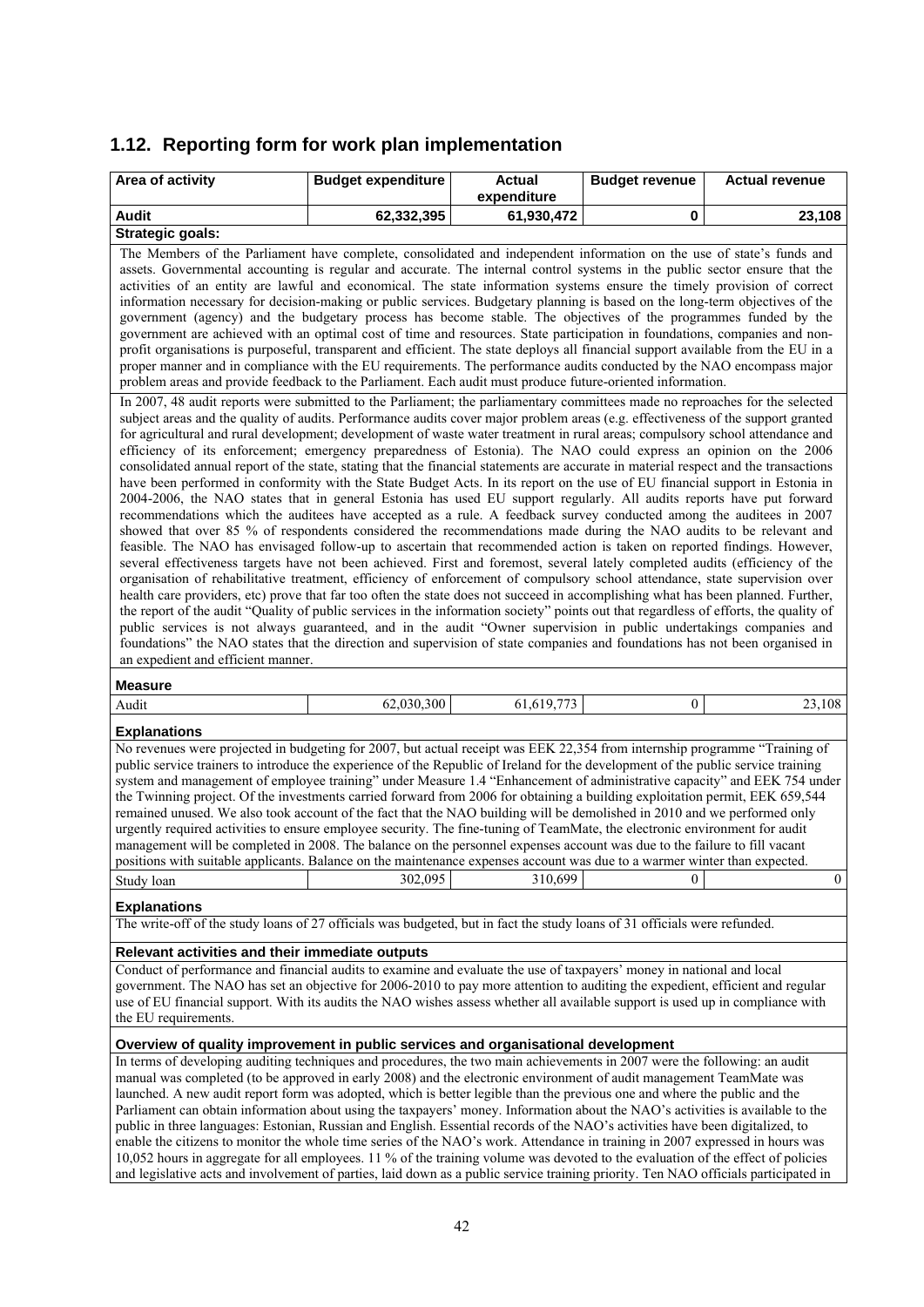training at the European Court of Auditors, one employee participated in one-month training in India, one employee participated in two- week training in the UK National Audit Office, and one official participated in one-week training in Dublin. An extended training programme of one employee at the USA GAO was completed, so was the one-year work assignment of one employee as national expert at the European Court of Auditors.

#### **Evaluation of the work plan implementation and explanation of the methodology used**

Everything planned was accomplished. As the National Audit Office has only one measure, there was no allocation of revenues and expenses between measures.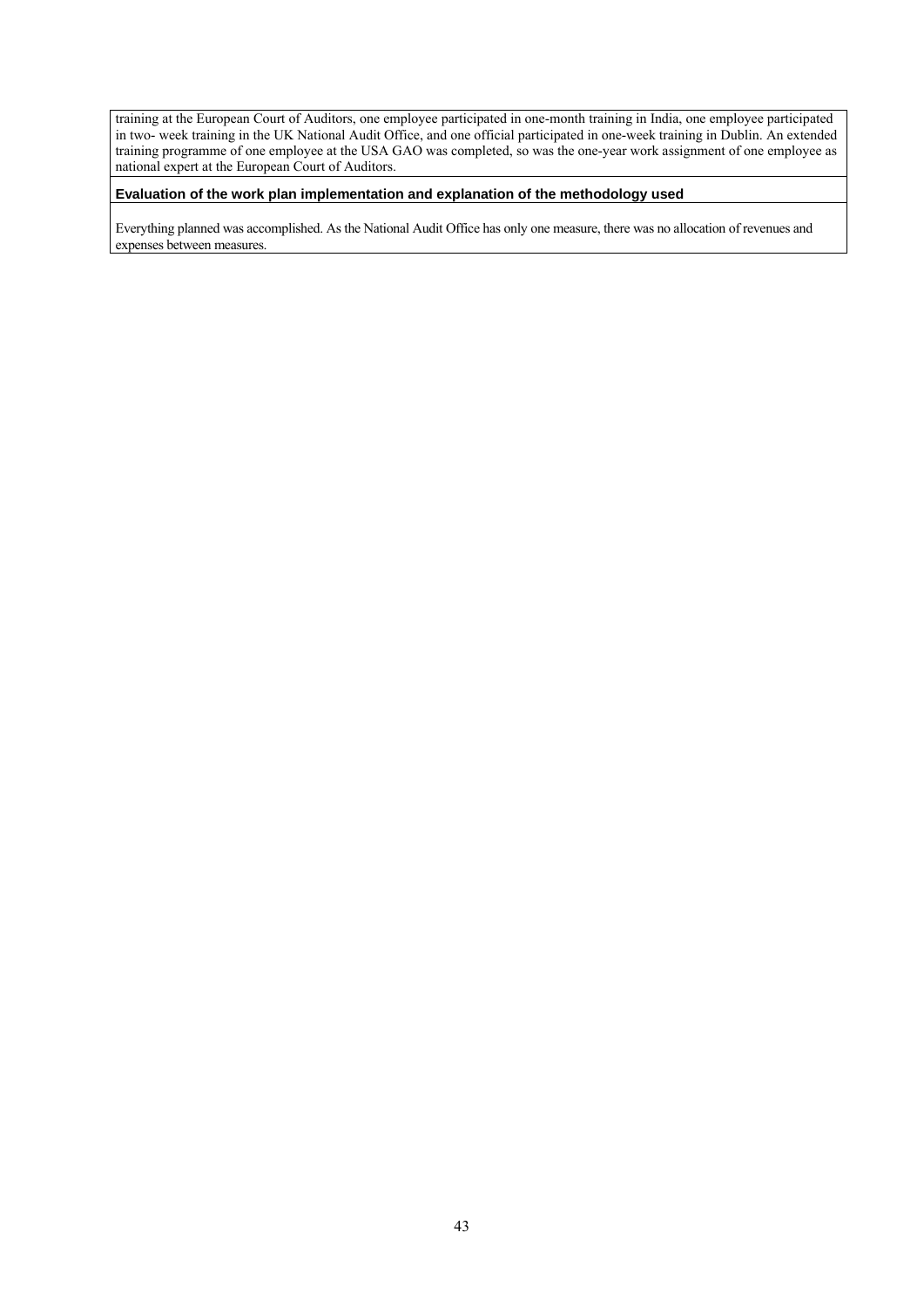2. Auditor General's speech and article published in the press in 2007

## **2.1. Speech of Auditor General, Mihkel Oviir to the Parliament on 14 November**

Distinguished President of the Parliament, fine Members of Parliament,

Before addressing the main issue, I have the pleasure to inform the Parliament that the Estonian state and the National Audit Office of Estonia have earned great honour and responsibility on the global scene.

Namely – the National Audit Office of Estonia took over from Canada the Chairmanship of the INTOSAI Working Group on Environmental Auditing acting under the auspices of the United Nations. Currently, this working group includes the supreme audit institutions of 62 countries and with its 188 members it is the largest working group of this worldwide organisation.

In essence, the work and responsibility trusted to Estonia among the supreme audit institutions can be compared with the EU Presidency. The difference lies in the fact that among supreme audit institutions chairmanships are divided also by subject area and Estonia assumes the task of global promotion of audits in the field of environment.

Estonia's candidacy for the working group's presidency was supported especially by the USA, Canada, the UK, Norway and Austria. Thus, just like Estonia's military troops give a practicable contribution to the safeguarding of international security through NATO and our IT specialists contribute to cyber protection, the Estonian NAO contributes to global environmental auditing and raising public awareness of environmental issues.

But now let us get down to home business, although in today's world the labelling of topics as domestic and foreign is completely senseless. Estonia is part of the world and the world is part of Estonia. If we fail to see it, we may degenerate in the admiration of our belly buttons.

Dear Members of Parliament,

The development of and changes in the Estonian state are reflected in the reports on the use of state's funds and other assets, which the National Audit Office presents to the Parliament each autumn. As you have got the printed reports already, I won't retell the written text.

I will tell you directly that over many years part of the public has accused the NAO of not requiring anyone's blood, not wanting anyone to be jailed or get fired, but instead providing recommendations regarding the improvement of functioning of the systems.

I am convinced that the NAO cannot and must not borrow its slogan from the one time Raadio 2 hit show "Lightning-struck". The NAO must be persistent but at the same time base its activities on the principle that in addition to critical assessment the criticiser has to offer a positive program, in other words an option for doing things in a better way.

This principle lies in the ideas of this speech of mine regarding four or five problems. Said problems address thinking and attitude and hinder development. The topics derive from our audits and the annual report in your hands.

I am of the opinion that Estonia must set mighty goals for itself and at the same time avoid depression as well as endless self-criticism if we fail to achieve said goals right away. It is not possible to jump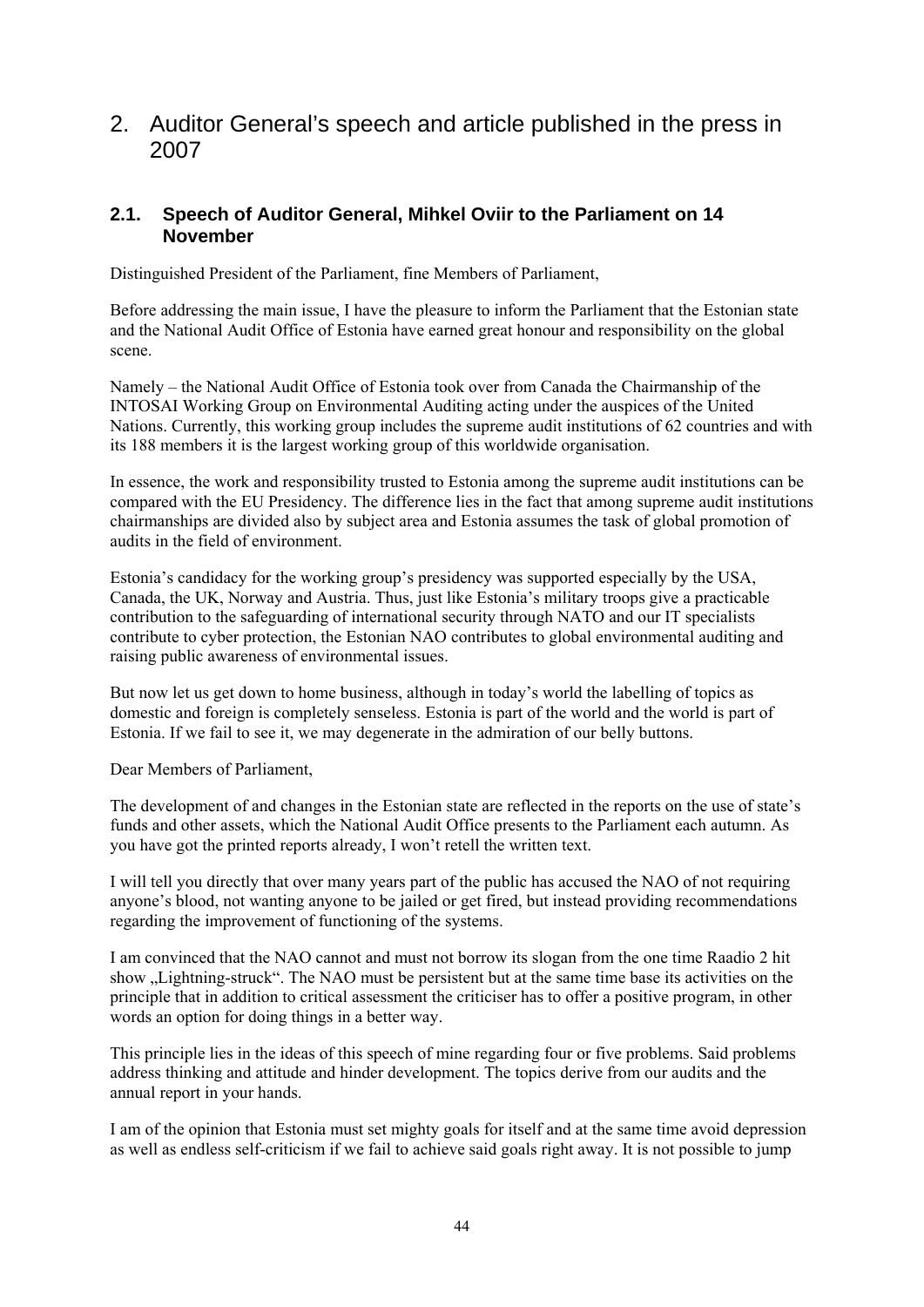over one's shadow but one has to try. Many processes, especially the change in the way people think, take generations to develop.

Centuries of experience where one's view of the world was as broad as a horse's backside viewed from behind the plough, still bears influence on us. Here, today's Estonia could also be compared to a teenage boy, who has quickly grown in height but whose way of thinking is not yet one of an adult.

The state budget currently under discussion in the Parliament amounts to EEK 96 billion. A few years ago I asked a sort of a trivia question from the previous composition of the Parliament: how big was the first full budget after the restoration of independence of the Republic of Estonia for the year 1993.

Only few people guessed more or less correctly.

So, let me remind to the current Parliament that the budget for said year was to EEK 3.7 billion. Only think if that was the sum you had to distribute now...

Compared to other countries the sums of our budget are not big. For example, recent renovation work in a well-known London railway station cost approximately 18 billion Estonian kroons. Last year, China's oil and gas company PetroChina made its debute on the Shanghai stock exchange and for a certain period of time the market value of the company exceeded that of a trillion dollars.

Over the next few years Estonia will receive a gift of a huge amount of money, by our standards, from the taxpayers of other countries – that is over 65 billion kroons. This money is meant for Estonia to catch up with the old Member States of the European Union.

The National Audit Office viewed the problems regarding the use of money in the previous period on the basis of overviews carried out by others and based on that I would like you all to take account of the following:

While using money one must think of cost-effectiveness, i.e. of the ability to organize everything so that the generous support of the taxpayers of other European countries would in reality also be used in a way that its benefits would be permanent.

We have to observe, for example, whether the roads constructed with the help of European support are constructed and maintained so that they will survive in the future. Whether the treatment facilities we once again build with money received from Europe, are sustainably managed and keep functioning even after the European funds run out?

European taxpayers have a right to require us to provide an account on this. And they will be doing it along with the European Court of Auditors.

The NAO emphasizes that the use of other European countries' taxpayers' money must be as careful and cost-effective as the use of money received from our own taxes.

We must follow both the procedure and rules and use common sense as well as ensure costeffectiveness and sustainability.

The society must also develop a clear attitude towards tax money, this relation has been weak for historical reasons. People must realize that there is no huge bottomless sack called "STATE FUNDS" but that everything in that sack actually comes from our own pockets.

If people fail to understand this the following saying will become a fact: taxpayer's money is the money he has after paying his taxes.

Honourable Members of Parliament,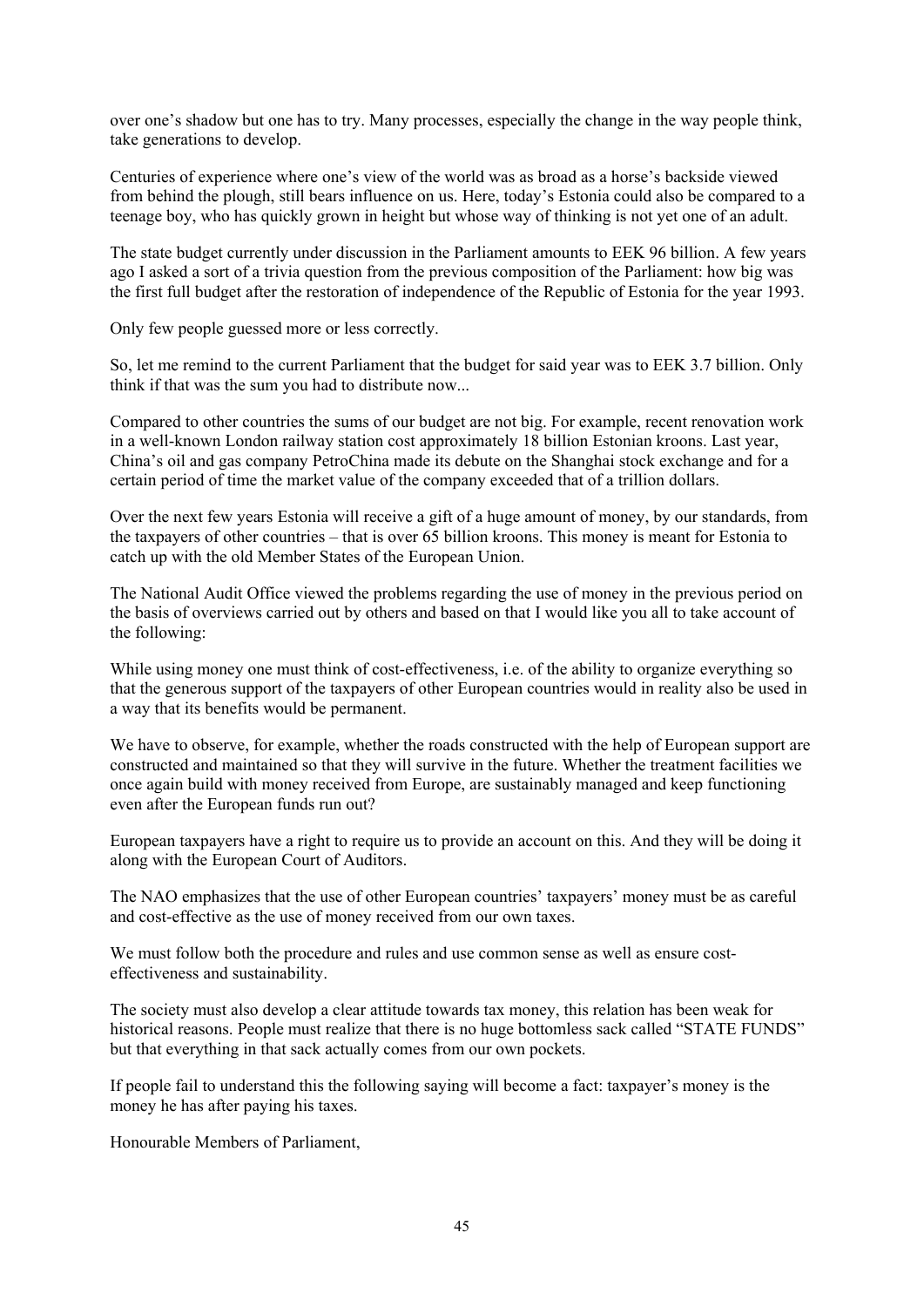The next item for you in today's agenda is the approval of the 2006 consolidated annual report of the state. Last year I told the previous composition of the Parliament that I will probably have to readdress certain topics over and over again with the next composition. And that is indeed so.

The topic of the consolidated annual report is one of them.

Indeed, the figures presented in it are mostly accurate, that I can confirm because the figures can be audited, thanks to the good work of the Ministry of Finance and chief accountant of the state. But this is only a part of the report. A very important part of the report is the management report and this is not auditable.

So what is it about? Namely this – activities are not linked to money. One part of the report lists several activities, another many tables full of figures. But there is no connection between them. This should be the following – the Government must inform the Parliament and the public of what it has done and achieved with the specific 2006 budget funds.

As this report does not provide such an overall picture, it should be seriously considered if the report in its current form is reasonable. Moreover, financial statements and the report on the implementation of the state budget cannot be mutually linked because of the use of different accounting principles.

An ongoing problem, also related to the consolidated report, is the time of its submission. Soon it will be the year 2008. I am afraid that in this era of information the information regarding the year 2006 may not be useful for use anymore.

Also, this report must be comprehensible to every citizen not only to accountants.

I am pleased that the Ministry of Finance has begun work to change the budget into an accrual-based and performance-based budget and make the accounting more transparent. This time it has promised to complete the budget reform by 2010.

I thinkn that upon carrying out the reform one must once again be guided by common sense and measure and set goals only for such activities and results that are measurable and that you can set criteria for.

It is obvious that transition to an accrual-based and performance-based budget must not induce generation of artificial criteria. Here we should be careful so as to not to resort to absurdities.

Distinguished Members of Parliament,

Another area that concerns me is continually horizontal cooperation. Civilised administration requires very good horizontal cooperation between different Ministries as well as within areas of government. And inside the organisation.

For different Ministries this cooperational capability expresses itself differently but the result is the same – things are not moving or get dropped in No Man's Land. This is the Ping-Pong of responsibilities.

Let me give you an example from the book "Yes, Minister". It describes how at first the Ministry for Administrative Affairs was RESPONSIBLE for the frugal and effective management of the Government's work. But as this proved to be a difficult task, the usual followed and the obligations were rephrased.

Such embarrassing definitions as "RESPONSIBILITY", "frugality" and "effectiveness" were dropped. What remained was that the Ministry's goal is to SUPPORT the Ministries' administrative work.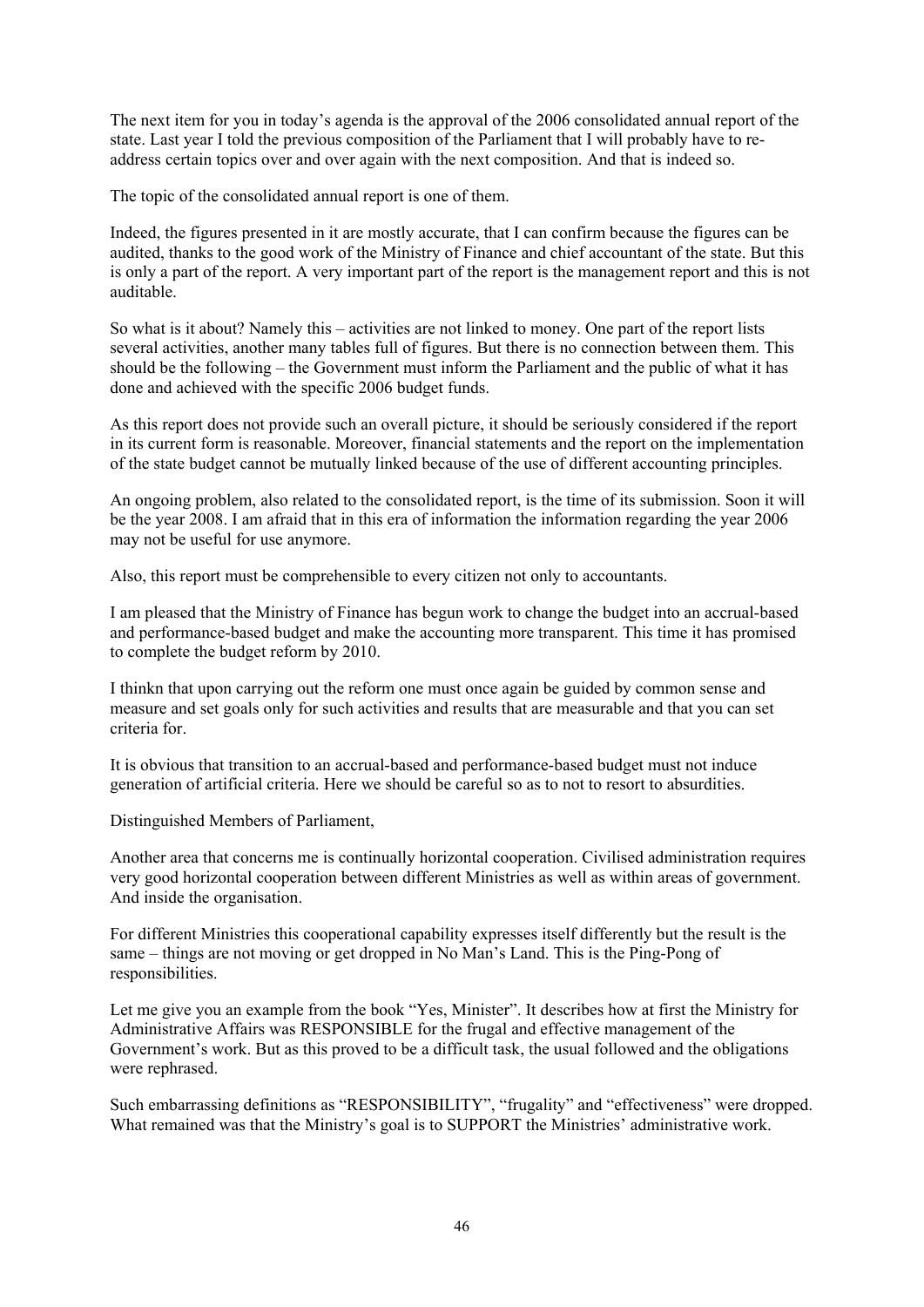The State of Estonia is afflicted by the same phenomenon as in "Yes, Minister". Responsibility is not popular; no one wants to be the guide. At the same time everyone is willing to offer support. However, it is important to take full responsibility for a certain area and include others.

This problem is well illustrated by a very embarrassing matter that made its way even to the Cabinet. I am talking about the problem of outdoor toilets regarding drivers of trucks waiting to cross the border. This problem was brought up last year as well as this summer.

I cannot imagine the British, Danish or German governments having to face a problem where the Ministers must discuss who should find a solution for the toilet problem of drivers waiting on the border.

Such matter would never reach government level because the officials would have found a solution for it among themselves, without dropping it on the government.

But in Estonia an official's first reaction to a problem is often that someone else should take care of it. Not him. Heaven forbid that the official should take initiative. It is much better to delegate the problem to someone else.

Several excuses are made up for this purpose. Diligent officials look hard for sections in Government legislation and elsewhere, behing which they could hide instead of just finding a solution for the problem.

However, I hope that this matter about the toilet shall remain an extreme example and in the future, when the officials again plan to drop finding solutions to problems on someone else, they themselves should be in the shoes of those suffering from said problems. Hopefully, common concern will bring about common activity.

Problems with horizontal cooperation have existed over the years also at Ministers' level. In Estonia's system of coalition governments it is very painful for a Minister when another Minister comes and says that this and that should be done in his Ministry, and all this by a mentioned deadline.

And if this is said by a Minister from the party of a coalition partner, the pain and reluctance are even bigger.

Part of these problems is due to the fact that in legislation the making of the smallest decisions has been delegated to as high as possible, often to the Government.

Thus, the Government has to appoint executers of rights of members of some land improvement associations, approve rules for protected areas, address problems regarding Pinnipedia as well as other odds and ends, which could very well be decisions made at the lower levels of Ministries.

Also, I find it very annoying when certain absurdities or omissions are blamed on the insufficiency of regulations. Regulations are meant for making procedures clearer and simpler, not the other way round.

In addition to all else we must not forget common sense. General good practices, morality and common sense help to conquer any problem, you only have to want it.

I can assure on the basis of my own experience that there are very good and hard-working officials in Estonia. As a rule, these officials are overly burdened. But there are also some who come up with their tasks themselves.

Nevertheless, Estonia should review the entire public sector and analyse whether manpower is placed in the way necessary for finding effective solutions for the problems the state is facing.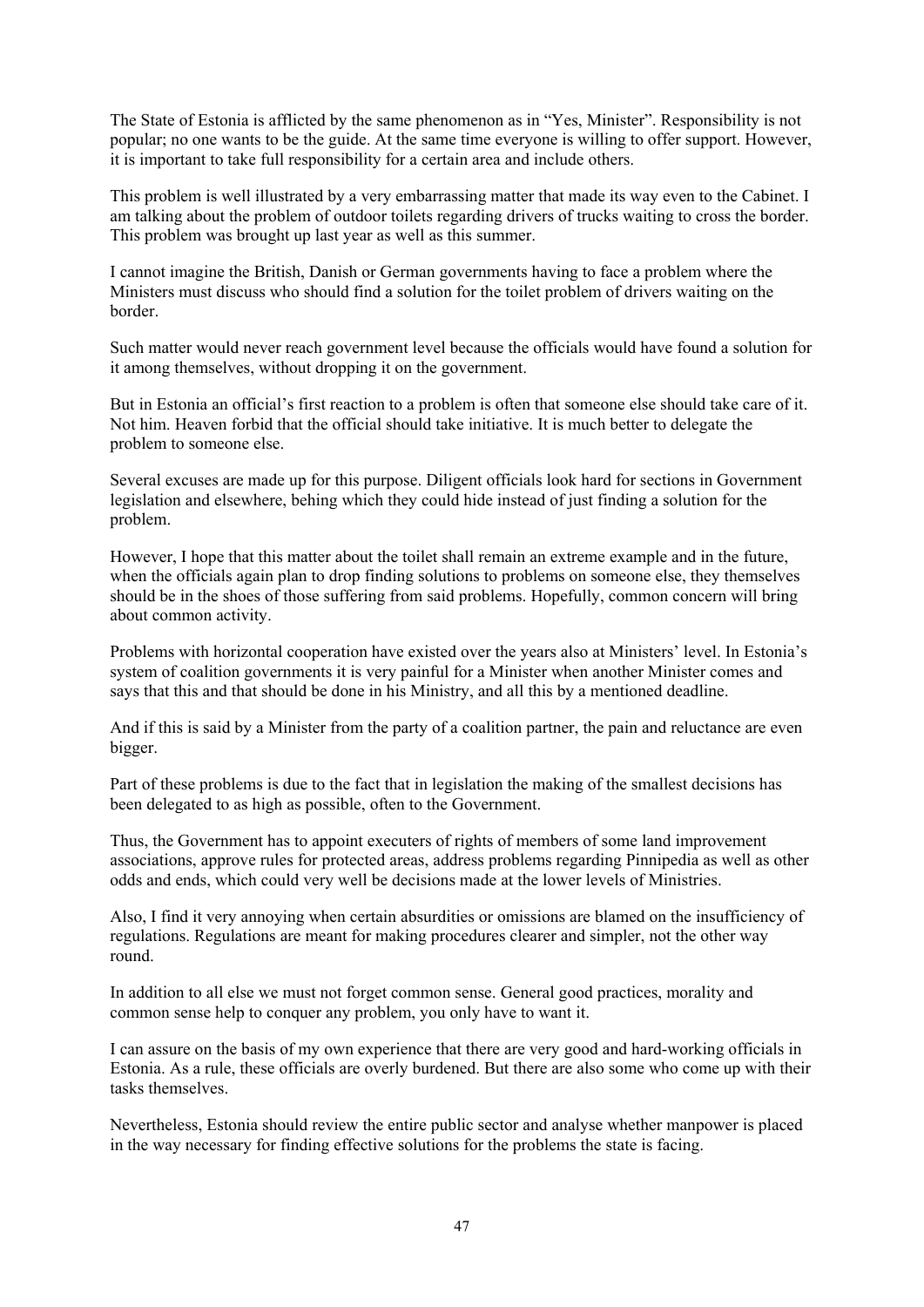Estonia is carried forward by rational, courageous and brainy decisions as well as original ideas, not thousands of pages of strategies, development plans and other documents in bureaucratic jargon and with fanciful titles that even the compilers themselves do often not take seriously and that are carried out only for a "check mark".

Honourable Parliament,

A very important area that needs your care and attention is local governments. Based on the decision of the Parliament, last year the NAO started to audit all local governments. Our objective was to get a general overview of the problems of local governments within the first years.

I now have this overview and very soon the honourable Parliament shall receive from us a general report on the activities of two years. As usual, I intend to be very open in this subject because by sweet-talking I would only deceive both you and myself.

Local governments can clearly be divided into two: those who are capable of existing independently and those who are not. Those capable of it form approximately 10 % of the total figure while the others form 90 %.

Today I shall not talk about the 10 % – that is of Tallinn, Tartu, Pärnu, Viljandi and other more prosperous rural municipalities. I shall talk about the other 90 %, about small rural municipalities.

We have found many errors in local governments but these have not been due to direct malevolence.

It is just difficult, not to say impossible, for the rural municipalities to find and keep highly qualified accountants, information technology experts, lawyers and other specialists. Those people just do not exist. And I venture to guess that it will remain so because Estonia's larger cities are also working hard to find people.

Thus, the local governments' main problem lies not in money but in manpower.

And for this, I believe, there are three main solutions.

First option: the state shall offer its support to rural municipalities regarding all said problems, mostly takes responsibility for the provision of services, administration, project management. On the scale of whether to provide a hungry person with a fish or a fishing rod, I would call it a fish-solution.

However, I emphasise that if the state imposes a new obligation on the rural municipality, it must also ensure means for its achievement.

For example, it is inadmissible if the state requires the rural municipalities to introduce a new kind of register but does not provide a respective computer program for it and rural municipalities themselves have to order it and figure it out. This way we will have 200 different programs not compatible with each other and we still do not know how much of anything we have in said register when entire Estonia is concerned. This will also waste a lot of money we do not have.

The second option is clearly based on the administrative-territorial reform which would establish rural municipalities with sufficient human capital that would be capable of meeting its duties. As I do not see an agreement at this moment that would carry out such a reform, we obviously cannot put our hopes on the administrative reform.

And the third option which seems the most real at the moment. This includes delegation of certain functions to local government associations.

Local government associations would bring together its region's local governments, organize the management of their projects, transport issues, problems regarding the infrastructure, etc. Here, the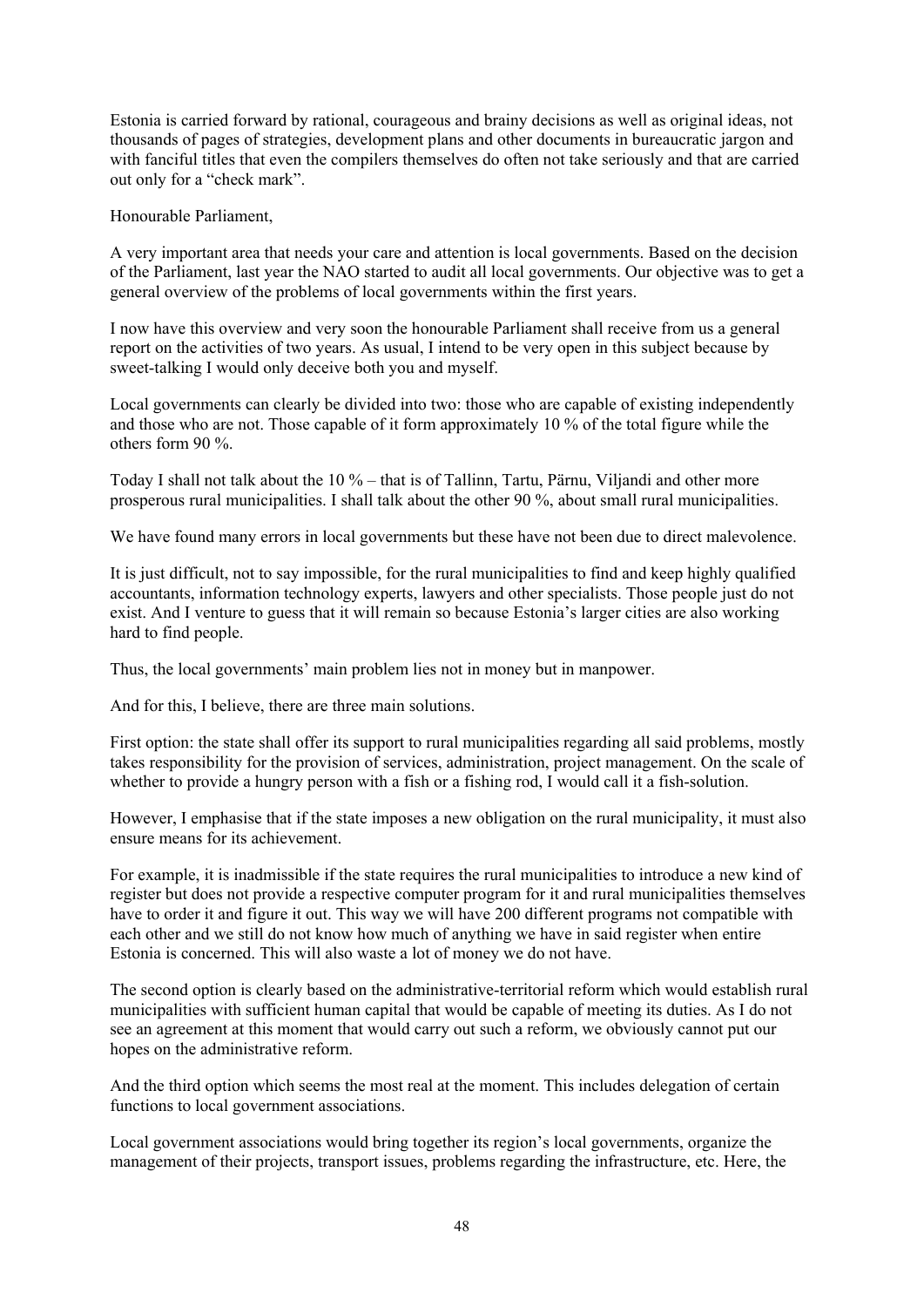duties of local governments, their associations and county governments must be defined clearly. Local government association would be a sort of local directorate who organizes things.

But in this case the question will again rise that asks what is the essence of small rural municipalities as local governments. What is it? I realize that anyone can feel as the director of the universe wherever he wants to but is it not more sensible for local governors to join forces at this point?

Honourable audience

Finally about a subject that is connected to all the previous topics. And this is E-ESTONIA, that Eesti with three e's or E-stonia, as our foreign friends say.

Indeed, Estonia can consider it very successful in creating prerequisites for an information society. And this not only because we have managed to impress the rest of the world with our forward-looking initiatives: we already have over a million ID cards, e-voting, e-Tax Board, public points of Internet access, public WiFi, X-Tee, etc.

At the same time we're facing a problem that all these wonderful IT-solutions are not yet at the disposal of the citizen. This is also obvious from the audit "Quality of public services in information society" just completed by the NAO. A thorough summary of it has been provided for you.

Already five years ago the Parliament banned the excessive administrative burdening of people in Estonia. Electronic administration is equal to written administration. However, upon concluding the results of the audit the NAO had to admit that people in Estonia are still forced to run around inadmissibly and in vain. We still have to collect approvals for applications and get proof. Data printed on paper from the electronic system of one authority must be taken to another authority where they will in turn be entered in its computer system.

The reason for this clinging to paper administration is no big news: looking down on the citizen, organization of services and provision of information in the way it has always been done and convenient for the official. How to bring about a change?

One of the recommendations of the NAO is to draw up a CHARTER FOR E-CITIZEN and approve it in the widest possible circle. The charter for E-citizen would describe in simple wording the principles of the good administration of information society and define the criteria on the basis of which the quality of each specific public service can be assessed. This both from the viewpoint of the citizen and of the authority.

As an example of the charter for e-citizen you have received an unofficial translation of a similar document in the Netherlands, translated in the NAO. This was implemented in 2006 and in the opinion of the NAO this could be the role model for Estonia upon drawing up the charter for e-citizen.

In the Netherlands, the charter has already received the status of the standard for public services as it has been approved by central government and the levels of regional and local governments.

Moreover, the local ombudsman, the Dutch Allar Jõks uses the charter's criteria in his everyday work.

The creation of the Dutch charter for e-citizen has been an interactive proves that has included various interest groups. Creation of the Estonian e-citizen charter would provide us with an opportunity to strengthen our civil society and include people in the shaping of the life in the state.We even have a national inclusion portal.

It should be kept in mind that nearly a quarter of the EU gross domestic product and 40 % of productivity increase are the result of information and communication technology applications.

In a situation where our capacity is a huge problem and the amount of people in every area of life very small, we can alleviate this problem by relying on information technology.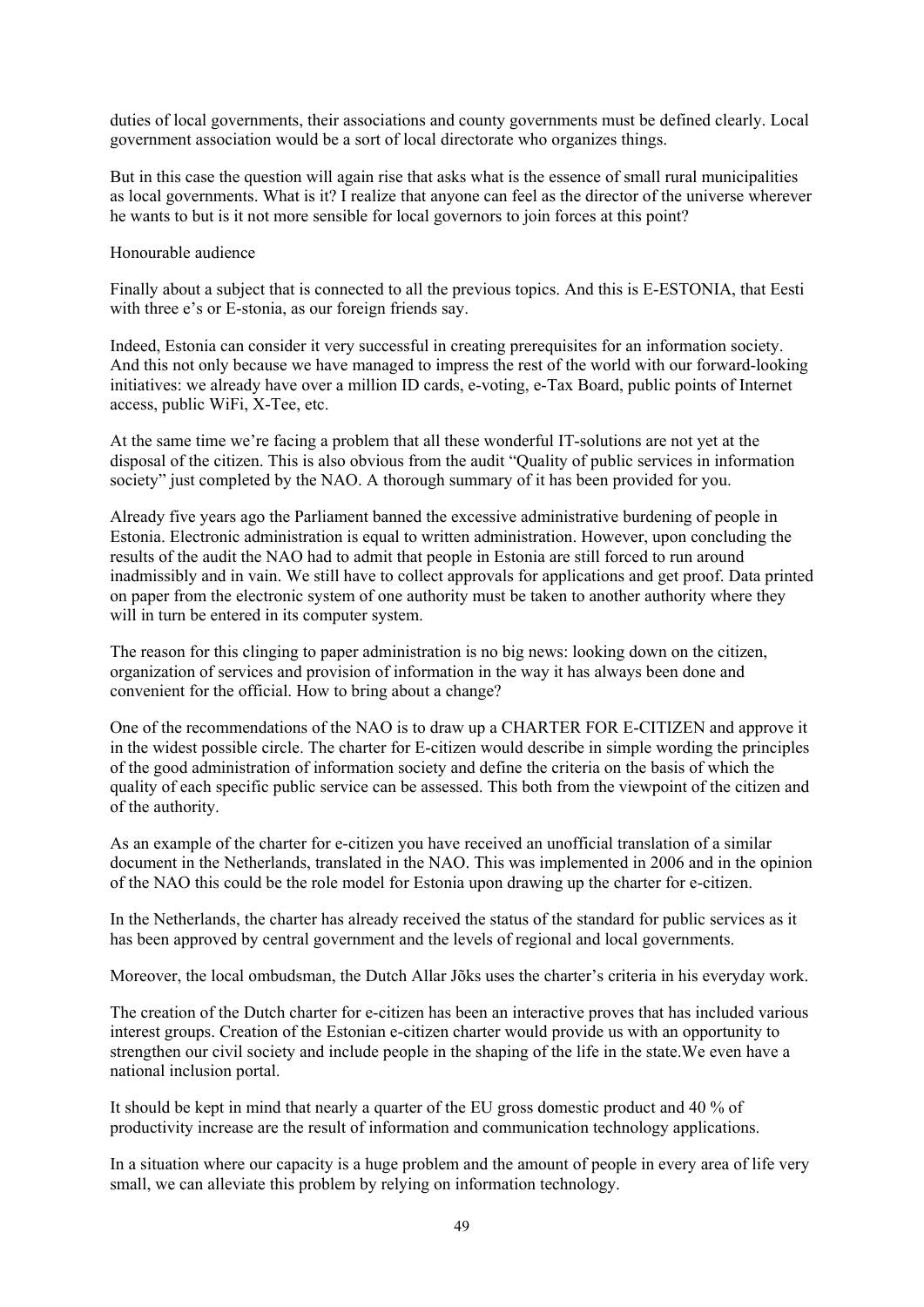IT-systems may also be helpful in curbing the crippling and carnage taking place in traffic. As requested by the NAO, researchers of the Road Institute of Tallinn University of Technology carried out a brief analysis which shows that this year the total damage of traffic accidents in current prices amounts to more than five billion kroons.

Whereas road financing and decrease in the number of traffic accidents is not in correlation. Researchers say that unsuitable driving habits on good roads may even bring about an increase in the number of accidents.

By the way, according to the Traffic Insurance Foundation the expenditure on claims within the entire traffic insurance system over the 9 months of this year was 48 % bigger than the figures for the respective period last year.

Dear Members of Parliament,

As in the entire world auditing has traditionally focused on the past, the auditing world has changed and will keep on changing. Over the past few years the supreme audit institutions of the world countries have been reorienting to future because in the pace of today's world little can be done with hindsight.

We also have some examples of such audits – for example the audit addressing the problems of sustainability of the agriculture and audit of the capability of sewage treatment.

This new direction means that the past and the present are viewed in order to provide timely information on the future to political decision-makers – the Parliament and the Government.

Thus, the so-called sustainability audits have become an item on the agenda. These audits analyse and estimate who will current activities or lack of them affect the future – for example in ten or twenty years.

Such sustainability audits are especially topical in the countries who at one time established, for example, a luxurious system of social guarantees and all kinds of subsidies. As the number of taxpayers decreases and that of dependants increases, current systm cannot last any longer.

All these questions are also before Estonia – how to maintain in the future the state with an ageing population, where there are less and less workers and creators of value? From where, from who and how will be generated the income for spending? We can handle the distribution, if only we had anything to distribute.

Which would be a sustainable structure of the state and economy?

Which education should be provided for people survive in global competence?

Which would be the optimal health system?

What to do in order to ensure that after 25 years there would still be light in lamps, fresh air to breathe and clean water to drink?

The duty of the National Audit Office of Estonia is to provide you with timely information that would help all of you sitting here make decisions and shape the policy whose results can only be seen after several years to come.

The role of our audits is to draw attention to questions and liven up the exchange of ideas on the subject of how to solve problems as rationally as possible or prevent problems.

I wish us all courage in making decisions and a broad and colourful view of the world.

Thank you for your time!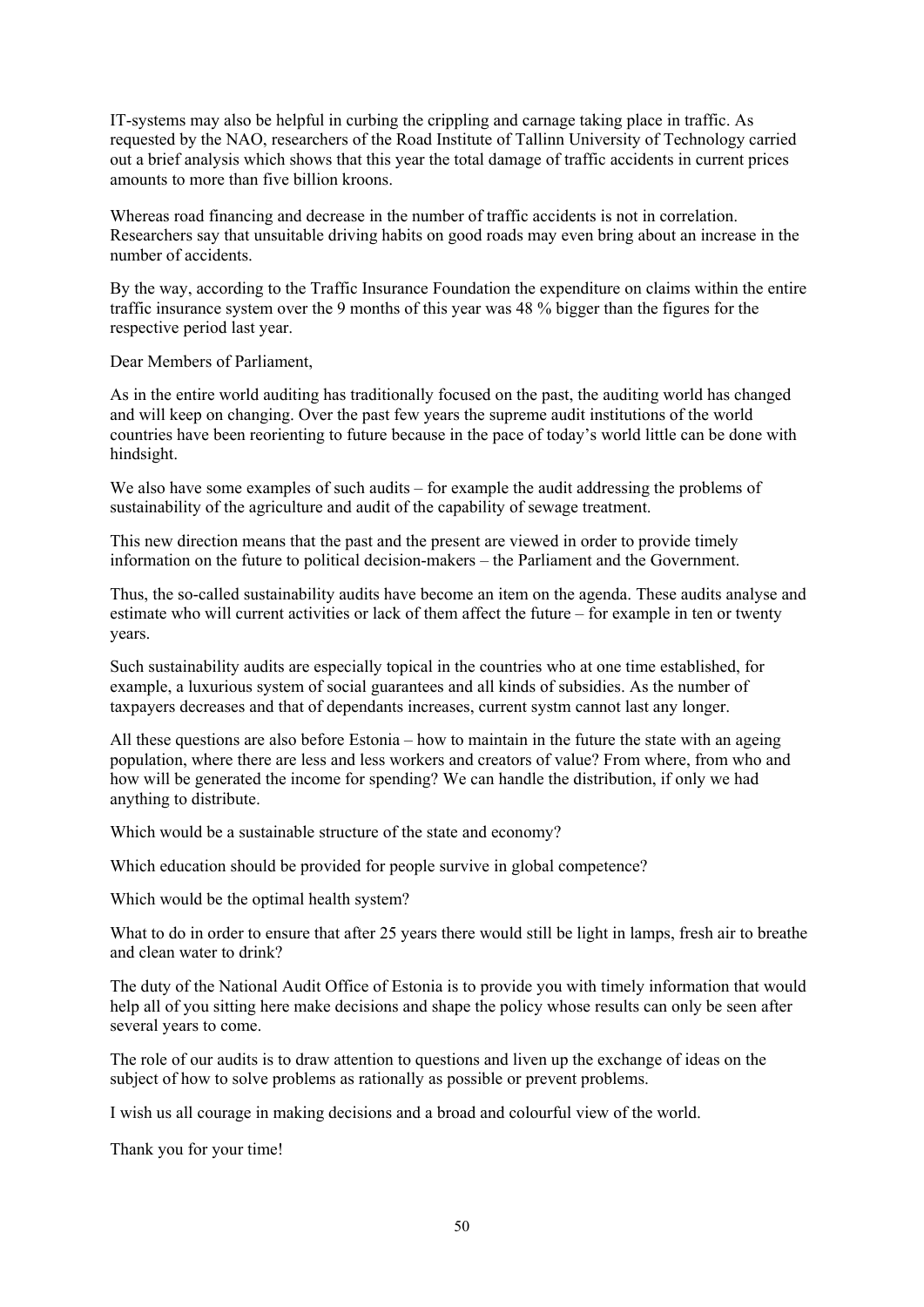## **2.2. Funds should really be allocated politically**

Article of the Auditor General in Postimees on Feburary 5, 2007

Some people will at first probably meaningfully tap their foreheads after reading that I am calling the Parliament and the Government to make the distribution of taxpayer's money clearly and unambiguously political. Let us dwell on it, however. Is it not the definition of politics that has shifted somewhat?

Efforts should be made so that the definitions of "political" and "policy" would regain their original meaning in the eyes of the voters – pursuing common things in common interest.

The practice of making decisions in the Parliament on how to use the taxpayers' money that finally came into the view of the media last week was called a clandestine orgy of money and many other names. There is nothing clandestine about it, this practice has been around for years, at times it has been executed through national investment programmes, then through Ministries.

For example, from the 2004 budget approximately 80 million kroons were distributed through the " $21<sup>st</sup>$ century school" project, the Ministry of Education and Research was excluded from it and decisions were made in the Parliament as a result of the mutual agreements of certain politicians in the government coalition. This money was distributed on the basis of random criteria among ten schools. And it is extreme hypocrisy if a politician claims to have known nothing about it.

Over the past week I have repeatedly been asked for an opinion on such distribution of funds. I am firmly convinced that distribution of taxpayer's money must be carried out through political decisions.

However, any decision made by a politician is not automatically a political decision, i.e. a decision made in common interest, responsible and considered in every way. Just as it is completely wrong and most unfair to regard each member of the Parliament and of the Government as a hoodlum, thief and dangerous idiot, the public as well as politicians should not label any stupidity as a political decision, generating distrust in politics as such.

## **Bring equal opportunities to zero**

The way in which the members of all parties represented in the Parliament distributed the much talked about couple of hundred millions, is not one I would give as an example of sensibility, transparency and good way of handling money.

The practice where members of the Parliament distribute taxpayer's money, favouring re-election, among local community cultural centres, schools and other objects in definite need of development, is regrettable even by the principle of equal treatment.

If a part of objects receives investments, going through a thorough and multistage analysis of funds requirement, county-level charts are drawn up for them, etc., and another part of similar objects is financed through the so-called back door, it nullifies and makes pointless the entire system of applying for and distributing money from the state budget. In that case it is not important whether this object actually needs money or does it just need it at this moment. The only thing that counts is the whim of the member of the Parliament.

Thus, some investments may prove inexpedient, meaning that money taken from our pocket is just wasted. These threats are not theoretical, they have already become a reality. Money has been spent on schools which were afterwards closed down, as it appeared to be the reasonable thing to do.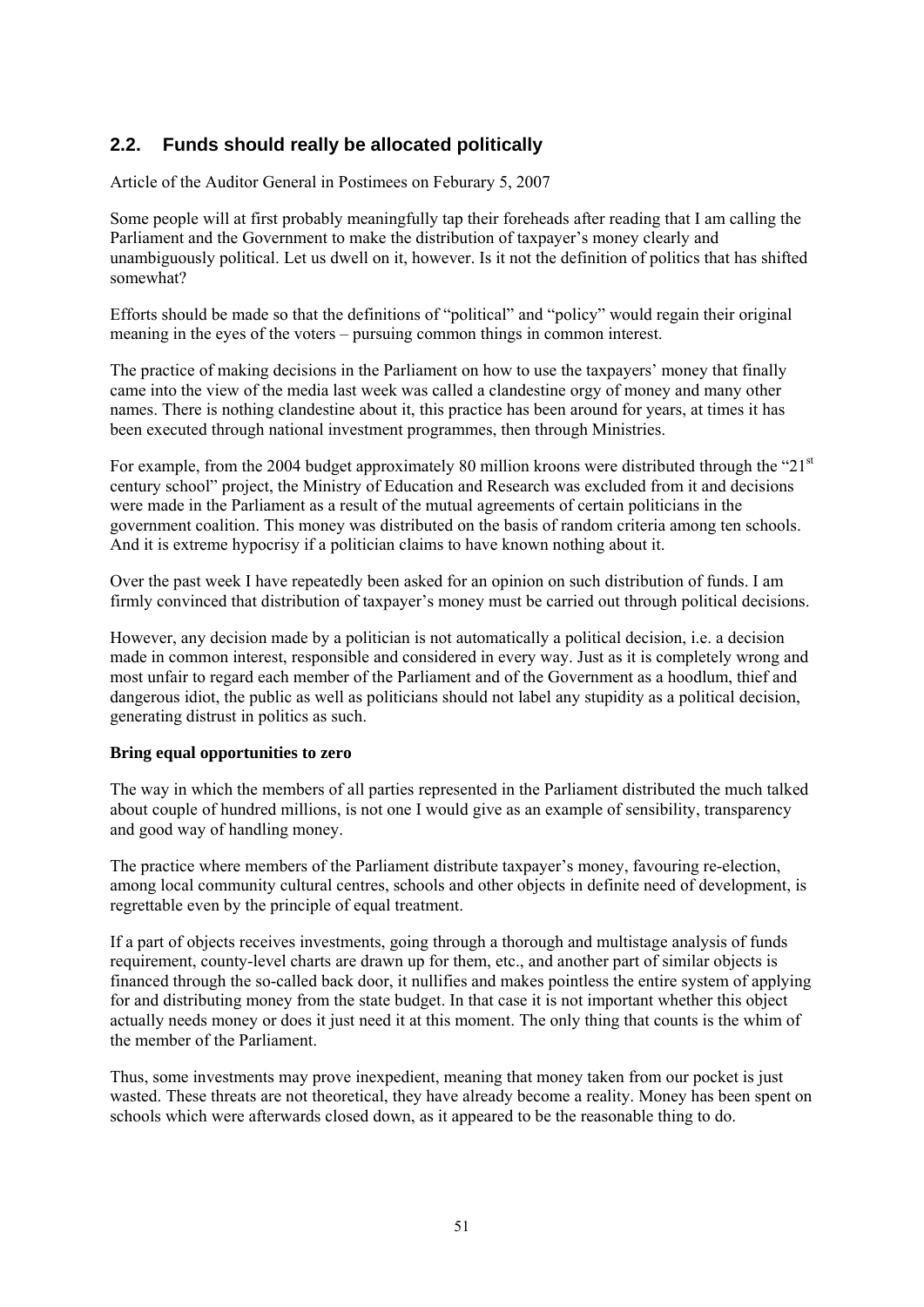## **The fish does not always rot from the head**

If someone now wants to point out that the fish does rot in the head, then on this occasion I am of the opinion that it is the other way round. Undoubtedly, the accusations regarding politicians are unfortunately too often justified but there is another side of the story. For some reason, politicians are always seen as "them" and then there is "us", the wise and infallible people, the voters. The dominant attitude regarding this last distribution of money is also similar: it was done by those up there in Toompea.

Unfortunately, our politicians have not arrived from another planet and in reality we are all "us". Quality of politicians and political culture depends on all of us, the voters. The better the quality of the voter, the better the quality of the politician – there is an obvious connection here. But which is the quality of an average voter in Estonia?

Last year a journalist asked me why it is possible for politicians in Estonia to present investments made with taxpayer's money as a personal gift. The answer is simple. Because the voters accept it if one politician or another says that it is he who "organised" the new roof for the school or a swimming pool for the rural municipality, or that it is he who is the fairy godmother of the pensioners.

If the voters would boo at such a politician, the politicians would not dare to behave that way. But the voters do not do it. Instead they applaud and vote in the elections, hoping to receive more money if voting for this person.

Both generally and in the past few days it has been strange to read about the boasting of one politician or another on the subject that they, members of the Parliament elected from Y county brought money for this object and another. And often it is actually true that they have done it by using their influence, in the same way as the last time. The parties say openly that it is only because of them that a certain local government has received money.

These boasters who promise money, as well as the voters, have forgotten the Constitution, if they have ever read it, or they have failed to understand it. The Constitution says that a member of the Parliament is not bound by his or her mandate.

This principle of a free mandate also means that the member of the Parliament is not and may not be the representative of a specific region, for example of a constituency or a group of voters in Estonia. He must take into account the interests of the state in the broadest sense, not become a representative of local interests in Toompea. Failure to understand this fact is probably one of the reasons why the number of objects that randomly receive money from our pockets, has been increasing over the past years.

But even here the voters and candidates are mutually connected. The problem arises when the voters wish to see the members elected from their constituency or city as their "own", who "bring" money from Tallinn. And this is one of the factors that forces politicians to assume the role of such a money pump in reality, because the votes of the voters are the politician's only capital. Thus we, voters, should all take a look in the mirror as the behavior of the members of the Parliament, disapproved in the media, is largely due to our own wrong expectations and pressure.

The media continually complains that politicians keep dropping populistic slogans, etc. Alas, here too the mutual influence of voters and politicians must be seen.

If the voters would not favour populism, it would not be used. If instead of simple and primitive slogans and tomfoolery the voters yearned for rational analysis, we would probably see that analysis being carried out. Demand defines the supply.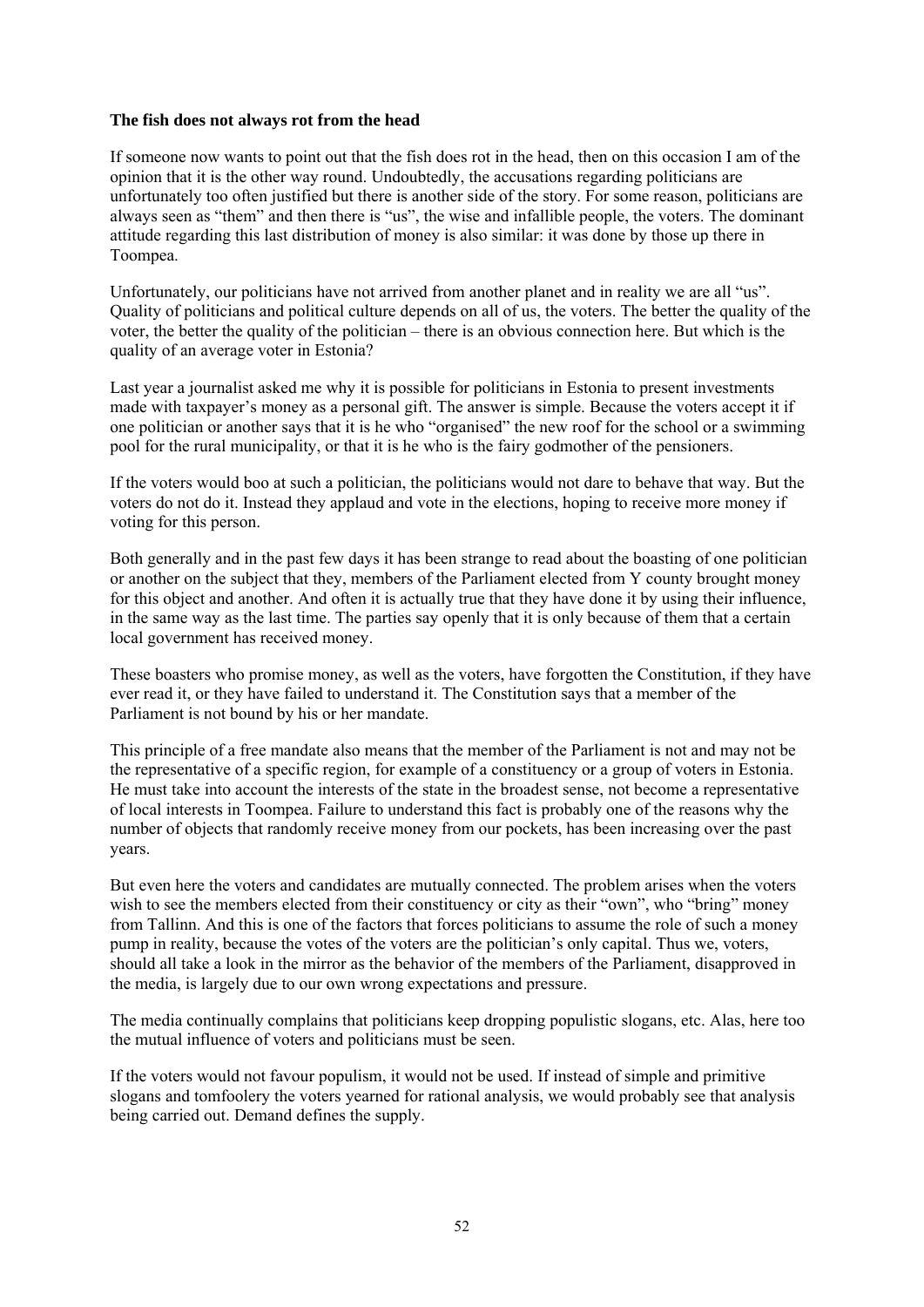I agree with the saying of George Bernard Shaw that democracy is a device that insures we shall be governed no better than we deserve. Here we should see the positive message: the better we are, the better we shall be governed.

Every day the world around us becomes more difficult and finding a direction on the global chess board requires hard work and understanding. That is why the society must also avoid the oversimplification of the way of thinking and deterioration of ideas. Otherwise we may find that due to unacceptable background the people who leave are the ones who wish to live in a loving and wise society, not in one that is stupid and mean and where the air is ripe with anger and cynicism.

We should rise above our comprehensions and assess our existence in the background of a much larger scale. Then we would realize that instead of dealing with things that matter our thoughts are often occupied by pseudo-topics that waste time and energy.

## **Dangerous trend**

In my opinion the indifference spreading in the society is extremely worrying, as is the decrease of the citizen's responsibility in the relationship between the citizen and the state. People forget that it is the citizen's duty to be up tp date regarding his view of the world, comprehensions and knowledge, so that it would able him to take part in democratic elections, the decision-making process, govern the state through representative democracy.

By taking part in elections and making responsible decisions we can dispel the spread disappointment and confirm our trust in the parliamentary state. The Parliament needs the support of us all. Attempts to ridicule parliamentarism only serve the interests of those who wish for the voters to voluntarily trust themselves in the hands of a firm-handed authoritarian leader. This is very suitable for some voters: no need to use their own heads for thinking and take responsibility for anything.

Arising from this an anxious *post scriptum*: Does the following quote not describe current states of mind: "The power has been transferred from the people as the exerciser of the supreme power to the parties. The parties /.../ know how to make much noise... To find a solution for the arisen political /.../crisis the people has put all its hopes on the amendment of the constitution."

Can you guess who the author of this quote is? Artur Sirk. Ideological and substantial leader of the Vaps Movement.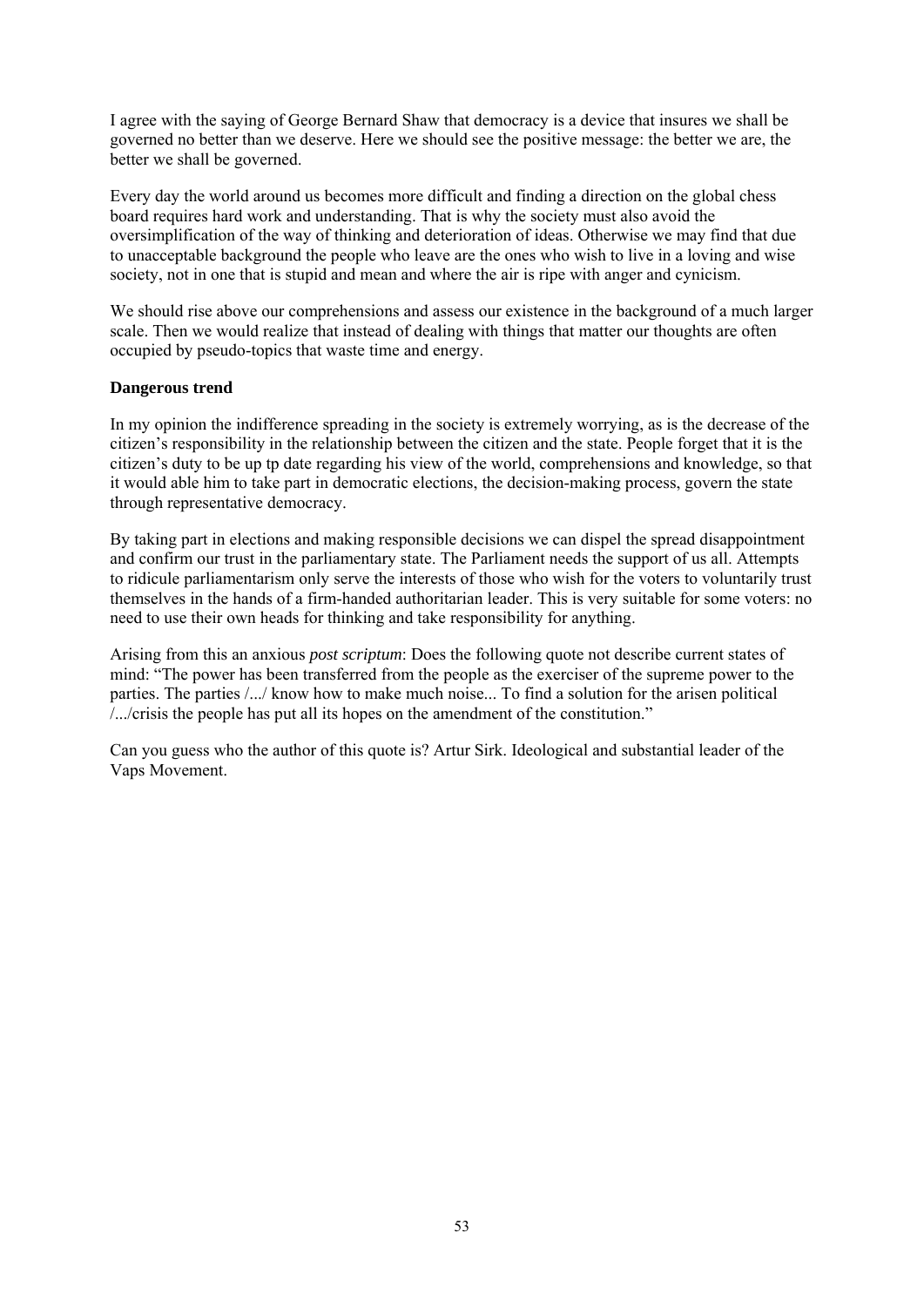## 3. Annual Accounts of the National Audit Office

## **Management's declaration**

The Management declares its responsibility for drawing up the annual accounts of 2007 on pages 49 to 65 and confirms to the best of its knowledge that:

1. the accounting policies applied in the annual accounts are in conformity with the accounting principles generally accepted in Estonia;

2. the annual accounts reflect the financial situation of the accounting entity, the results of its operations and its cash flows in a true and fair manner;

3. the National Audit Office is a going concern.

Mihkel Oviir Rein Söörd

Auditor General International Relations Manager in the capacity of Director of Corporate **Services** 

27.05.2008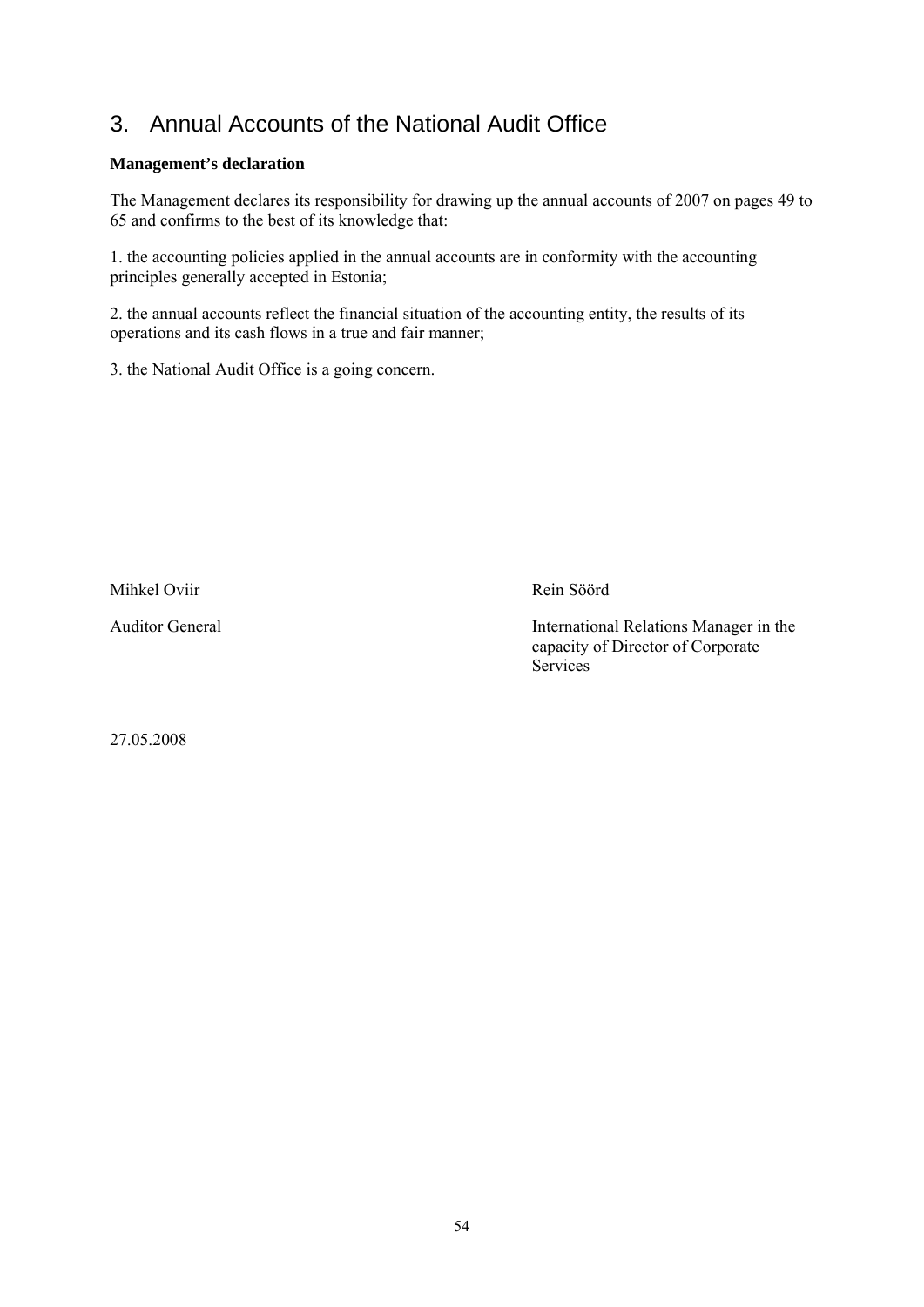## **Balance sheet**

(in kroons)

|                                        | Note | 31.12.2007    | 31.12.2006    |
|----------------------------------------|------|---------------|---------------|
| <b>Assets</b>                          |      |               |               |
| Current assets                         |      |               |               |
| Other claims and advance payments      | 4    | 874 841       | 219499        |
| <b>Total current assets</b>            |      | 874 841       | 219 499       |
| Fixed assets                           |      |               |               |
| Tangible fixed assets                  | 5    | 812 609       | 21 249 231    |
| Intangible fixed assets                | 6    | 2 0 5 8 9 6 8 | 1 5 1 9 0 8 8 |
| <b>Total fixed assets</b>              |      | 2 871 577     | 22 768 319    |
| <b>Total assets</b>                    |      | 3746418       | 22 987 818    |
| <b>Liabilities</b>                     |      |               |               |
| Short-term liabilities                 |      |               |               |
| Arrears to suppliers                   | 8    | 139 610       | 519679        |
| Arrears to employees                   | 8    | 3 463 354     | 1987919       |
| Other claims and advance payments      | 9    | 25 217        | 37 398        |
| <b>Total of short-term liabilities</b> |      | 3 628 181     | 2 544 996     |
| Revenue accrued to the state budget    | 11   | 118 237       | 20 442 822    |
| <b>Total liabilities</b>               |      | 3746418       | 22 987 818    |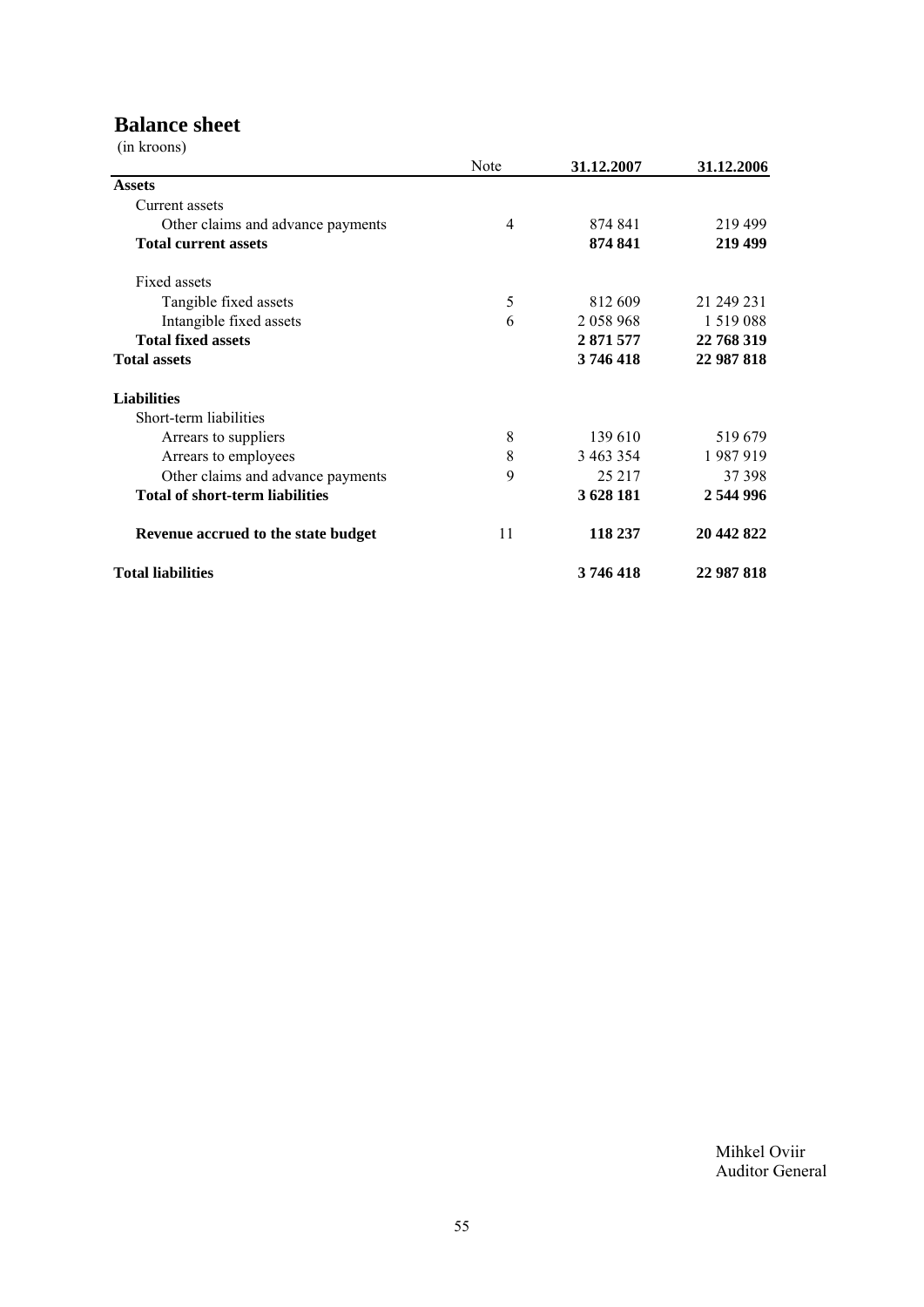## **Income statement**

(in kroons)

|                                                                   | <b>Note</b> | 2007            | 2006        |
|-------------------------------------------------------------------|-------------|-----------------|-------------|
| <b>Operating revenue</b>                                          |             |                 |             |
| Targeted financing for operating expenditure                      | 3           | 23 108          | 333 158     |
| <b>Total operating revenue</b>                                    |             | 23 108          | 333 158     |
| <b>Operating expenditure</b>                                      |             |                 |             |
| Labour costs                                                      |             |                 |             |
| <b>Remuneration costs</b>                                         | 13          | $-32\,700\,676$ | $-27065486$ |
| Fringe benefits                                                   | 13          | $-548273$       | -499 682    |
| Taxes and social security contributions                           | 13          | $-11288098$     | $-9387351$  |
| Total labour costs                                                |             | -44 537 047     | $-36952519$ |
| Management expenses                                               | 10          | -13 947 412     | $-10169797$ |
| Tax, fee and fine expenses                                        | 3, 10A      | -2 254 736      | $-1746141$  |
| Depreciation of fixed assets                                      | 5,6         | -1 615 384      | $-1442615$  |
| Grants awarded                                                    | 12          | -12 642         | $-12642$    |
| Other operating expenditure                                       | 10A         | $-5953$         | $-2890$     |
| <b>Total operating expenditure</b>                                |             | $-62373174$     | -50 326 604 |
| <b>Operating result</b>                                           | 11          | $-62350066$     | -49 993 446 |
| Result of the period before the settlements with the state budget |             | $-62350066$     | -49 993 446 |
| Net financing from the state budget                               |             | 62 350 066      | 49 993 446  |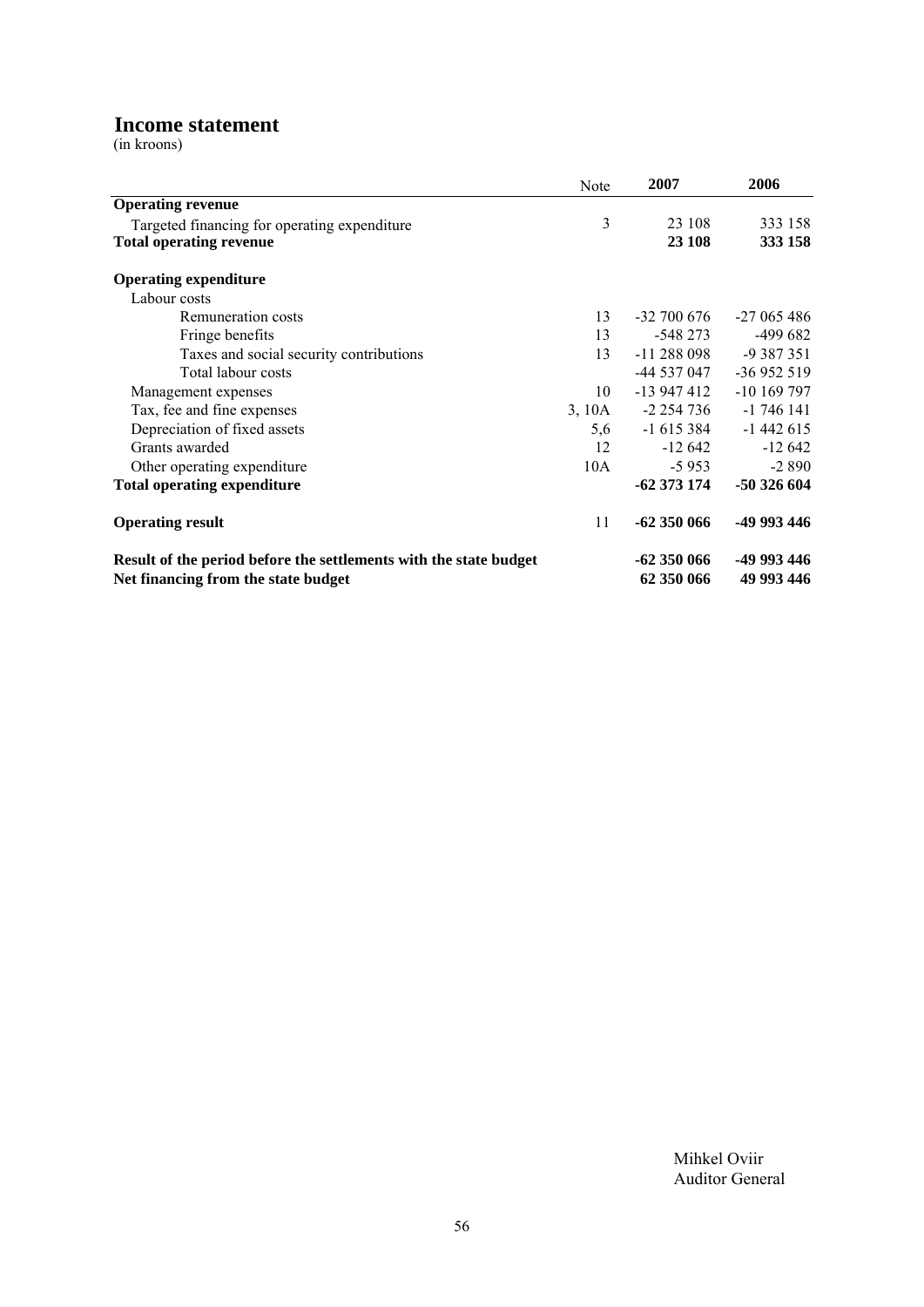#### **Report on budget implementation**

(in kroons)

|      |                                                                           | 2007             |                  | 2006             |                  |
|------|---------------------------------------------------------------------------|------------------|------------------|------------------|------------------|
|      | Classification                                                            | <b>Budget</b>    | <b>Execution</b> | <b>Budget</b>    | <b>Execution</b> |
|      |                                                                           |                  |                  |                  |                  |
|      | <b>Total revenue budget</b>                                               | $\bf{0}$         | 23 108           | $\bf{0}$         | 333 158          |
| 35   | <b>Grants received</b>                                                    | $\bf{0}$         | 23 108           | $\bf{0}$         | 333 158          |
| 3500 | Targeted financing for operating expenditure                              | $\theta$         | 23 108           | $\Omega$         | 333 158          |
|      | Total 2007 expenditure budget                                             | 62 332 395       | 60 686 895       | 49 070 271       | 47 498 894       |
| 4    | <b>Appropriations</b>                                                     | 13 300           | 12 642           | 13 300           | 12 642           |
| 4500 | Membership fees                                                           | 13 300           | 12 642           | 13 300           | 12 642           |
| 50   | <b>Personnel expenditure</b>                                              | 43 684 695       | 42 641 396       | 36 164 300       | 35 768 769       |
| 500  | Remuneration                                                              | 32 099 069       | 31 287 299       | 26 686 414       | 26 399 087       |
| 505  | Fringe benefits                                                           | 524 897          | 538 170          | 348 261          | 314 863          |
| 506  | Taxes and social security contributions from the personnel<br>expenditure | 11 060 729       | 10 815 927       | 9 129 625        | 9 0 5 4 8 1 9    |
| 55   | <b>Management expenses</b>                                                | 16 127 400       | 15 874 084       | 11 535 671       | 11 571 238       |
| 5500 | Administration expenses                                                   | 3 9 1 2 4 5 4    | 4 3 5 2 8 8 0    | 2 340 124        | 2 3 2 2 9 4 6    |
| 5502 | Costs of commissioned research and development                            | 1 574 917        | 996 302          | 1 095 036        | 902 744          |
| 5503 | Mission expenses                                                          | 1 825 440        | 1925 040         | 1 029 698        | 1 016 967        |
| 5504 | Training expenses                                                         | 1 541 560        | 1 522 898        | 1 300 000        | 1 348 975        |
| 5511 | Management costs of reg. immovables, buildings & rooms                    | 2 3 8 8 1 7      | 2 2 5 4 5 4 4    | 2 121 913        | 2 165 207        |
| 5513 | Vehicle maintenance expenses                                              | 523 752          | 461809           | 496 000          | 467851           |
| 5514 | Information and communications technology expenses                        | 3 291 160        | 3 3 1 4 3 7 7    | 2 418 000        | 2 545 567        |
| 5515 | Inventory costs                                                           | 959 300          | 940 036          | 514 900          | 610 329          |
| 5522 | Medical expenses                                                          | 110 000          | 106 198          | 130 000          | 117 536          |
| 5524 | Training expenses (for third persons)                                     | $\mathbf{0}$     | $\mathbf{0}$     | 90 000           | 73 116           |
| 60   | Taxes, fees, fines                                                        | 7000             | 6 2 4 5          | 7 000            | 6 2 4 5          |
| 6010 | Land tax                                                                  | 7 000            | 6 2 4 5          | 7 0 0 0          | 6 2 4 5          |
| 15   | Acquisition and renovation of tangible and intangible assets              | 2 500 000        | 2 152 528        | 1 350 000        | 140 000          |
| 1551 | Renovation of civil engineering works                                     | $\boldsymbol{0}$ | $\boldsymbol{0}$ | 1 210 000        | $\mathbf{0}$     |
| 1555 | Acquisition and renovation of ICT-equipment                               | $\theta$         | $\mathbf{0}$     | 140 000          | 140 000          |
| 1556 | Other depreciating tangible fixed assets                                  | 96 383           | 96 383           | $\mathbf{0}$     | $\mathbf{0}$     |
| 156  | Acquisition of intangible fixed assets                                    | 2 403 617        | 2 0 5 6 1 4 5    | $\boldsymbol{0}$ | $\mathbf{0}$     |
|      | Total budget of funds transferred from the preceding fiscal year          | 1903121          | 1 243 577        | 1560977          | 1 558 746        |
| 500  | Remuneration                                                              | 296 722          | 296 722          | $\bf{0}$         | $\boldsymbol{0}$ |
| 506  | Taxes and social security contributions from the personnel<br>expenditure | 98 808           | 98 808           | $\theta$         | $\theta$         |
| 5503 | Mission expenses                                                          | 82 197           | 82 197           | $\boldsymbol{0}$ | $\boldsymbol{0}$ |
| 5504 | Training expenses                                                         | 215 394          | 215 394          | $\mathbf{0}$     | $\mathbf{0}$     |
| 1551 | Renovation of civil engineering works                                     | 1 210 000        | 550456           | 57 820           | 57820            |
| 1555 | Acquisition and renovation of ICT-equipment                               | $\mathbf{0}$     | $\mathbf{0}$     | 170 042          | 170 042          |
| 156  | Acquisition of intangible fixed assets                                    | $\mathbf{0}$     | $\mathbf{0}$     | 1 3 3 1 1 5      | 1 330 884        |

#### **Revenue**

The NAO does not usually recognise revenue in the budget.

2007 revenue was formed by non-monetary income of EEK 22,354 from the measure 1.4 project "Improving Administrative Capacity" grant programme "Public service training specialists' lessons from the experience of the Republic of Ireland

upon shaping the public service training system and managing training of officials" and by income of EEK 754 from the project Twinning. **Expenditure**

Accrued expenses in 2007 were 62,373,174 and cash-based expenses were EEK 61,930,472.

Report on budget implementation and income statement cannot be compared due to the use of different

accounting principles. Report on budget implementation is drawn up on a cash-based principle, the income statement

records economic transactions using the accrual method. Acquisition of tangible and intangible fixed assets is recorded as expenditure

in the state budget and depreciation of fixed assets is not recorded in the state budget. VAT added upon the acquisition of goods and services (incl. fixed assets) is recorded in the state budget along with the cost of goods and services but as a separate type of expenditure in accounting. EEK 2,305,044 remained unused from the 2007 state budget. A request for transfer into the next fiscal year was applied for EEK 1,652,691.

EEK 347, 472 of it for the launch of information system TeamMate, EEK 1,051,903 for personnel expenses

(at the expense of vacant positions) and EEK 253,316 for management expenses. Of the investments for the authorisation

for use of the building transferred from 2006, EEK 659,544 remained unused. We took into account that the NAO building

would be demolished and thus we only carried out activities that were necessary and provided security for officials.

Fringe benefits in the 2007 budget also include study loans. Additionally, the Ministry of Finance transferred

EEK 16,000 to the NAO support account of study loans and taxes deducted from them.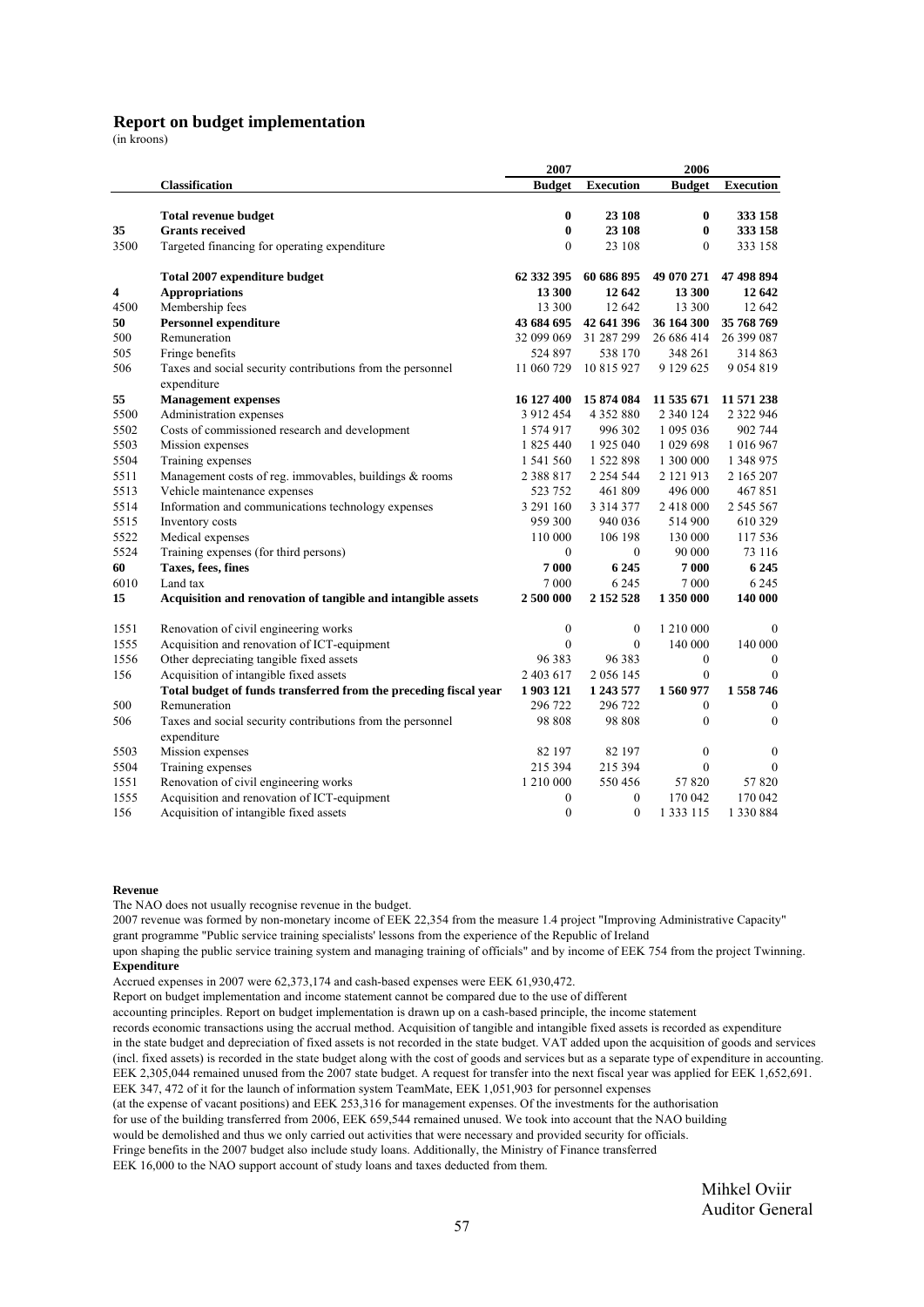## **Cash-flow statement**

(in kroons)

|                                                         | Note | 2007          | 2006             |
|---------------------------------------------------------|------|---------------|------------------|
| <b>Cash-flows from operating activities</b>             |      |               |                  |
| Operating result                                        | 11   | $-62350066$   | -49 993 446      |
| Adjustments                                             |      |               |                  |
| Depreciation of fixed assets                            | 5,6  | 1 615 384     | 1 442 615        |
| Total adjusted operating result                         |      | $-60$ 734 682 | -48 550 831      |
| Net change in current assets                            |      | $-655342$     | $-88277$         |
| Net change in liabilities                               |      | 1 508 758     | 853 784          |
| <b>Total cash-flows from operating activities</b>       |      | -59 881 266   | -47 785 324      |
| <b>Cash-flows from investing activities</b>             |      |               |                  |
| Paid at the time of acquisition of the fixed assets     | 5,6  | $-2048452$    | $-1260726$       |
| <b>Total cash-flows from investing activities</b>       |      | $-2048452$    | $-1260726$       |
| <b>Cash-flows from financing activities</b>             |      |               |                  |
| Net financing from the budget                           | 11   | 61 929 718    | 49 046 050       |
| <b>Total cash-flows from financing activities</b>       |      | 61 929 718    | 49 046 050       |
| Net cash-flow                                           |      | 0             | $\bf{0}$         |
| Cash and its equivalents at the beginning of the period |      | 0             | $\mathbf 0$      |
| Changes in cash and its equivalents                     |      | 0             | $\boldsymbol{0}$ |
| Cash and its equivalents at the end of the period       |      | 0             | $\boldsymbol{0}$ |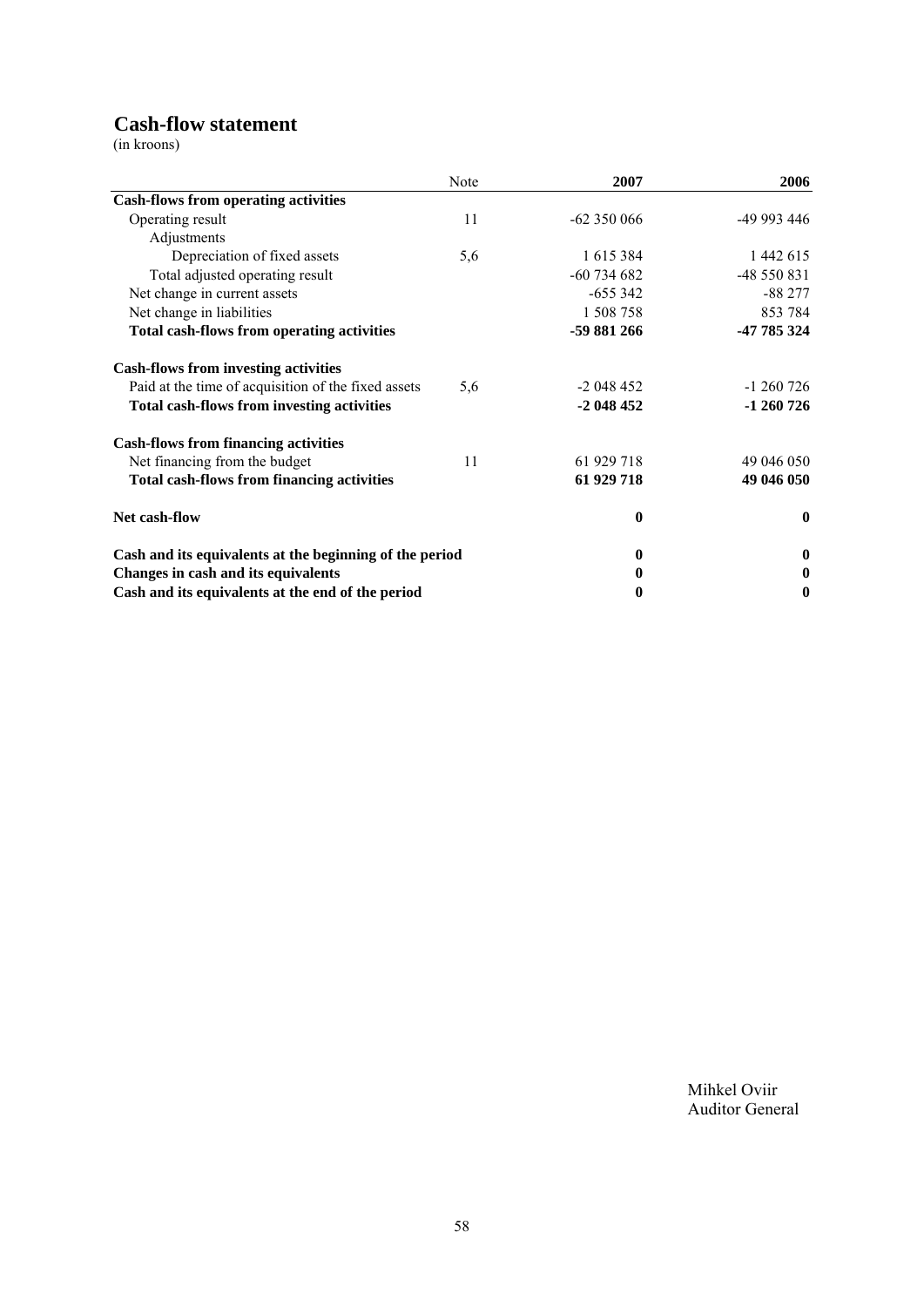## **Notes to the annual accounts**

## **Note 1. Methods of accounting and the bases of evaluation applied in the annual accounts**

The annual accounts of the National Audit Office have been drawn up in conformity with the State Budget Act and the accounting principles generally accepted in Estonia. The generally accepted accounting principles are based on internationally acknowledged accounting policies (EU directives on accountancy, international standards of financial accounting and international standards of state accountancy) and their main requirements are established in the Accounting Act of the Republic of Estonia, which are supplemented by the guidelines issued by the Accounting Standards Board as well as the requirements set out in the general rules on state accountancy.

The annual accounts are drawn up using the cost model.

The cash flows of the core activity are drawn up by using indirect method. The cash flows from investing and financing activities are shown as gross receipts and gross payments of the accounting period.

The annual accounts are presented in Estonian kroons.

#### **Assets and liabilities**

The assets and liabilities are divided into short- and longterm on the balance sheet, depending on whether their expected period of use is up to, or more than one year of the balance sheet date. Holiday pay reserve is adjusted once a year – at the end of the financial year.

## **Other claims**

Other claims on the balance sheet are recognised using the adjusted cost model. The claims in the balance sheet are recognised when the right of claim arises and they are assessed on the basis of the amounts likely to be received. Where possible, the outstanding claims of each client will be assessed separately, taking account of the information known about the client's solvency. The claims unlikely to be received are assessed in the balance sheet at the amount they are likely to be received. The claims received in the accounting period but previously written off are recognised as the reduced cost of the claims unlikely to be received in the accounting period. Claims are deemed to be uncollectible if the management finds that it is impossible to collect them. Uncollectible claims are written off.

## **Tangible and intangible fixed assets**

Tangible fixed assets are the assets whose estimated useful life is more than one year and whose acquisition cost is at least EEK 30,000. Assets with a useful life of more than one year and with an acquisition cost of less than EEK 30,000 are recognised as low-value inventory and written off at the time they are put into service.

Expenditure on reconstructions of fixed assets extending the useful life of the assets and improving their quality or performance to restore the initial condition are capitalized on the balance sheet as fixed assets. Expenses on the repair and maintenance works to maintain the initial condition of assets are recognised under the expenditure of the accounting period at the time they incur.

Fixed assets are recognised at their acquisition cost less the accumulated depreciation and the possible devaluations resulting from the decrease in value. Two linear methods are used in the calculation of depreciation. The depreciation rate is determined individually for each fixed asset item, depending on its useful life.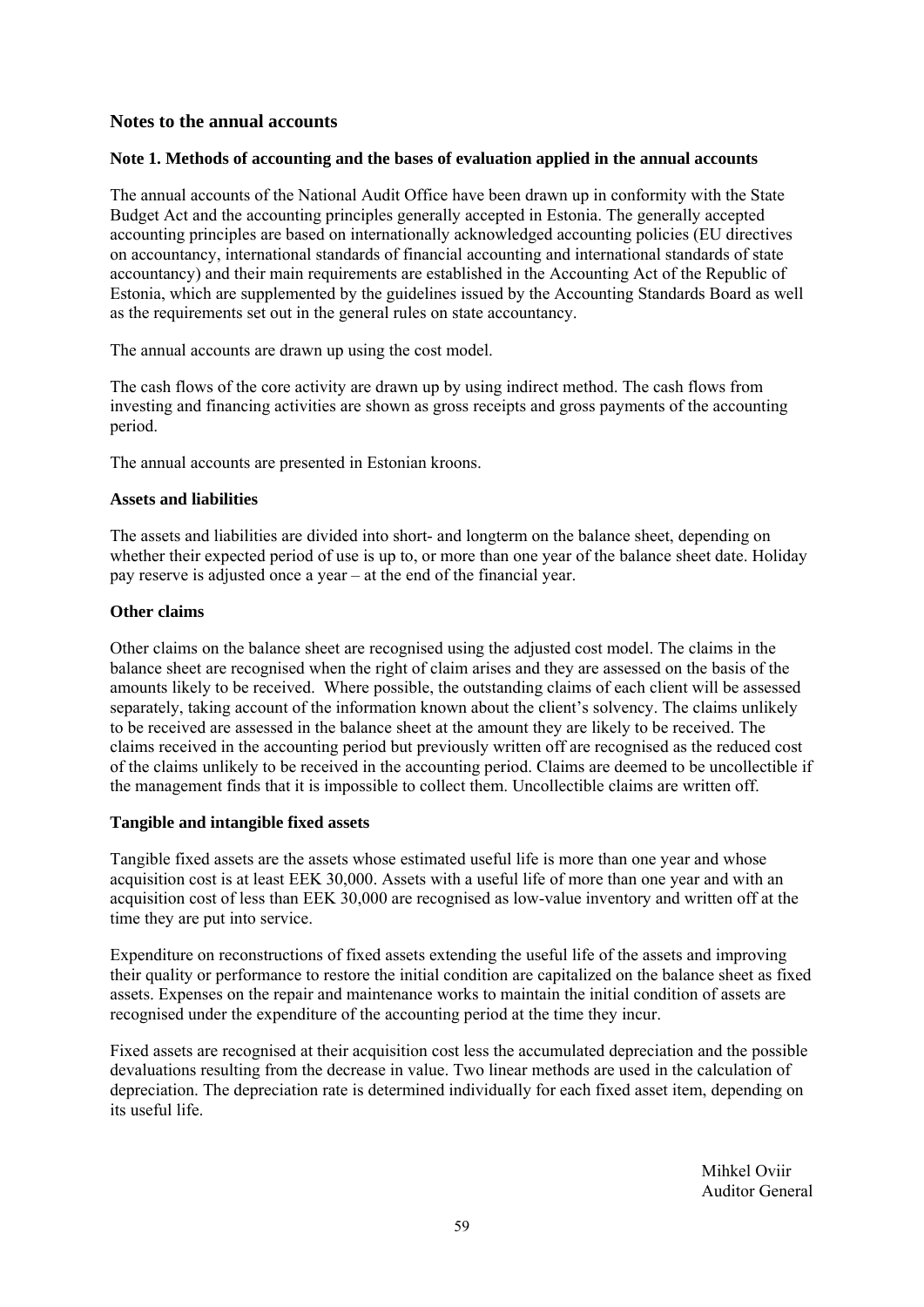## **Annual depreciation rates for fixed assets groups:**

Buildings 2 % Civil engineering works 7 % Machinery and equipment 20 % ICT-equipment 33% Other inventory, tools and fittings

Land is not subject to depreciation.

Assets with a useful life of more than one year and with an acquisition cost of at least EEK 30,000 are recognised as intangible fixed assets. Intangible fixed assets are recognised at their acquisition cost less the accumulated depreciation and the possible devaluations resulting from the decrease in value. Intangible fixed assets are generally depreciated in 4 years using the linear method.

## **Financial and operational leases**

A rental contract in the case of which all important risks and benefits related to the ownership of the asset are transferred to the lessee is regarded as a financial lease. Other rental contracts are recognised as operational lease.

The assets leased under an operational lease contract are not recognised on the balance sheet. The payments for operational lease are recognised as expenses evenly throughout the lease term.

## **Targeted financing**

Support granted for specific purposes and related to certain terms and conditions is recognised as targeted financing. In the case of this support the provider of targeted financing controls the purposeful use of support. Targeted financing is not recognised as revenue or expenditure until it is sufficiently certain that the final recipient is in compliance with the terms of targeted financing and said financing shall take place.

Recognition of targeted financing of operating expenditure is based on the principle of conformity of revenue and expenditure (revenue from targeted financing is recognised in proportion with the related expenditure). Recognition of targeted financing uses gross method, on the basis of which the compensated expenses and received support shall be recognised separately in the income statement.

## **Tax accounts**

Irrecoverable taxes and fees paid at the time of the acquisition of fixed assets (e.g. value added tax, if the buyer is not liable to value added tax) are recognised as expenditure at the time of acquisition and they are excluded from the acquisition cost of the assets.

## **Operations conducted in foreign currency**

Operations conducted in foreign currency are recognised on the basis of the official exchange rate of the Bank of Estonia at date of the operation. Gains and losses from the foreign exchange operations are recognised on the income statement as the profit and loss for the period.

## **Net financing from the state budget**

Acquisition of fixed assets and expenses is recovered from the state budget and recognised as transfers received. The transfer of calculated revenue to the state budget is recognised as transfers made.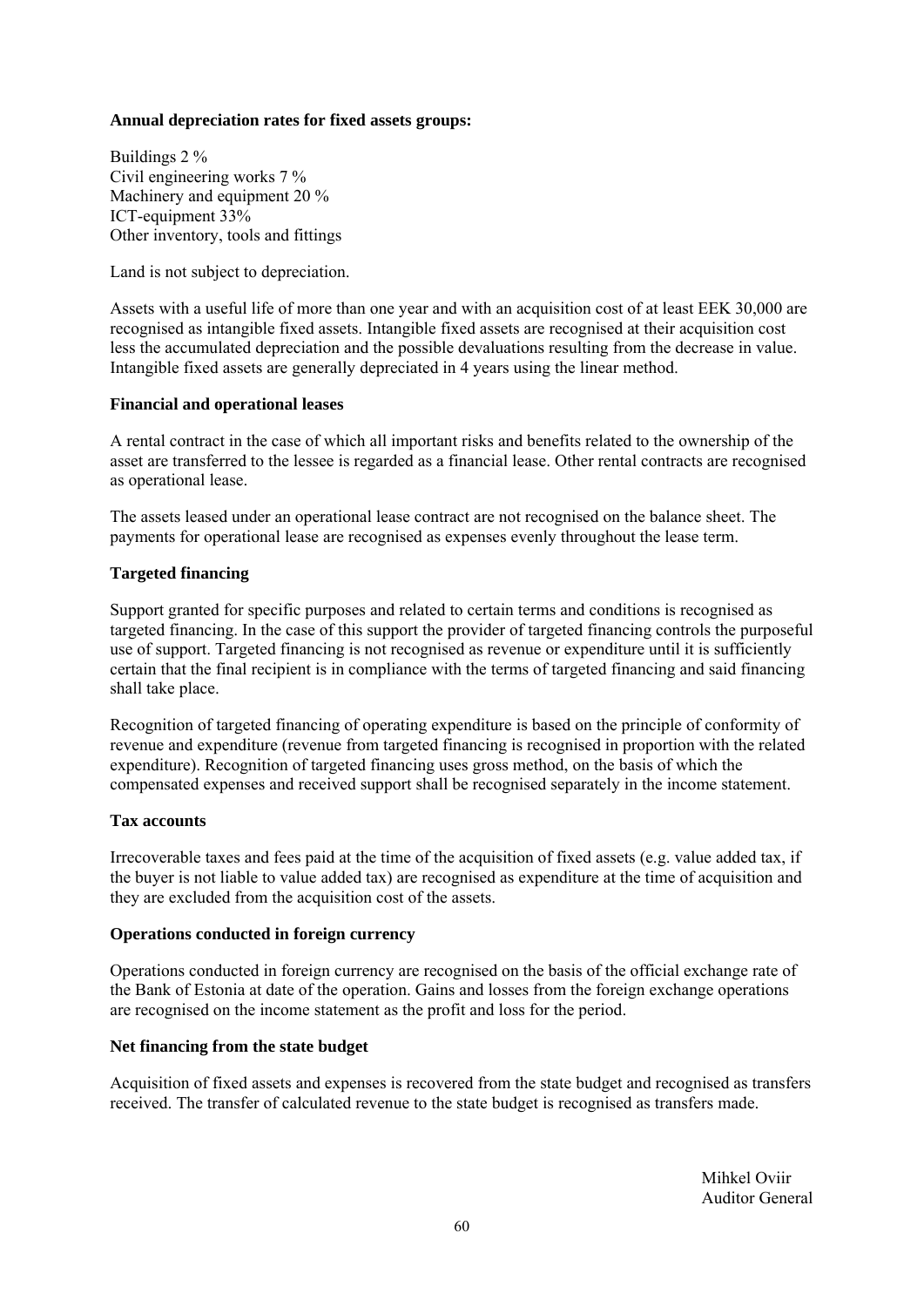## **Note 2 Cash and its equivalents**

The Treasury makes transfers from the NAO budget and administers all the receipts belonging to the NAO. In 2007, the NAO used only the accounts belonging to the group account.

#### **Note 3**

## **Transactions with public sector and associated bodies**

(in kroons)

## **I. Liabilities and claims**

|                                            | <b>Short-term liabilities</b> |            | <b>Short-term claims</b> |              |
|--------------------------------------------|-------------------------------|------------|--------------------------|--------------|
|                                            | 31.12.2007                    | 31.12.2006 | 31.12.2007               | 31.12.2006   |
| <b>State accounting entities</b>           | 6 1 1 2                       | 806        | $\boldsymbol{0}$         | $\mathbf{0}$ |
| including                                  |                               |            |                          |              |
| Tax and Customs Board                      | 6 1 1 2                       | 806        | 0                        | $\theta$     |
| Other legal persons governed by public law | 0                             | 1969       | 0                        | 0            |
| including                                  |                               |            |                          |              |
| Art Museum of Estonia                      | 0                             | 944        | $\theta$                 | $\theta$     |
| Tallinna Humanitaargümnaasium              |                               | 900        | $\theta$                 | $\theta$     |
| <b>Tallinn University</b>                  |                               | 125        | 0                        | 0            |
| <b>Subsidiaries</b>                        | 776                           | 7 1 1 0    | 8 2 8 3                  | 0            |
| including                                  |                               |            |                          |              |
| Estonian Post Ltd.                         | 776                           | 7 1 1 0    | 8 2 8 3                  | $\theta$     |
| <b>Associated bodies</b>                   | 17997                         | 25 394     | 0                        | 0            |
| including                                  |                               |            |                          |              |
| Elion Enterprises Ltd.                     | 6 0 29                        | 12445      | $\theta$                 | $\theta$     |
| <b>EMT AS</b>                              | 11968                         | 12 949     | 0                        | 0            |
| <b>Total</b>                               | 24 8 85                       | 35 279     | 8 2 8 3                  | 0            |

Liabilities to the Tax and Customs Board are specified in Note 9.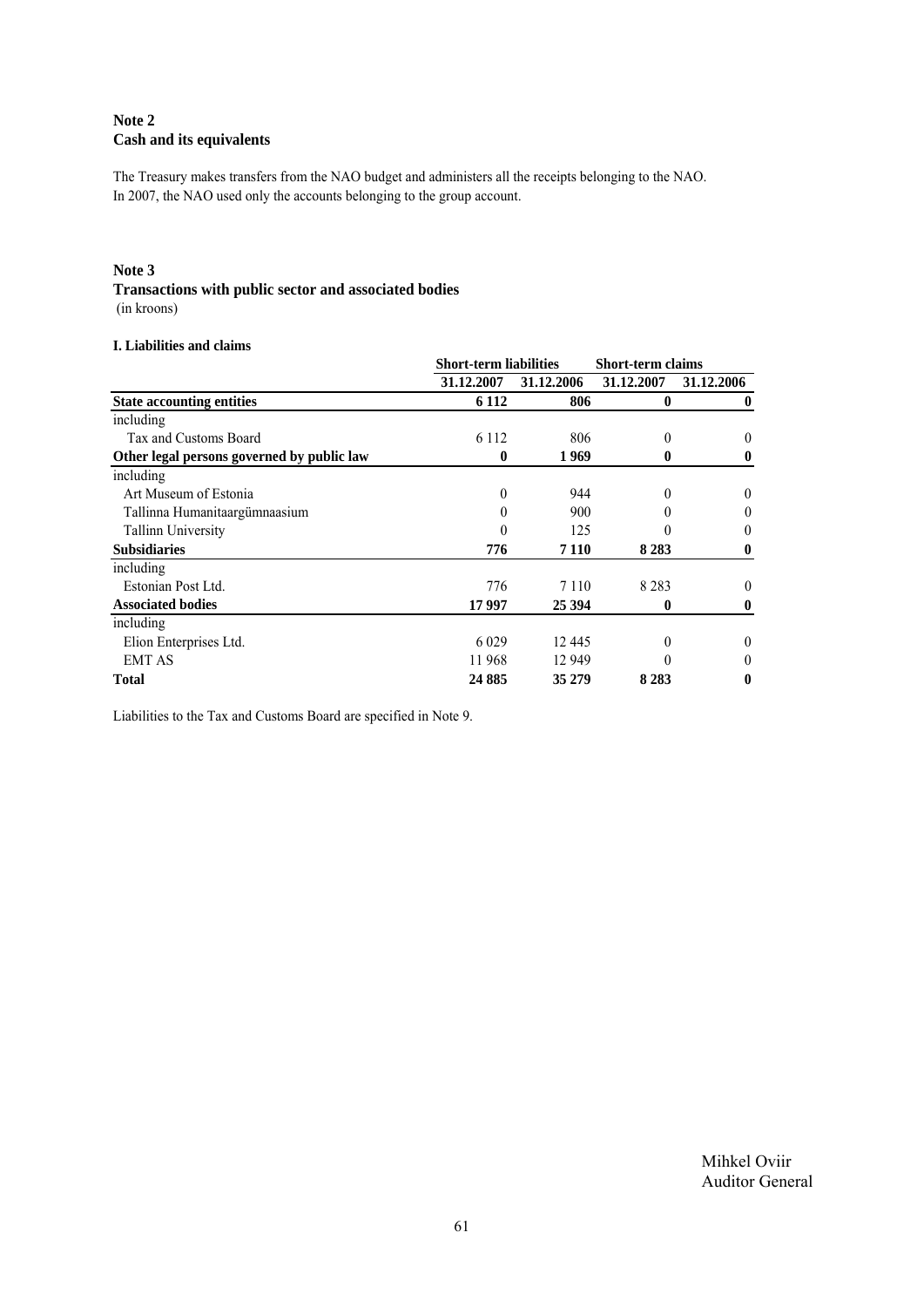|                                                |                  | Personnel Management Tax and fee |                  | <b>Total</b>  |  |
|------------------------------------------------|------------------|----------------------------------|------------------|---------------|--|
|                                                | expenses         | expenses                         | expenses         | expenses      |  |
| <b>State accounting entities</b>               | 50 951           | 90 530                           | 2 2 5 4 7 3 7    | 2 396 218     |  |
| including                                      |                  |                                  |                  |               |  |
| Tax Board                                      | $\Omega$         | $\theta$                         | 2 2 5 4 7 3 7    | 2 2 5 4 7 3 7 |  |
| Estonian Open Air Museum                       | 50 951           | 19 642                           | $\mathbf{0}$     | 70 593        |  |
| Ministry of Finance                            | $\boldsymbol{0}$ | 21 558                           | $\boldsymbol{0}$ | 21 558        |  |
| National Archives of Estonia                   | $\overline{0}$   | 20 8 34                          | $\mathbf{0}$     | 20 834        |  |
| Health Protection Inspectorate                 | $\mathbf{0}$     | 12 508                           | $\mathbf{0}$     | 12 508        |  |
| <b>State Chancellery</b>                       | $\mathbf{0}$     | 8 1 6 6                          | $\mathbf{0}$     | 8 1 6 6       |  |
| Estonian Literary Museum                       | $\mathbf{0}$     | 5 1 2 0                          | $\mathbf{0}$     | 5 1 2 0       |  |
| Public Service Academy                         | $\mathbf{0}$     | 2095                             | $\overline{0}$   | 2095          |  |
| other state accounting entities                | $\theta$         | 607                              | $\overline{0}$   | 607           |  |
| <b>Local governments</b>                       | 7053             | 12 5 3 6                         | $\bf{0}$         | 19 589        |  |
| including                                      |                  |                                  |                  |               |  |
| Tallinn Secondary Science School               | 4 500            | $\mathbf{0}$                     | $\mathbf{0}$     | 4 500         |  |
| Tallinna Humanitaargümnaasium                  | 1600             | $\mathbf{0}$                     | $\mathbf{0}$     | 1600          |  |
| Kristiine Sport                                | 953              | $\theta$                         | $\mathbf{0}$     | 953           |  |
| Tallinn Transport and Environment Department   | $\boldsymbol{0}$ | 10 500                           | $\boldsymbol{0}$ | 10 500        |  |
| Harku Rural Municipality Government            | $\boldsymbol{0}$ | 2 0 0 0                          | $\mathbf{0}$     | 2 0 0 0       |  |
| <b>Tallinn City Archives</b>                   | $\mathbf{0}$     | 36                               | $\boldsymbol{0}$ | 36            |  |
| Other legal persons governed by public law     | 6947             | 92 183                           | $\bf{0}$         | 99 130        |  |
| including                                      |                  |                                  |                  |               |  |
| Estonian National Opera                        | 6947             | $\mathbf{0}$                     | $\mathbf{0}$     | 6 9 4 7       |  |
| University of Tartu                            |                  |                                  | $\mathbf{0}$     |               |  |
|                                                | $\boldsymbol{0}$ | 44 800                           | $\theta$         | 44 800        |  |
| <b>Estonian Public Broadcasting</b>            | $\boldsymbol{0}$ | 20 441                           |                  | 20 441        |  |
| <b>Tallinn Airport</b>                         | $\mathbf{0}$     | 15 600                           | $\mathbf{0}$     | 15 600        |  |
| National Library of Estonia                    | $\mathbf{0}$     | 8 700                            | $\overline{0}$   | 8700          |  |
| Tallinn University of Technology               | $\mathbf{0}$     | 2600                             | $\mathbf{0}$     | 2600          |  |
| <b>Tallinn University</b>                      | $\boldsymbol{0}$ | 42                               | $\boldsymbol{0}$ | 42            |  |
| Foundations and non-profit associations        | $\bf{0}$         | 11 486                           | $\bf{0}$         | 11 486        |  |
| including                                      |                  |                                  |                  |               |  |
| The Estonian Information Technology Foundation | $\boldsymbol{0}$ | 10 500                           | $\boldsymbol{0}$ | 10 500        |  |
| Jõgeva Sport SA                                | $\mathbf{0}$     | 986                              | $\boldsymbol{0}$ | 986           |  |
| <b>Subsidiaries</b>                            | $\bf{0}$         | 483 043                          | $\bf{0}$         | 483 043       |  |
| including                                      |                  |                                  |                  |               |  |
| Andmevara AS                                   | $\boldsymbol{0}$ | 460 339                          | $\boldsymbol{0}$ | 460 339       |  |
| Estonian Post Ltd.                             | $\theta$         | 20 4 66                          | $\boldsymbol{0}$ | 20 4 66       |  |
| Technical Inspection Centre Ltd.               | $\overline{0}$   | 1 000                            | $\mathbf{0}$     | 1 000         |  |
| Other subsidiaries                             | $\mathbf{0}$     | 1 2 3 8                          | $\boldsymbol{0}$ | 1 2 3 8       |  |
| Other public sector entities                   | $\bf{0}$         | 43750                            | $\bf{0}$         | 43750         |  |
| including                                      |                  |                                  |                  |               |  |
| Board of Auditors                              | $\mathbf{0}$     | 43 750                           | $\mathbf{0}$     | 43 750        |  |
| <b>Total public sector entities</b>            | 64 951           | 733 528                          | 2 2 5 4 7 3 7    | 3 053 216     |  |
| <b>Associated bodies</b>                       | $\bf{0}$         | 181 114                          | $\bf{0}$         | 181 114       |  |
| including                                      |                  |                                  |                  |               |  |
| <b>EMT AS</b>                                  | $\boldsymbol{0}$ | 116 412                          | $\boldsymbol{0}$ | 116 412       |  |
| Elion Enterprises Ltd.                         | $\Omega$         | 64 702                           | $\theta$         | 64 702        |  |
| <b>TOTAL</b>                                   | 64 951           | 914 642                          | 2 2 5 4 7 3 7    | 3 234 330     |  |

#### **II. Expenditure**

VAT formed EEK 2,248,492 and land tax expenses EEK 6,245 from the tax expenses.

#### **III. Revenue**

|                                  | From      |
|----------------------------------|-----------|
|                                  | targeted  |
|                                  | financing |
| <b>State accounting entities</b> | 23 108    |
| including                        |           |
| Ministry of Finance              | 23 108    |

Revenue was formed by support from the Ministry of Finance for the measure 1.4 "Improving Administrative Capacity" in the amount of EEK 22,354 and for project Twinning in the amount of EEK 754.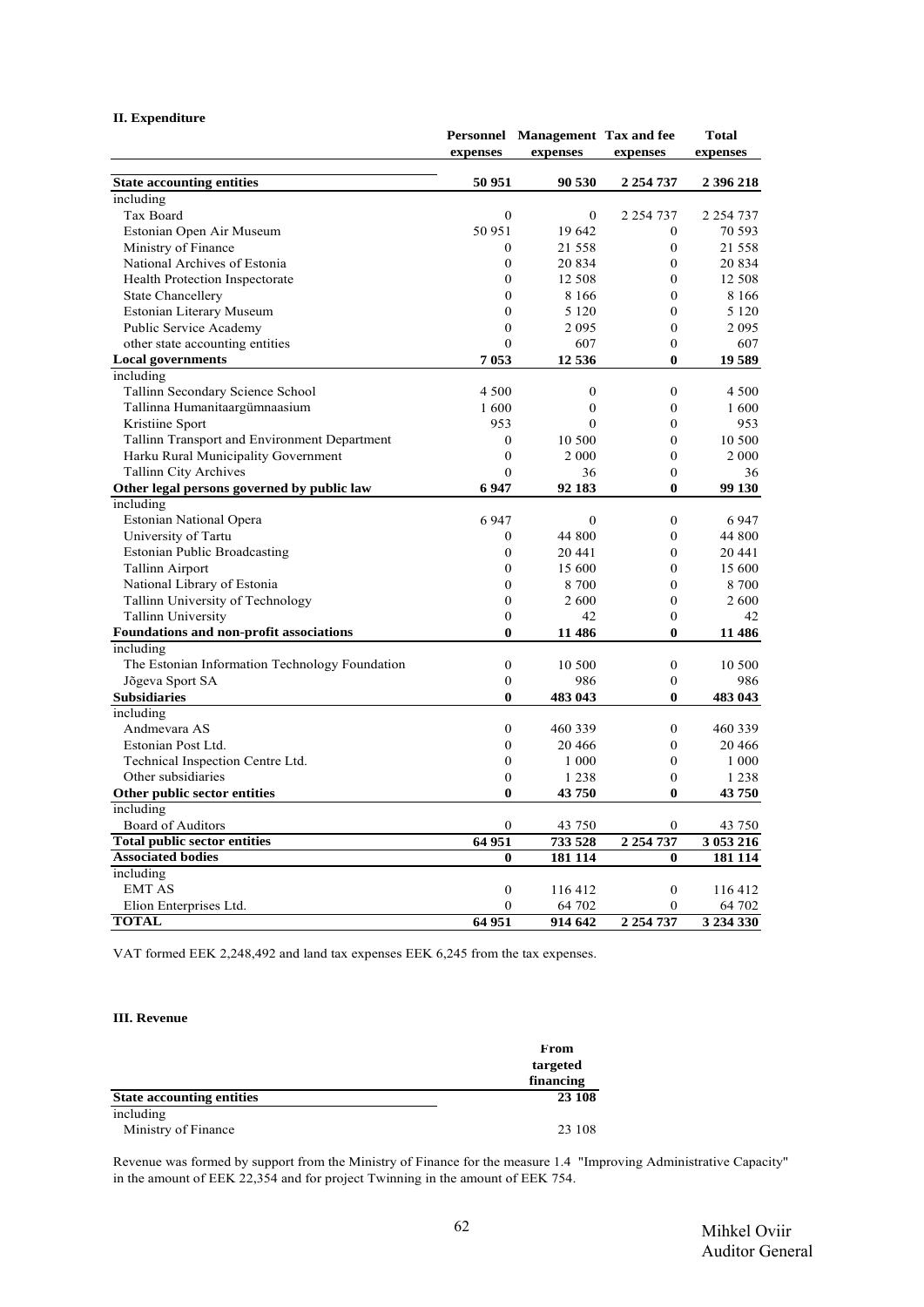#### **Note 4 Other claims and advance payments** (in kroons)

| 870 898  | 212 106 |
|----------|---------|
| $\theta$ | 1 069   |
| 3 9 4 3  | 6 3 2 4 |
| 874 841  | 219 499 |
|          |         |

Of the expenses of future periods paid in advance, advance payments for periodicals in 2008 form EEK 196,758, audit software licences form EEK 276,714, authorisation for BNS and ETA databases EEK 279,473; firewall repair and maintenance services form EEK 55,814.

#### **Note 5**

**Tangible fixed assets**

(in kroons)

|                                           | Land         | <b>Buildings &amp;</b><br>civil<br>engineering<br>works | <b>Machinery</b><br>and<br>equipment | Other fixed<br>assets | <b>Total</b> |
|-------------------------------------------|--------------|---------------------------------------------------------|--------------------------------------|-----------------------|--------------|
| Acquisition cost as at 31.12.2006         | 1 040 800    | 28 608 749                                              | 3 029 975                            | 2 901 948             | 35 581 472   |
| Accumulated depreciation as at 31.12.2006 | $\theta$     | $-8899000$                                              | $-2689203$                           | $-2744038$            | -14 332 241  |
| Residual value as at 31.12.2006           | 1 040 800    | 19 709 749                                              | 340 772                              | 157 910               | 21 249 231   |
| <b>Changes in 2007</b>                    |              |                                                         |                                      |                       |              |
| Acquisition and improvement of assets     | $\theta$     | 303 432                                                 | 185 113                              | 122 354               | 610899       |
| Transfer without charge                   | $-1040800$   | $-28608749$                                             | $\Omega$                             | $\theta$              | $-29649549$  |
| Write-off                                 | $\theta$     | $\Omega$                                                | $-1081568$                           | $-46629$              | -1 128 197   |
| Depreciation                              | $\theta$     | $-876654$                                               | $-174860$                            | -91 770               | -1 143 284   |
| Reclassification of depreciation          | $\theta$     | 9 745 312                                               | 1 081 568                            | 46 629                | 10 873 509   |
| Acquisition cost as at 31.12.2007         | $\mathbf{0}$ | 303 432                                                 | 2 133 520                            | 2 977 673             | 5 4 14 6 25  |
| Accumulated depreciation as at 31.12.2007 | $\mathbf{0}$ | $-30.342$                                               | $-1782495$                           | -2 789 179            | $-4602016$   |
| Residual value as at 31.12.2007           | 0            | 273 090                                                 | 351 025                              | 188 494               | 812 609      |

#### **Land, buildings and civil engineering works**

In 2007, the NAO gave its land and its building with breathing and venting and cooling system to the Ministry of Finance. As of 31.12.2007 the Ministry of Finance gave them to AS Riigi Kinnisvara. Emergency lighting system was acquired in 2007.

#### **Machinery and equipment**

2 servers, a back-up device for the server and a network device were bought. During the year, depreciated IT equipment in the acquisition value of EEK 1,081,568 was written off. Assets in the acquisition cost of EEK 529,613 were transferred upon requests. The assets were transferred to MTÜ Taaskasutuskeskus (12 PCs, 9 laptops, 14 monitors and 2 printers).

#### **Other fixed assets**

A photocopier and TV set were acquired in 2007.

Machine Ellips in the value of EEK 11,544, kitchen cupboard with a sink in the value of EEK 10,186 and furniture in the value of EEK 24,899 were written off as unserviceable assets.

> Mihkel Oviir Auditor General

**31.12.2007 31.12.2006**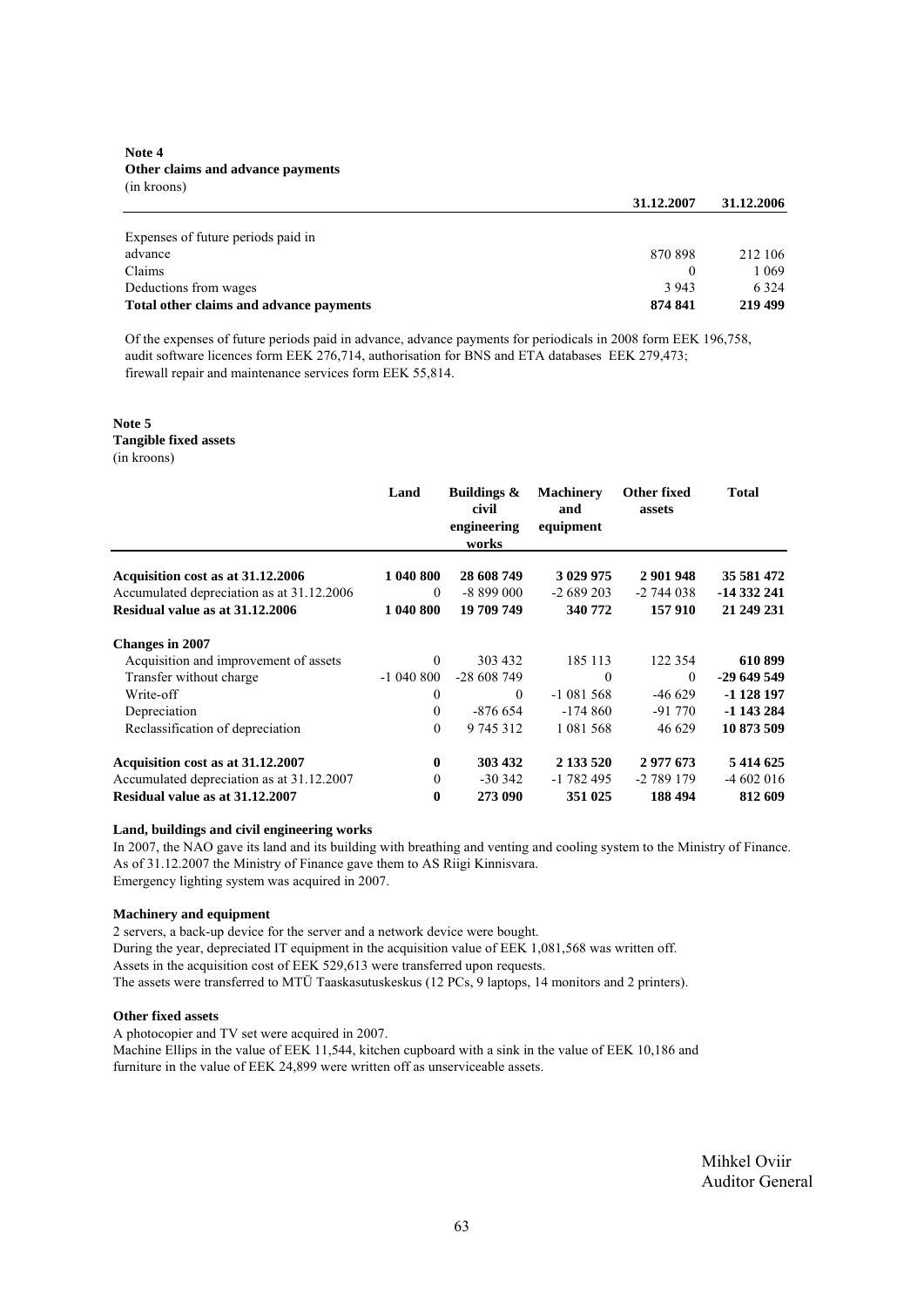**Note 6 Intangible fixed assets** (in kroons)

|                                           | <b>Software</b> | <b>Total</b> |
|-------------------------------------------|-----------------|--------------|
| Acquisition cost as at 31.12.2006         | 1 813 031       | 1 813 031    |
| Accumulated depreciation as at 31.12.2006 | $-293943$       | $-293943$    |
| Residual value as at 31.12.2006           | 1519088         | 1519088      |
| 2007, a toimunud muutused                 |                 |              |
| Acquisition                               | 1 0 1 1 9 8 0   | 1 011 980    |
| Depreciation                              | $-472100$       | $-472100$    |
| Acquisition cost as at 31.12.2007         | 2 825 011       | 2 825 011    |
| Accumulated depreciation as at 31.12.2007 | -766 043        | -766 043     |
| Residual value as at 31.12.2007           | 2058968         | 2058968      |

Document management software, back-up software for servers and digital archives system for audit materials were purchased in 2007.

EEK 425,573 was paid for software acquired in 2006 (outstanding invoices to suppliers as at 31.12.2006).

| Note 7                          |
|---------------------------------|
| <b>Off-balance-sheet items</b>  |
| <b>Operational lease</b>        |
| (in kroons)                     |
| Contractual payment obligations |
|                                 |

|                                   | 2006    | 2007    | 2008      | 2009          | 2010-2012  |
|-----------------------------------|---------|---------|-----------|---------------|------------|
|                                   |         |         |           |               |            |
| Means of transport                | 158 025 | 166 826 | 166 826   | 166826        | 166 826    |
| Building                          |         |         | 2 737 656 | 3 3 5 7 6 5 6 | 15 000 000 |
| Consumer technology               | 14 752  | 24 7 84 | 27 876    | 27 876        | 27 876     |
| Total assets on operational lease | 172 777 | 191 610 | 2932358   | 3 5 5 2 3 5 8 | 15 194 702 |

3 passenger cars have been leased under operational lease. Coffee machines are being leased as consumer technology. The building's lease payments are drawn up in accordance with the estimate provided by AS Riigi Kinnisvara and are subject to change due to the decision of the Government of the Republic to sell the building. Operational lease payments are recorded in management expenses. Upon termination of contract, the lessor does not impose fines on the NAO.

#### **Note 8 Arrears to suppliers and employees**

| (in kroons)                                      |               |              |
|--------------------------------------------------|---------------|--------------|
|                                                  | 31.12.2007    | 31.12.2006   |
|                                                  |               |              |
| Arrears to suppliers                             | 139 610       | 519679       |
| Arrears in remuneration                          | 18 3 8 6      | $\theta$     |
| Undeclared social tax liability                  | 7 7 1 9       | $\theta$     |
| Undeclared withheld income tax                   | 4888          | $\bf{0}$     |
| Declared withheld unemployment insurance premium | 97            | $\mathbf{0}$ |
| Declared withheld contribution to funded pension | 90            | $\theta$     |
| Holiday pay liabilities                          | 3 4 3 1 1 3 8 | 1987919      |
| Arrears in management expenses                   | 396           | $\Omega$     |
| Arrears in mission expenses                      | 640           | $\Omega$     |
| Total                                            | 3 602 964     | 2 507 598    |

Arrears to suppliers are formed by services not paid for at the ent of 2007.

Undeclared tax liabilities are calculated from arrears in remuneration, which was paid in January 2008. Holiday pay liability includes social tax and unemployment insurance premium. Arrears in mission expenses is due to the mission at the end of December. Arrears in management expenses is due to a service purchased in December.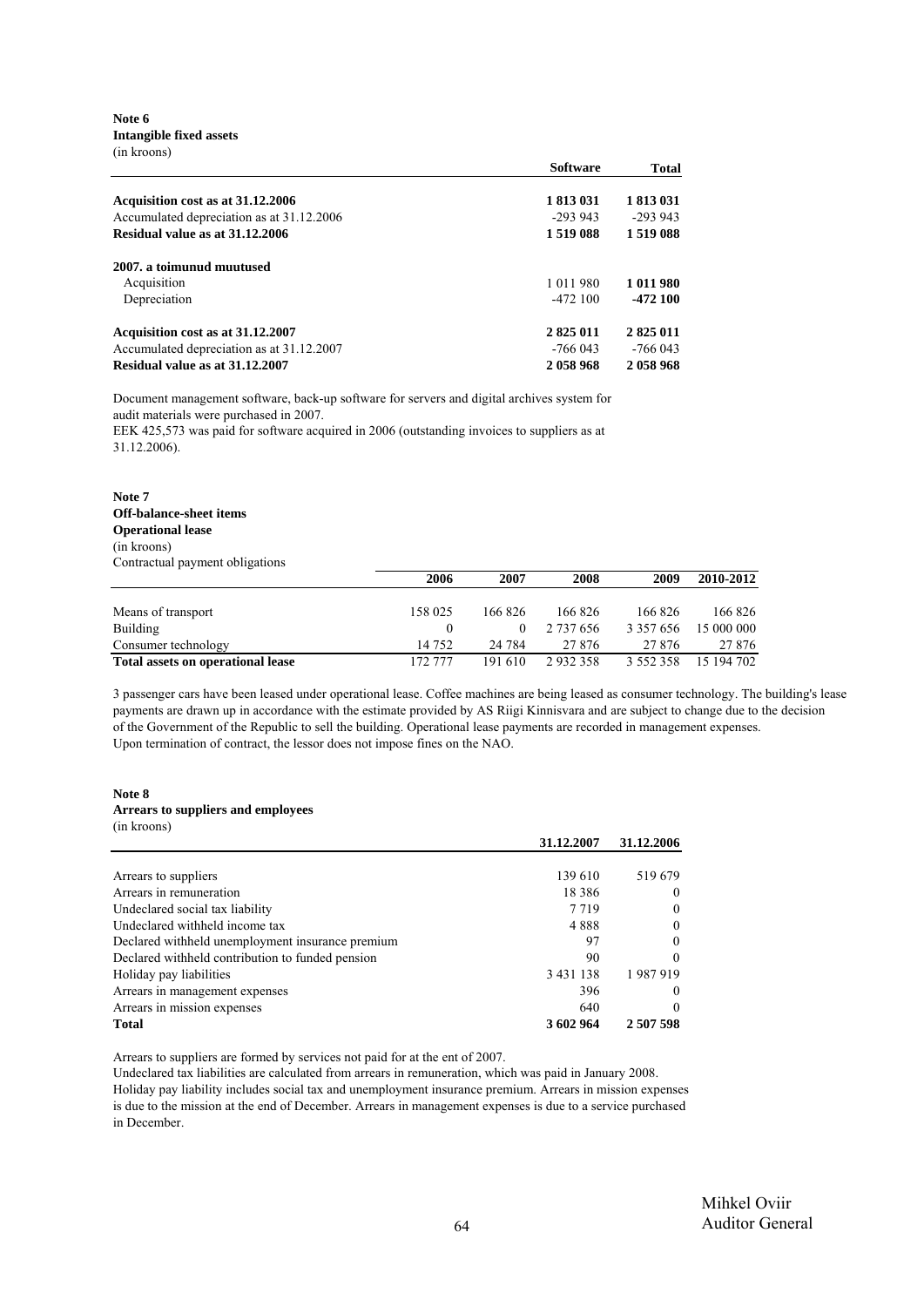**Note 9 Other claims and advance payments** (in kroons)

|                                         |            | <b>Tax arrears</b> |  |
|-----------------------------------------|------------|--------------------|--|
|                                         | 31.12.2007 | 31.12.2006         |  |
|                                         |            |                    |  |
| Social tax                              | 2 3 8 1    | 474                |  |
| Income tax added to the fringe benefits | 3 7 3 1    | 332                |  |
| Credit card                             | 19 10 5    | 36 592             |  |
| <b>Total</b>                            | 25 217     | 37 398             |  |

Tax arrears are due to fringe benefits in December. There are no overdue tax arrears.

#### **Note 10 Management expenses** (in kroons)

|                                                                                     | 2007          | 2006          |
|-------------------------------------------------------------------------------------|---------------|---------------|
| <b>Management expenses</b>                                                          | 13 947 412    | 10 169 797    |
| <b>Administration expenses</b>                                                      | 3 394 469     | 1983208       |
| including                                                                           |               |               |
| Office supplies                                                                     | 236 621       | 175 656       |
| Publications and other notification leaflets                                        | 247 790       | 209 807       |
| <b>Translation services</b>                                                         | 279 204       | 142 166       |
| Communications services                                                             | 183 008       | 158 040       |
| Postal services                                                                     | 47 544        | 26 222        |
| Banking services                                                                    | 6 7 7 4       | 8 1 8 7       |
| Economic transport services                                                         | 1750          | $\theta$      |
| Representation expenses and expenses of entertaining guests (excl. gifts and award: | 172 358       | 194 114       |
| Gifts and awards (excl. to own employees)                                           | 181489        | 69 253        |
| Recording and auditing services                                                     | 93 000        | 84 000        |
| Personnel services                                                                  | 133 148       | 80 819        |
| Information and PR services                                                         | 1 7 1 8 1 7 1 | 778 475       |
| Other administration expenses                                                       | 93 612        | 56 469        |
| Information and communications technology expenses                                  | 2721869       | 2 197 727     |
| including                                                                           |               |               |
| Information technology equipment and accessories                                    | 1 392 500     | 761496        |
| Communications technology equipment and accessories                                 | 31 414        | 34 064        |
| Information technology software                                                     | 242 066       | 1 1 3 1 5 2 1 |
| Maintenance and repair services                                                     | 150 468       | 48 0 54       |
| Lease of information and communications technology equipment and software and       | 178 811       | 173 486       |
| Information and communications technology development                               | 724 100       | 47 206        |
| Other information and communications technology expenses                            | 2 5 1 0       | 1 900         |
| Administrative expenses on reg. immovables, buildings and rooms                     | 2 106 325     | 1873718       |
| including                                                                           |               |               |
| Heating and thermal energy                                                          | 129 635       | 169 301       |
| Electricity                                                                         | 241 920       | 222 567       |
| Water and sewerage                                                                  | 37 477        | 29 34 3       |
| Maintenance and repair materials, ancillary equipment and accessories               | 71 630        | 109 003       |
| Maintenance services                                                                | 659 050       | 422 232       |
| Security services                                                                   | 478 662       | 506 288       |
| Repairs, restoration and demolition                                                 | 416 460       | 322 433       |
| Insurance premiums                                                                  | 21 000        | 20 913        |
| Rent and lease                                                                      | 1978          | $\mathbf{0}$  |
| Expenses of other reg. immovables, buildings and rooms                              | 48 5 13       | 71 638        |
| <b>Mission expenses</b>                                                             | 1916256       | 963753        |
| including                                                                           |               |               |
| Accommodation services                                                              | 622 320       | 363 512       |
| Travel expenses                                                                     | 939 045       | 389 561       |
| Insurance of seconded workers                                                       | 15 146        | 7 2 3 8       |
| Daily allowances                                                                    | 243 000       | 146 440       |
| Other mission expenses                                                              | 96 745        | 57 002        |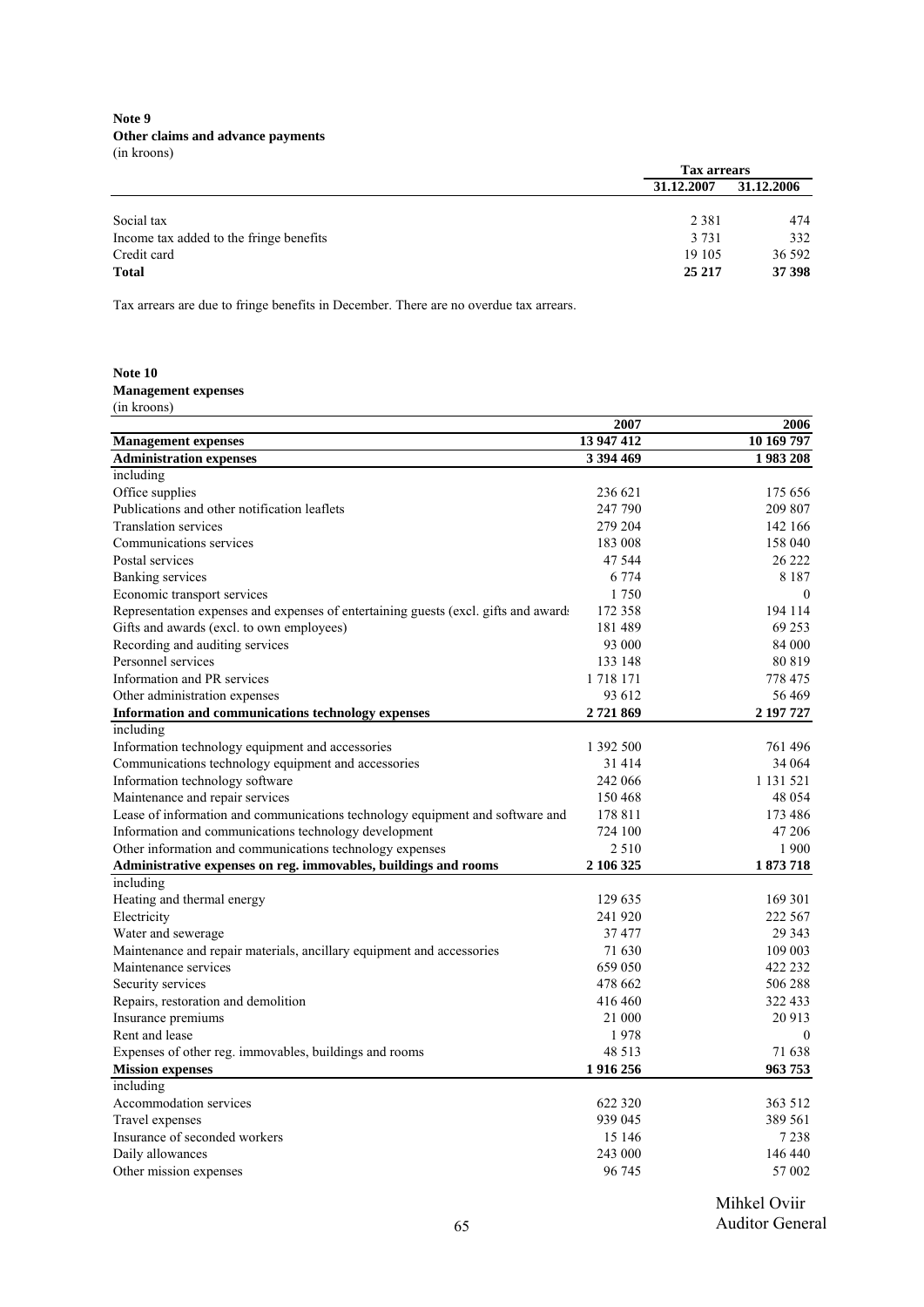| <b>Training expenses</b>                                              | 1573971   | 1 178 069 |
|-----------------------------------------------------------------------|-----------|-----------|
| including                                                             |           |           |
| Training services                                                     | 1 179 482 | 878 303   |
| Training materials                                                    | 0         | 103 427   |
| Lease of training premises and equipment                              | 18 008    | 36 171    |
| Accommodation expenses                                                | 175 436   | 51 433    |
| Travel expenses                                                       | 64 510    | 58 592    |
| Insurance of seconded workers                                         | 5842      | 3 104     |
| Daily allowances                                                      | 121 690   | 35 180    |
| Other mission expenses                                                | 7214      | 11 245    |
| Other training expenses                                               | 1789      | 614       |
| <b>Research and development expenses</b>                              | 911 138   | 832 537   |
| Expenses on the management of inventory                               | 758 105   | 526 566   |
| including                                                             |           |           |
| Equipment and its accessories                                         | 596 600   | 410 718   |
| Maintenance and repair services                                       | 66 924    | 28 910    |
| Lease                                                                 | 40 381    | 19 751    |
| Other equipment management expenses                                   | 54 200    | 67 187    |
| Vehicle management expenses                                           | 439 590   | 417 737   |
| including                                                             |           |           |
| Fuel                                                                  | 55 9 26   | 50 855    |
| Maintenance and repair materials, ancillary equipment and accessories | 8 1 4 0   | 11 164    |
| Maintenance and repair                                                | 48 390    | 37 199    |
| Insurance                                                             | 20 4 64   | 24 855    |
| Lease                                                                 | 295 407   | 281 603   |
| Other management expenses of land vehicles                            | 11 263    | 12 061    |
| <b>Various management expenses</b>                                    | 125 689   | 196 482   |
| including                                                             |           |           |
| Medical supplies and devices and toiletries                           | 9 5 6 9   | 9 5 1 1   |
| Health services                                                       | 96 200    | 108 025   |
| Training services                                                     | 0         | 61 963    |
| Transport services                                                    | 19 9 20   | 16 983    |

#### **Note 10A**

#### **Other expenses** (in kroons)

| $\mu$ an Kroons                                        |           |          |  |
|--------------------------------------------------------|-----------|----------|--|
|                                                        | 2007      | 2006     |  |
| <b>Other expenses</b>                                  | 2 260 689 | 1749 031 |  |
| including                                              |           |          |  |
| Currency spreads (excl. financial income and expenses) | 5953      | 2 8 9 0  |  |
| Value added tax                                        | 2 248 491 | 1739896  |  |
| Land tax                                               | 6 2 4 5   | 6 2 4 5  |  |

One of the main reasons for the increase in management expenses is Estonia's taking over as the leader of

the INTOSAI working group of environmental auditing (WGEA). Both administration and mission expenses increased due to this. Increase in the management expenses of reg. immovables, buildings and rooms is due to

the increase in prices and roof repairs carried out in 2007.

Increase in the expenses on the management of inventory was due to the effort to improve the working environment and make it better. ICT-expenses increased in relation with additional maintenance contracts of the server park and network devices,

purchase of digital TV service, introduction of the library program RIKS, annual updating of the version of analysis software QlikView and annual fee of the SAP.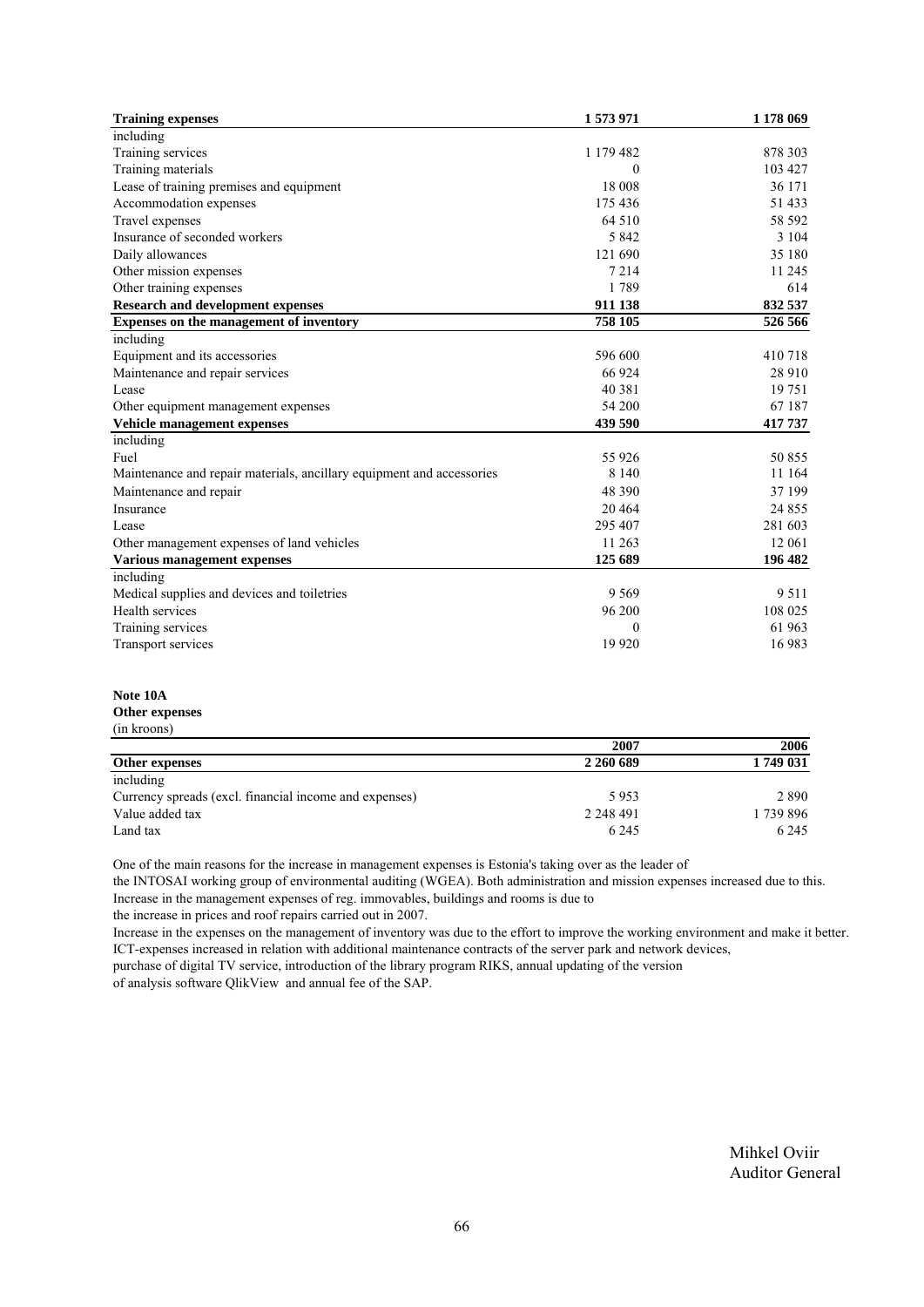**Note 11 Net financing from the state budget** (in kroons)

| Cash transfers from the state budget                                                                        | 61 929 718  |
|-------------------------------------------------------------------------------------------------------------|-------------|
| Received from the state budget for making transfers                                                         | 61 936 254  |
| Received intra-entity tranfers                                                                              | 16 000      |
| Receipts transferred to the state budget                                                                    | $-22536$    |
| Transfers from the income statement                                                                         | 62 350 066  |
| Revenue accrued to the state budget as at 31.12.2006                                                        | 20 442 822  |
| Net transfer for transferring the difference in the cash and accrual accounting results to the state budget | $-420.348$  |
| Transfers to entities                                                                                       | $-19904237$ |
| Revenue accrued to the state budget as at 31.12.2007                                                        | 118 237     |

Transfers to entities are formed by the assets' residual value that the Ministry of Finance has given to Riigi Kinnisvara AS.

**Note 12 Grants awarded** (in kroons) **2007 2006** EUROSAI 7 323 7 323

| <b>Total membership fees</b> | 12 642  | 12 642  |
|------------------------------|---------|---------|
| <b>INTOSAI</b>               | 5 3 1 9 | 5 3 1 9 |
| 100111                       | ---     | ---     |

The NAO is the member of INTOSAI already since 1992 and the member of the regional association EUROSAI since 1993.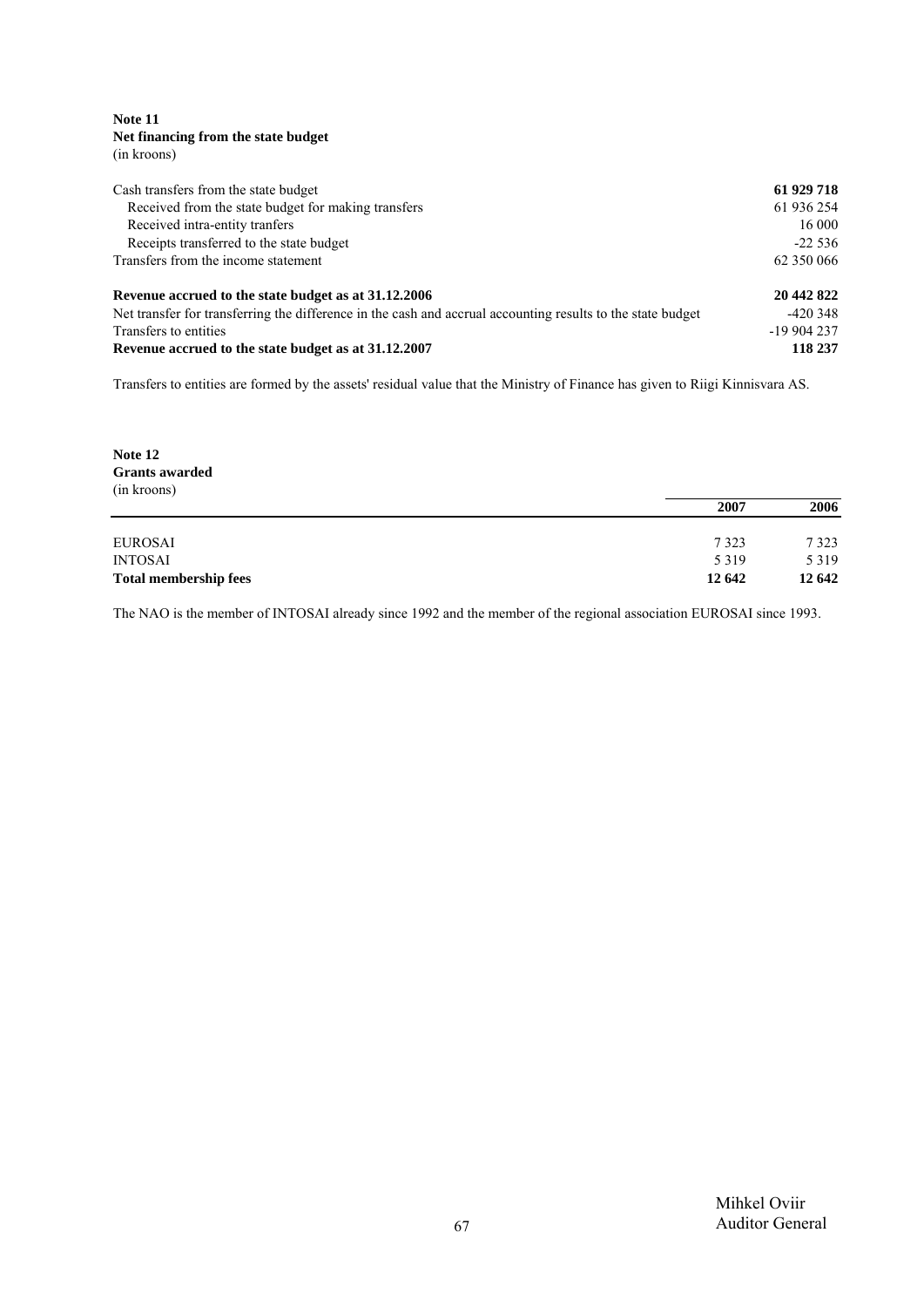#### **Note 13 Labour costs** (in kroons)

| <b>Remuneration costs</b>       |                          |               | 2007           |               |                                        | 2006         |
|---------------------------------|--------------------------|---------------|----------------|---------------|----------------------------------------|--------------|
|                                 | Graduated &Additional &  |               | <b>Holiday</b> | <b>Grants</b> | <b>Total</b>                           | <b>Total</b> |
|                                 | basic salary performance |               | pay            |               | and benefits remuneration remuneration |              |
|                                 |                          | pay           |                |               | costs                                  | costs        |
| Officials                       |                          |               |                |               |                                        |              |
| <b>Auditor General</b>          | 631 298                  | 126 262       | 177 110        | $\theta$      | 934 670                                | 742 332      |
| Higher officials                | 8 149 744                | 4 4 5 0 3 5 3 | 1 834 878      | 78 122        | 14 513 097                             | 10 025 884   |
| Senior officials                | 9 0 3 6 9 1 7            | 4 748 340     | 1 809 972      | 228 924       | 15 824 153                             | 15 839 402   |
| Junior officials                | 469 103                  | 172 365       | 73 701         | 7 0 0 8       | 722 177                                | 13 4 8 3     |
| <b>Total officials</b>          | 18 287 062               | 9 497 320     | 3895661        | 314 054       | 31 994 097                             | 26 621 101   |
| Employees                       |                          |               |                |               |                                        |              |
| Workers and support staff       | 88 3 84                  | 62 3 8 9      | 21 962         | $\theta$      | 172 735                                | 107 681      |
| <b>Total employees</b>          | 88 3 84                  | 62 3 89       | 21 962         | $\mathbf{0}$  | 172735                                 | 107 681      |
| <b>Temporary staff</b>          | 533 844                  | 0             | 0              | $\mathbf{0}$  | 533 844                                | 336 704      |
| <b>Total remuneration costs</b> | 18 909 290               | 9 559 709     | 3 9 17 6 23    | 314 054       | 32 700 676                             | 27 065 486   |

| Average number of employees | 2007    | 2006    |
|-----------------------------|---------|---------|
| Officials                   |         |         |
| <b>Auditor General</b>      | 1,00    | 1,00    |
| Higher officials            | 32,38   | 26,03   |
| Senior officials            | 54,11   | 66,13   |
| Junior officials            | 3,48    | 0,00    |
| <b>Total officials</b>      | 90,97   | 93,16   |
| Employees                   |         |         |
| Workers and support staff   | 1,00    | 1,00    |
| <b>Total employees</b>      | 1,00    | 1,00    |
| <b>Fringe benefits</b>      | 2007    | 2006    |
| Write-off of study loans    | 182 215 | 186 170 |
| Other fringe benefits       | 366 058 | 313 512 |

| Taxes and social security contributions       | 2007       | 2006          |
|-----------------------------------------------|------------|---------------|
| Social tax on wages                           | 10 796 531 | 8 9 3 5 7 9 0 |
| Unemployment insurance premiums               | 95 300     | 78 970        |
| Income tax on fringe benefits                 | 158 513    | 156417        |
| Social tax on fringe benefits                 | 237 754    | 216 174       |
| Total taxes and social security contributions | 11 288 098 | 9 387 351     |

**Total fringe benefits 548 273 499 682**

Remuneration to the management forms EEK 4,529,571 from the remuneration costs .

The management did not receive any additional fringe benefits.

The management includes the Auditor General, Directors of Audit and the Director of Corporate Services.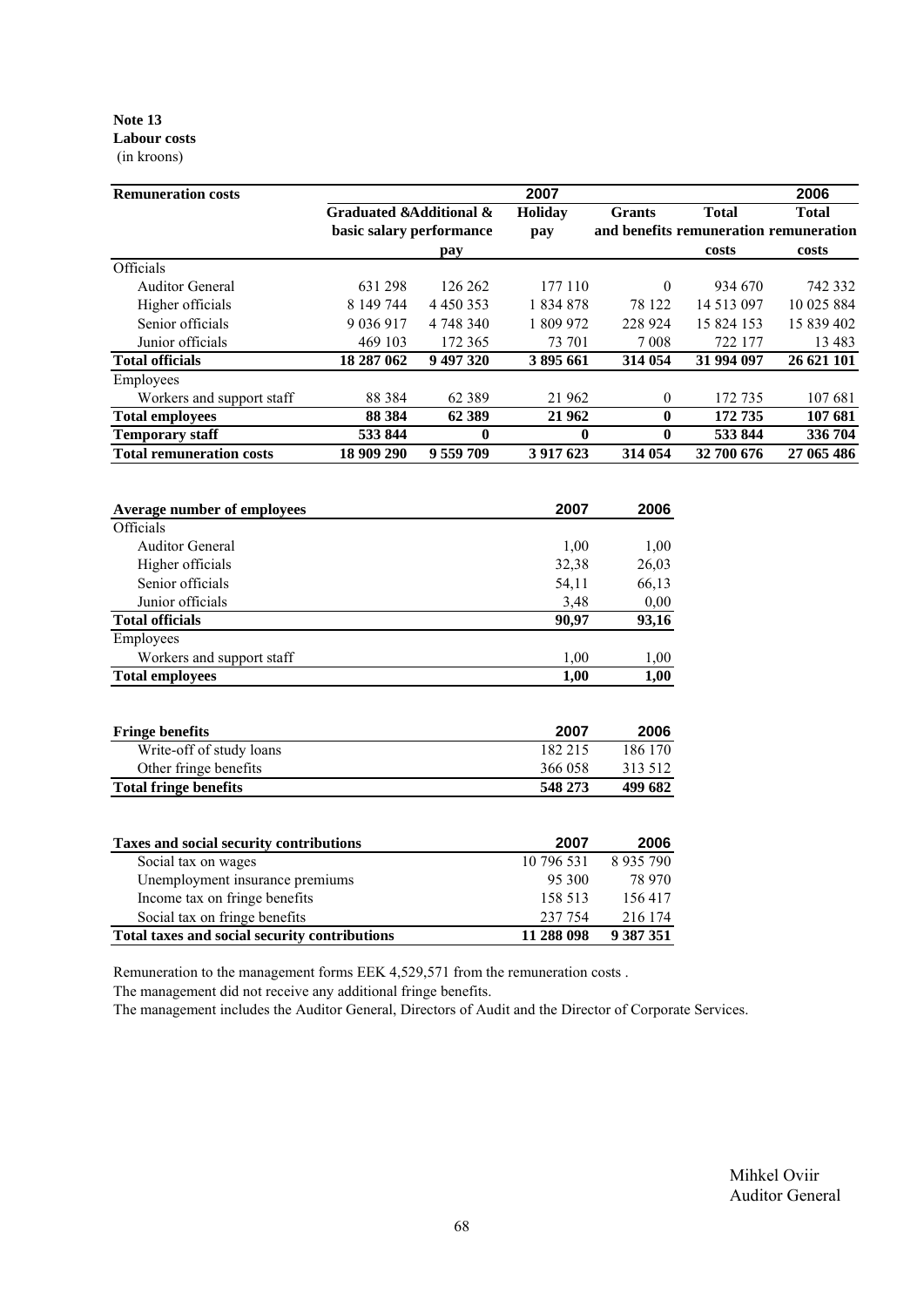## 4. Opinion on the NAO internal control system

As the Auditor General, I find that the NAO internal control system is efficient, i.e. the system is effectively operational, conforms to the rules of procedure, and ensures the agency's legitimate and economic performance and the protection of resources.

The NAO internal control system includes structure, management attitudes, applicable procedures and other measures providing reasonable assurance that:

- the Office's operations are legitimate;
- the Office's assets are protected from damage resulting from wasting, unintended use, fraud, incompetent management, etc;
- the Office conducts its business economically, efficiently and effectively, and ensures high quality of services;
- the management and financial information reflecting the Office's business is reliable, accurate and timely.

The NAO has established statutory and internal rules of procedure which are respected and monitored as to compliance. The separation of duties has been ensured in the performance of the Office's functions and in the documentation and authorisation of transactions, and supervision is exercised.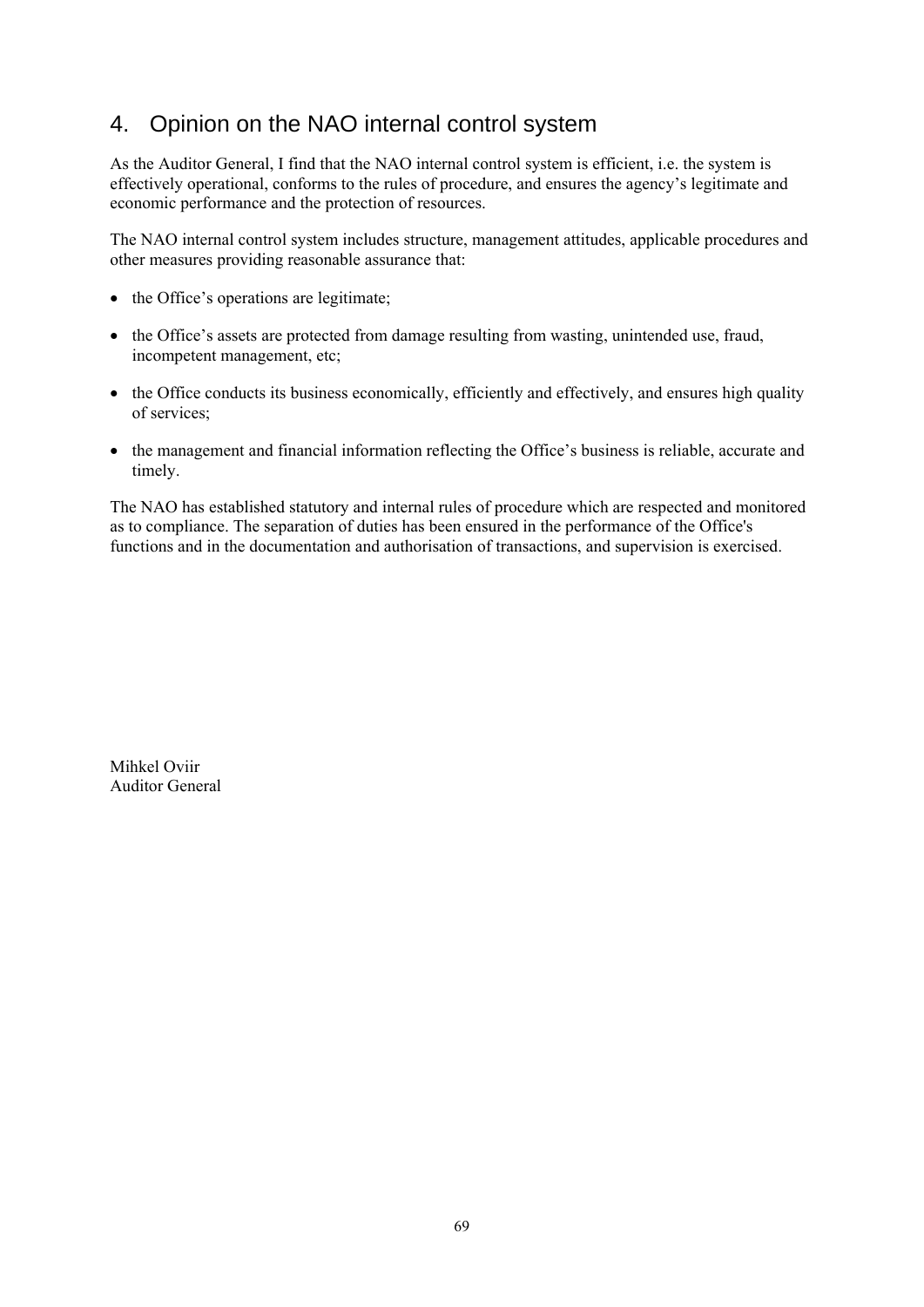## 5. Signatures to the annual report

The NAO annual report for the financial year that ended on 31.12.07 consists of the management report and annual accounts.

The management report and the annual accounts have been drafted by the executive management of the NAO. The Auditor General and the Head of International Relations Service in the capacity of Director have examined the annual report.

Mihkel Oviir Auditor General

Rein Söörd

International Relations Manager in the capacity of Director of Corporate Services

27.05.2008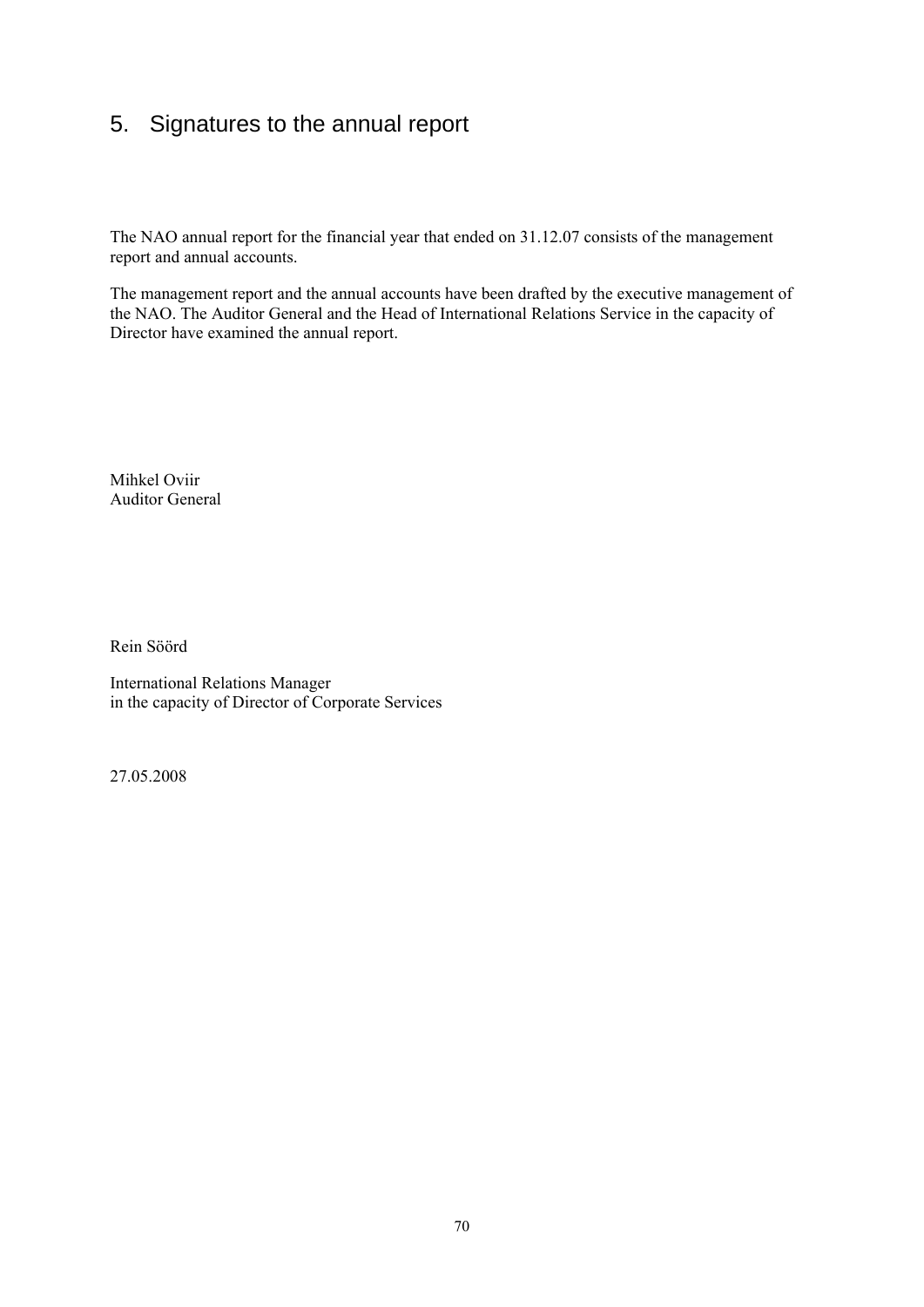# 6. Auditor's report